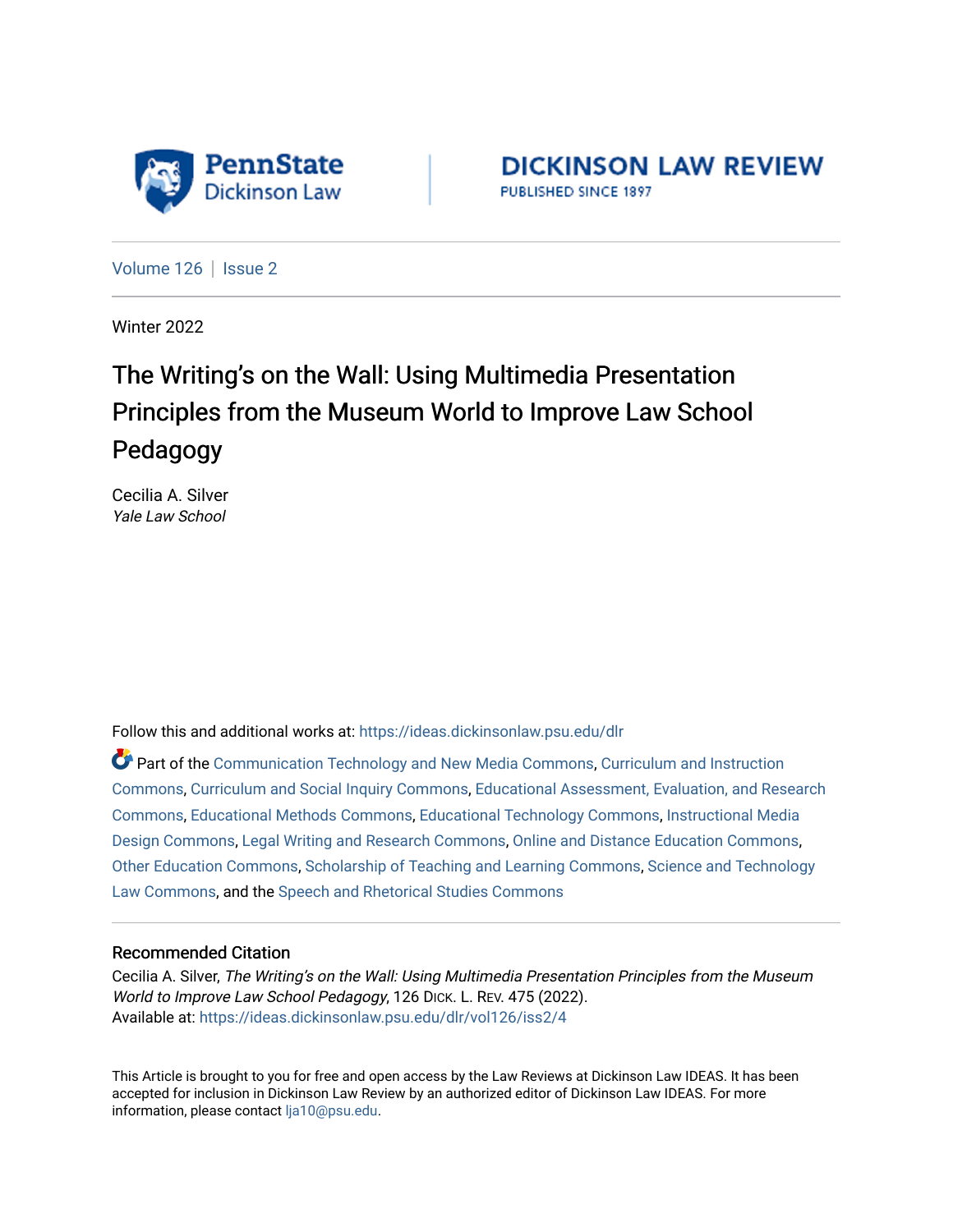## The Writing's on the Wall: Using Multimedia Presentation Principles from the Museum World to Improve Law School Pedagogy

### Cecilia A. Silver\*

#### **ABSTRACT**

Law school pedagogy is a relic. Nearly 150 years after Christopher Langdell pioneered the case method, the typical doctrinal course remains predominantly a verbal domain, featuring lectures, Socratic dialogue, and final exams. But the visual disconnect between legal education and legal practice does students a disservice. Under the proliferating influence of laptops, iPads, smartphones, and Zoom, students now read, work, and study electronically more than they ever have before. So instead of business as usual, it's time to embrace "visualization"—using multimedia to enhance, or even supplant, the near-exclusive reliance on language—to build a more vibrant and inclusive learning environment.

Law schools should emulate museums. Having long understood the need to appeal to a diverse audience to convey an educational message, museums are old hands at leveraging the power of multimedia to teach visitors in an enjoyable, entertaining, equitable way.

This Article calls for professors to take cues from museums to curate students' classroom experiences. By integrating five high-impact, low-friction strategies borrowed from the museum world, we can upgrade our classroom presentations and remove the barriers to entry long associated with hidebound, text-based law.

<sup>\*</sup> Director of Legal Research and Writing and Senior Research Scholar, Yale Law School. I am grateful to Professor Heidi K. Brown for her insightful comments and continual mentorship, Professor Aysha Ames for her thoughtful suggestions and empathetic ear, Catherine Cazes for her extensive research and steadfast support, members of Brooklyn Law School's Junior Faculty Workshop for the friendly forum for feedback, and Brooklyn Law School for the summer research stipend assistance. I dedicate this Article to Deeps, Mau, Boost, Goose, and Bubs for inspiring me every day.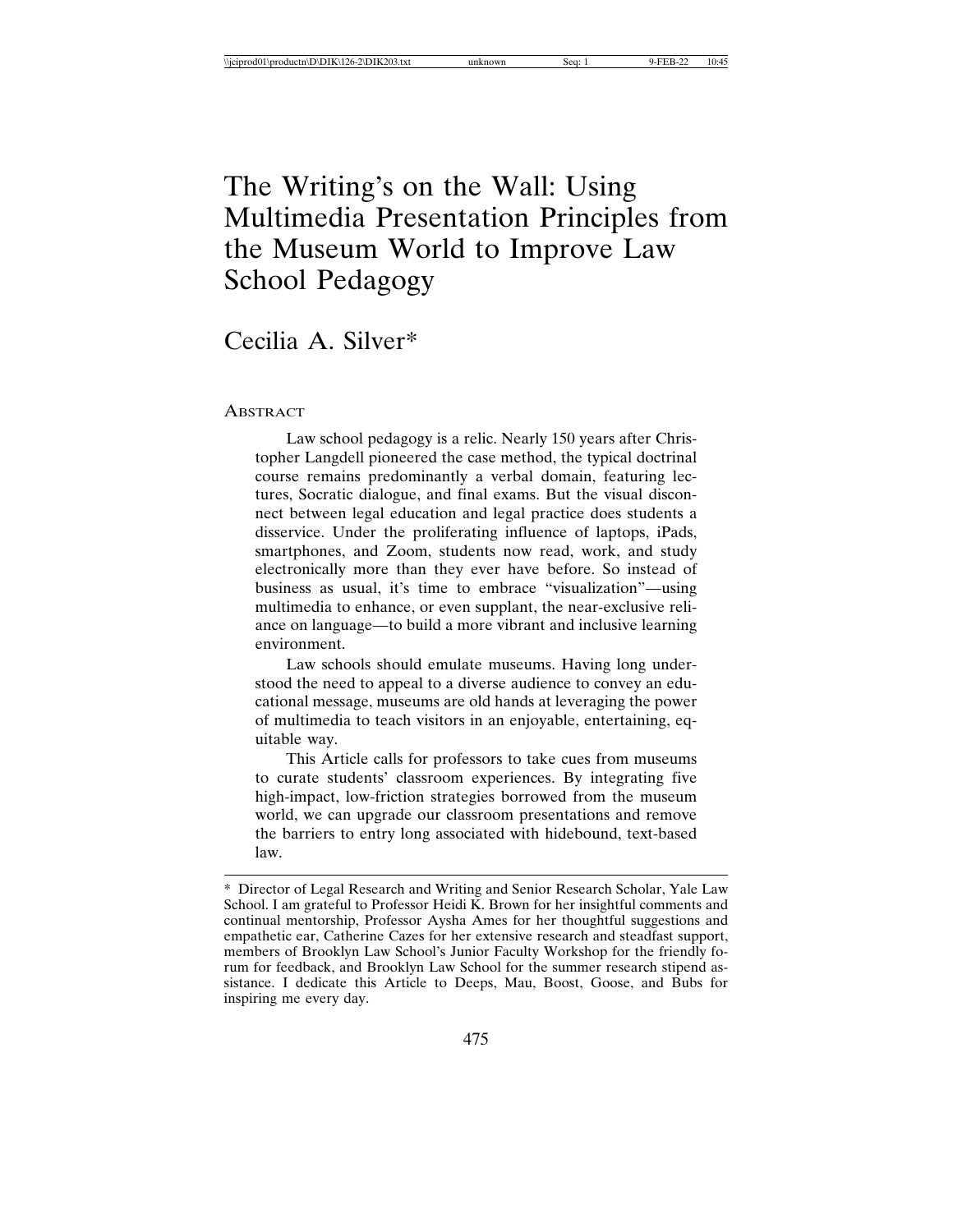#### TABLE OF CONTENTS

|                                            |                                                      | 476 |
|--------------------------------------------|------------------------------------------------------|-----|
|                                            | I. A BRIEF HISTORY OF MUSEUMS: FROM CABINETS OF      |     |
|                                            | CURIOSITIES TO TEMPLES OF ENLIGHTENMENT              | 478 |
| II.                                        | LAW SCHOOL PEDAGOGY: A RELIC                         | 484 |
| III.                                       | THE CASE FOR MULTIMEDIA                              | 488 |
|                                            | A. The Smart Choice: Cognitive Science Favors a      |     |
|                                            |                                                      | 489 |
|                                            | B. The Customer Is Always Right: Audiences Expect    |     |
|                                            | and Enjoy Multimedia  494                            |     |
|                                            | C. One Size Does Not Fit All: Accessibility Promotes |     |
|                                            |                                                      |     |
| IV. FROM THE MUSEUM TO THE CLASSROOM: FIVE |                                                      |     |
| SPECIFIC STRATEGIES FOR CURATING EFFECTIVE |                                                      |     |
|                                            | LEARNING EXPERIENCES                                 | 502 |
|                                            |                                                      | 502 |
|                                            |                                                      |     |
|                                            |                                                      |     |
|                                            |                                                      |     |
|                                            |                                                      | 511 |
|                                            |                                                      | 513 |

#### **INTRODUCTION**

As experts at harnessing the power of multimedia for pedagogical purposes, museums have long integrated images, text, and digital components to entice and educate visitors with a multisensory experience. Modern-day museums' mission is "to steward the products of the past into the unfolding present"<sup>1</sup> and "change attitudes, modify behavior, and increase the availability of knowledge."<sup>2</sup> Many Americans consider museums the most trustworthy source of information, ahead of local papers, nonprofit researchers, the U.S. government, and academics.<sup>3</sup> But to fulfill their goals, to communicate effectively, and to cultivate that trust, museums have long understood that they are "in the business of packaging experience."<sup>4</sup> Law professors are, too.

<sup>1.</sup> Robinson Meyer, *The Museum of the Future Is Here*, ATL. (Jan. 20, 2015), https://bit.ly/3CqlPi8 [https://perma.cc/4C27-UZEP].

<sup>2.</sup> DAVID DEAN, MUSEUM EXHIBITION: THEORY AND PRACTICE 3 (2002) (ebook).

<sup>3.</sup> *Museum Facts & Data*, AM. ALL. OF MUSEUMS, https://bit.ly/3CVEyTS [https://perma.cc/96XV-47U8] (last visited Oct. 27, 2021).

<sup>4.</sup> LESLIE BEDFORD, THE ART OF MUSEUM EXHIBITIONS: HOW STORY AND IMAGINATION CREATE AESTHETIC EXPERIENCES 116 (2014) (internal quotations omitted).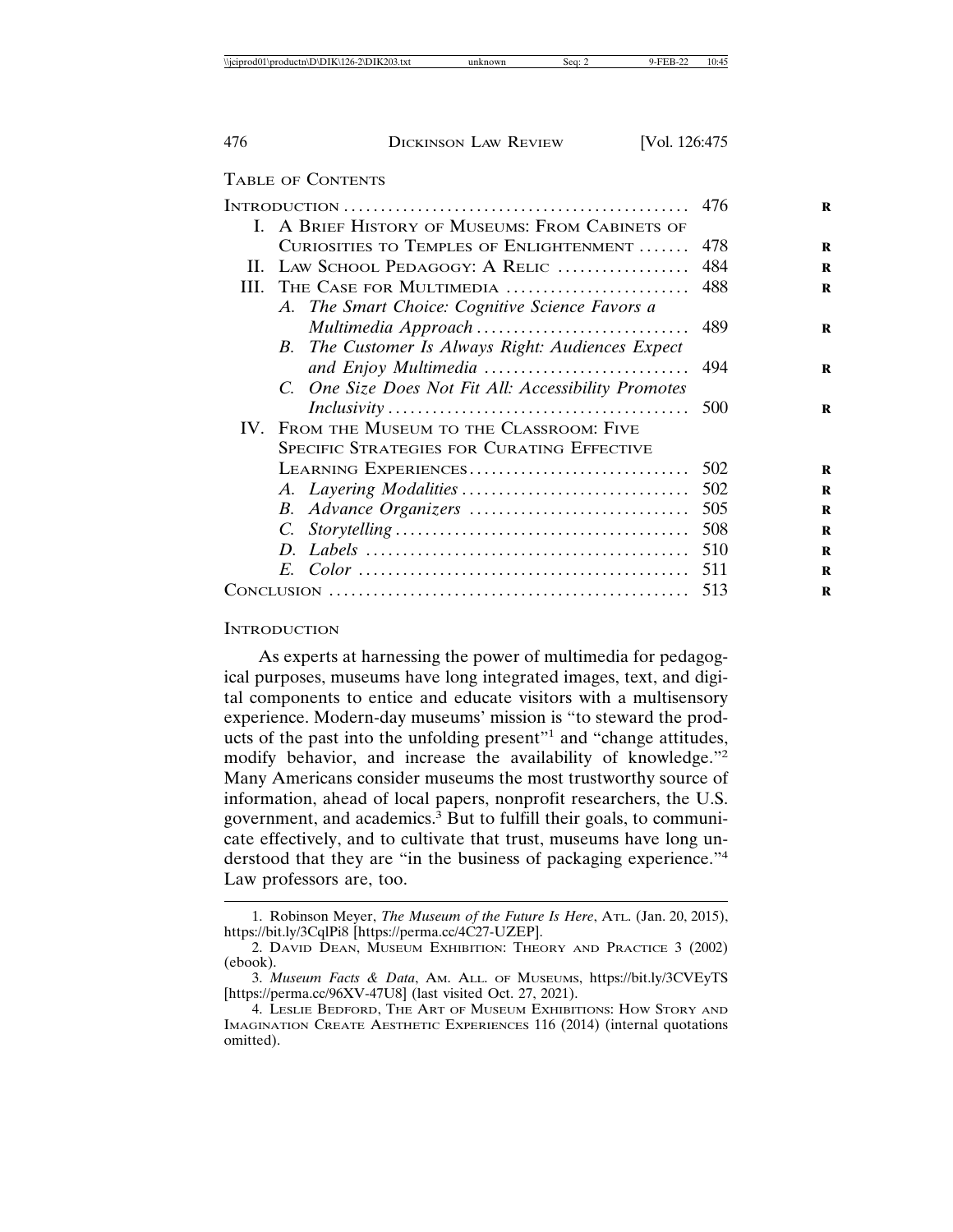Under the proliferating influence of laptops, iPads, smartphones, and Zoom, we now read, work, and even study electronically more than we ever have before.<sup>5</sup> And that's just in our professional lives. Add to that the endless array of on-demand programming at our fingertips. So, rather than asking how we can help law students overcome the seemingly pernicious effects of technology, we should instead consider how to embrace these technological developments to build a more vibrant and inclusive learning environment.<sup>6</sup> It's time to welcome "visualization"—using images, photographs, diagrams, and video to enhance, or even supplant, our near-exclusive reliance on language.<sup>7</sup> Visuals are here to stay,<sup>8</sup> so "the question becomes how the law can best accommodate them, along with words spoken and written."9 An interdisciplinary approach, drawing on art historical principles, is essential.<sup>10</sup>

7. Gerlinde Berger-Walliser, Thomas D. Barton & Helena Haapio, *From Visualization to Legal Design: A Collaborative and Creative Process*, 54 AM. BUS. L.J. 347, 347 (2017); *see also* Richard K. Sherwin, *Visual Literacy for the Legal Profession*, 68 J. LEGAL EDUC. 55, 55 (2018) ("Swept along on a digital tide, words, sounds, and images easily and often flow together.").

8. This Article does not wade into the vast waters of scholarship cautioning about the genuine risks that visuals pose to legal decision-making or bemoaning the lack of images in trial and appellate briefs and judicial opinions. Instead, to get a lay of the legal land on these topics, consult Steve Johansen & Ruth Anne Robbins, *Art-iculating the Analysis: Systemizing the Decision to Use Visuals as Legal Reasoning*, 20 J. LEGAL WRITING INST. 57, 66–68 (2015) (creating a taxonomy for analytical visuals to determine when to deploy them in legal documents); Porter, *Taking Images Seriously*, *supra* note 5, at 1695–98 (imploring the profession to incorporate visuals into brief and opinion-writing while raising concerns about how to interpret them fairly because we perceive images as inherently more trustworthy than text); Richard A. Posner*, Judicial Opinions and Appellate Advocacy in Federal Courts—One Judge's View*, 51 DUQ. L. REV. 3, 23 (2013) (encouraging advocates to use visuals in their briefs to make their arguments more concretely and directly); Rebecca Tushnet, *Worth a Thousand Words: The Images of Copyright*, 125 HARV. L. REV. 683, 688–89, 694 (2012) (noting that "courts don't like to think about images and have few tools to deal with them") [hereinafter Tushnet, *Worth a Thousand Words*].

9. NEAL FEIGENSON & CHRISTINA SPIESEL, LAW ON DISPLAY: THE DIGITAL TRANSFORMATION OF LEGAL PERSUASION AND JUDGMENT xii (2009); *see also* Elizabeth G. Porter, *Imagining Law: Visual Thinking Across the Law School Curriculum*, 68 J. LEGAL EDUC.  $\overline{8}$ , 9 (2018) (proclaiming that "it's time, thoughtfully, to integrate visual literacy and visual advocacy into the law school curriculum") [hereinafter Porter, *Imagining Law*].

10. *See* Sherwin, *supra* note 7, at 61 ("[O]ur visual literacy toolkit must come to include insights from such diverse disciplines as advertising, anthropology, art history, psychology, and rhetoric."); Richard K. Sherwin, Neal Feigenson &

<sup>5.</sup> Elizabeth G. Porter, *Taking Images Seriously*, 114 COLUM. L. REV. 1687, 1719 (2014) [hereinafter Porter, *Taking Images Seriously*].

<sup>6.</sup> *See* Lauren A. Newell, *Redefining Attention (and Revamping the Legal Profession?) for the Digital Generation*, 15 Nev. L.J. 754, 806 (2015) (urging the legal profession to adapt to new technologies to best prepare students for when they the so-called "Digital Generation"—are in charge).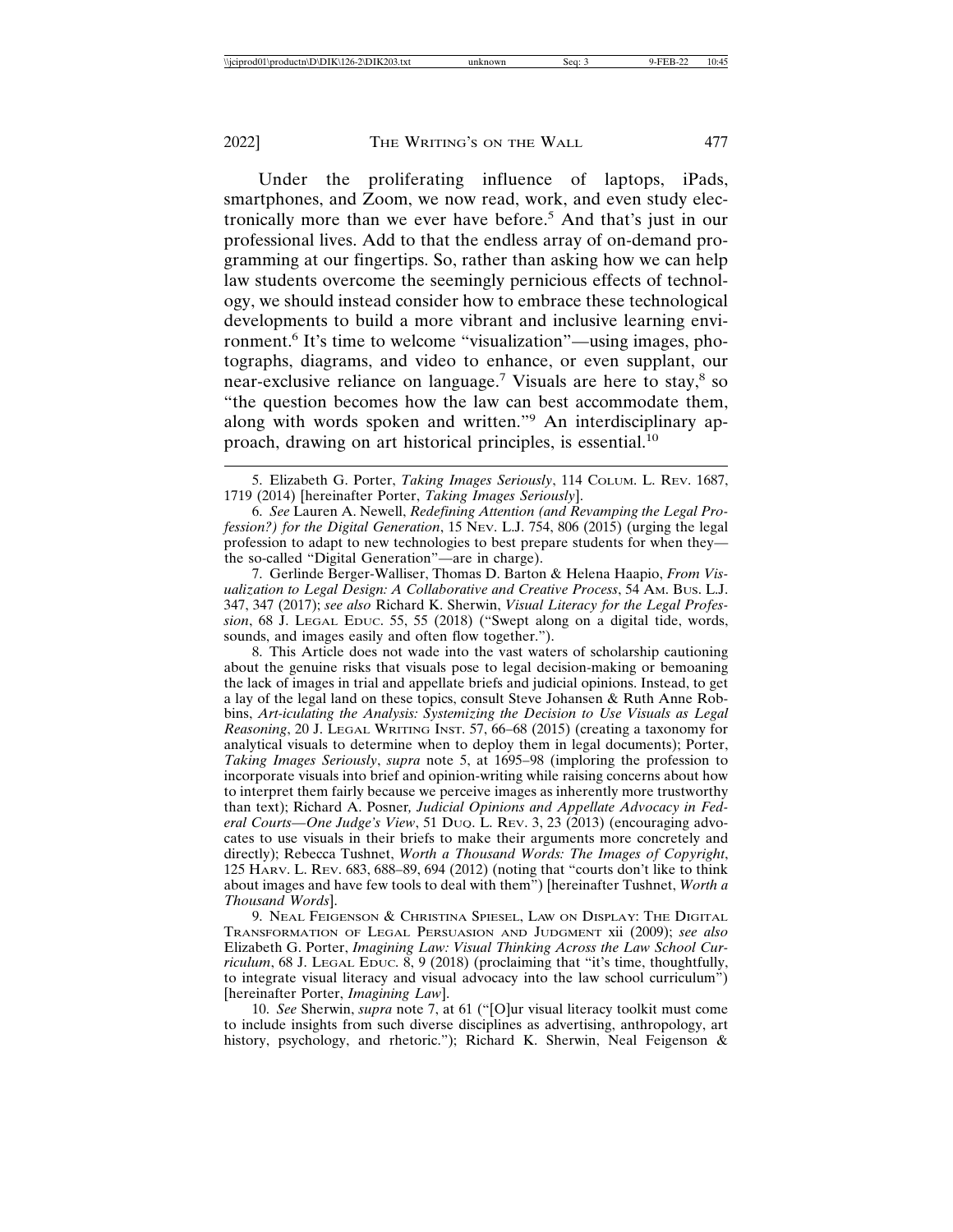This Article calls for professors to take inspiration from museums to make our students' learning experiences more visual, vivid, and varied. Part I recounts the museum's transformation from worldly warehouse to pedagogical powerhouse. Part II describes the current state of the legal classroom with its overdependence on verbal discourse. Part III makes the case for a multimedia approach to learning, seeing what lessons we can glean to make legal education more dynamic and user-friendly. And Part IV offers five easyto-implement techniques we can borrow from the museum world to upgrade our classroom presentations.

#### I. A BRIEF HISTORY OF MUSEUMS: FROM CABINETS OF CURIOSITIES TO TEMPLES OF ENLIGHTENMENT

The museum as we know it—an edifying force and cultural stalwart—is a recent phenomenon. Per the American Heritage Dictionary, a "museum" is "an institution for the acquisition, preservation, study, and exhibition of works of artistic, historical, or scientific value."<sup>11</sup> But this current charge and focus emerged just over 200 years ago.<sup>12</sup>

Its roots are religious. Derived from the Latin *mouseion*, signifying a temple dedicated to the nine Muses who served as inspiration for aesthetic creation, the term "museum" has always connotated a place of veneration.13 In fact, the first museums trace back to Greek temples, which housed votive offerings of statues, paintings, and gold, silver, or bronze objects to attract worshippers.14 Churches and monasteries throughout Western Europe fur-

Christina Spiesel, *Law in the Digital Age: How Visual Communication Technologies Are Transforming the Practice, Theory, and Teaching of Law*, 12 B.U. J. SCI. & TECH. L. 227, 237 (2006) (advocating for an interdisciplinary approach, incorporating insights "from a variety of scholarly domains, including cognitive psychology, cultural anthropology, sociology, linguistics, art history, media studies, film studies, and advertising").

11. Stephanie Eva Koester, *Interactive Multimedia in American Museums*, *in* ARCHIVES AND MUSEUM INFORMATICS TECHNICAL REPORT 1, 4 (Archives & Museum Informatics 1993); *see also* JOHN H. FALK & LYNN D. DIERKING, THE MUSEUM EXPERIENCE REVISITED 111–12 (2013) (declaring that the "common denominator of museums is making a unique contribution to the public by collecting, preserving, and interpreting the things of this world"); AM. ASS'N OF MUSEUMS, EXCELLENCE AND EQUITY: EDUCATION AND THE PUBLIC DIMENSION OF MUSE-UMS 7 (2008) (characterizing museums as "institutions of public service and education, a term that includes exploration, study observation, critical thinking, contemplation, and dialogue") [hereinafter EXCELLENCE AND EQUITY].

12. GEORGE E. HEIN, LEARNING IN THE MUSEUM 3 (1998).

13. Koester, *supra* note 11, at 4.

14. *Id.*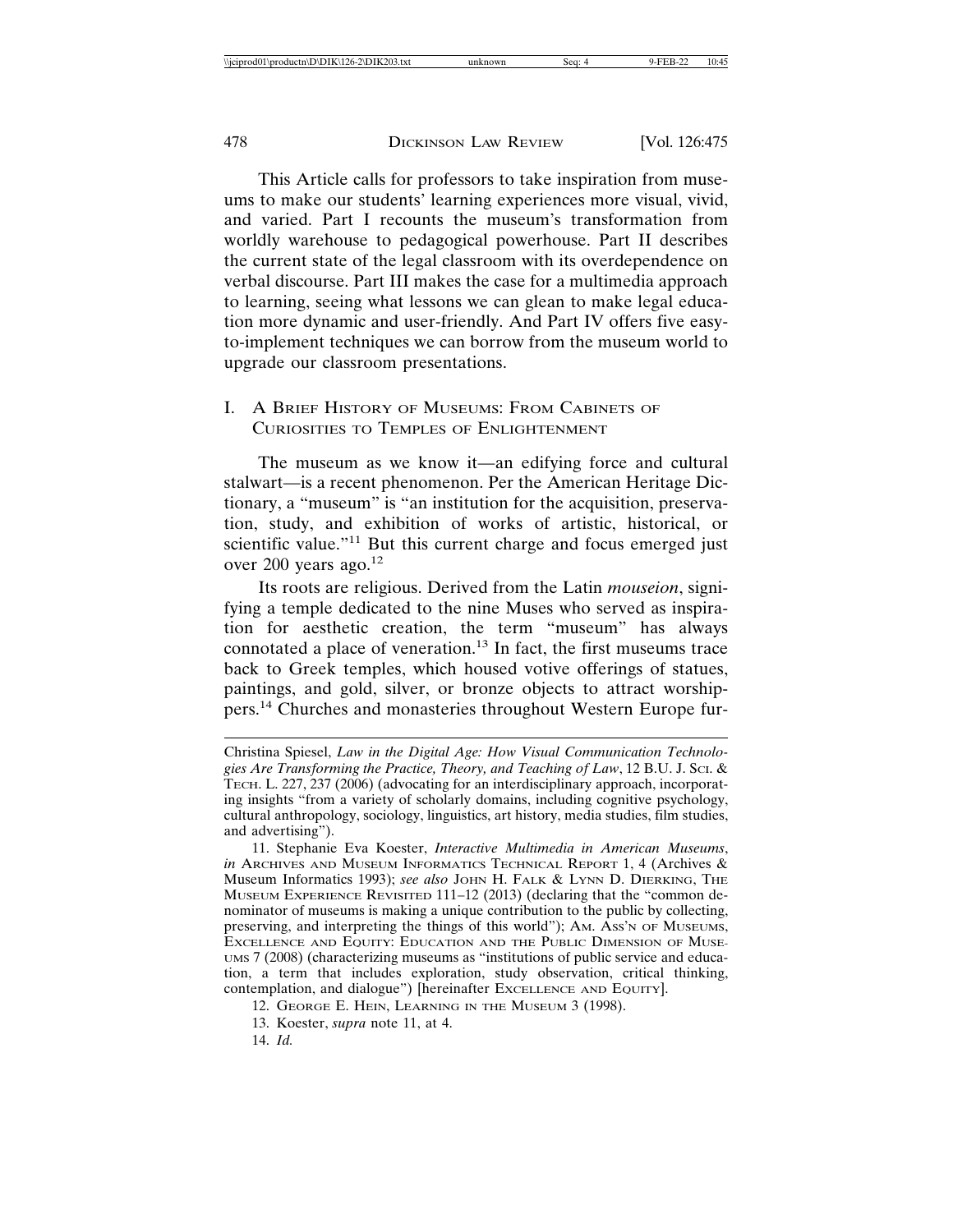thered the concept by acquiring and displaying religious relics and icons.<sup>15</sup>

The modern museum also originated in the collections of the wealthy. Affluent Romans showed paintings and sculptures in their homes.<sup>16</sup> During the Crusades, aristocrats accumulated plundered artifacts for their troves of objects.17 Connoisseurs created cabinets of curiosities, or "wonder rooms," as an attempt to categorize the "oddities" in their possession.<sup>18</sup> These early collections were formed to study and share with other members of the elite, leading to the perception that art and scholarship were suited only to a "closed circle, namely society's 'upper crust.'"<sup>19</sup>

Today's museum, displaying objects for enlightening and entertaining the public, is a product of the 18th Century.<sup>20</sup> Beginning in the 1700s, access to artistic and historical collections increased as monarchies were overthrown and churches opened their monasteries.21 The museum then transformed into a significant public institution in the 19th Century.22 Museums developed in tandem with the birth of the nation-state in response to the recognition that the government was responsible for the welfare of its citizens.23 Indeed, Napoleon bolstered the Louvre collections through his conquests because he was obsessed with "the museum as an instrument of national glory."24 Napoleon's example, in turn, inspired other European nations to devise similar plans for their museums.<sup>25</sup>

With the advent of the national museum came the desire to invite—and attract—the populace to admire the objects.26 In this patriotic spirit, museums adopted display techniques to help the lay person understand and appreciate the collections: "labels, docents,

<sup>15.</sup> *Id.* at 5.

<sup>16.</sup> *Id.*

<sup>17.</sup> *Id.*

<sup>18.</sup> *Cabinet of Curiosities*, BRITISH LIBR., https://bit.ly/3m5ZDEi [https:// perma.cc/HQ4S-VD9C] (last visited Oct. 27, 2021).

<sup>19.</sup> Koester, *supra* note 11, at 5.

<sup>20.</sup> HEIN, *supra* note 12, at 3; *see also* BEDFORD, *supra* note 4, at 22–23 (citation omitted) ("[T]he creation of the Public Museum was an expression of the eighteenth-century spirit of enlightenment which generated enthusiasm for equality of opportunity in learning . . . museums and exhibitions . . . were—and are designed to educate.").

<sup>21.</sup> Koester, *supra* note 11, at 5.

<sup>22.</sup> HEIN, *supra* note 12, at 3.

<sup>23.</sup> See id. (attributing to French scholar René Huyge the observation that museums and encyclopedias appeared on the scene around the same time).

<sup>24.</sup> Koester, *supra* note 11, at 5–6.

<sup>25.</sup> *Id.*

<sup>26.</sup> *Id.*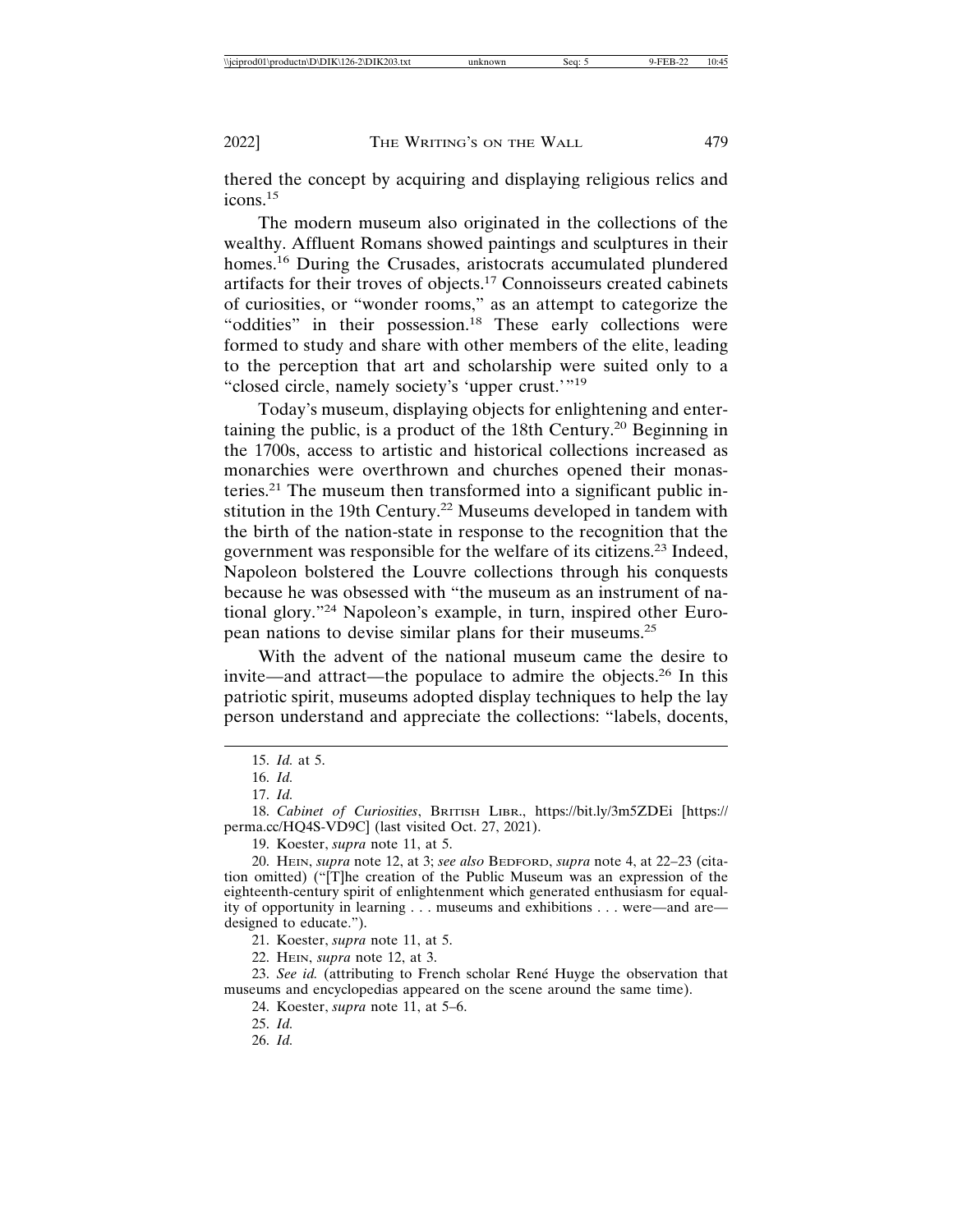and guide-books became standard informational tools."27 The role of curator as "bridge builder"28 and guardian of the collection emerged.29 The museum as educator was born.

Since the dawn of the public museum, education was recognized as a "crucial museum function."30 Traditionally "storehouses" for objects of artistic, historical, natural, or cultural significance<sup>31</sup> "equivalent to cultural memory banks,"32 few people went to exhibitions before 1800.33 But by 1900, museums became "places for artistic enlightenment and education."34 Curatorial and display practices were grounded in the belief that people could—and should—commune with the objects as a way to educate themselves.35 Museums offered a "cafeteria-style" display for visitors to serve themselves information from the buffet of objects they found appealing.36 To make the artifacts more appetizing and cater to visitors' needs, the curator's goal became making the past understandable in relation to the present.<sup>37</sup> Now, hundreds of millions of people visit museums each year,38 prompting Hans Ulrich Obrist, re-

28. Lou Stoppard, *Everyone's a Curator Now*, N.Y. TIMES (Mar. 3, 2020), https://nyti.ms/3nAokJF [https://perma.cc/465G-6XMV].

29. *See* Stuart Jeffries & Nancy Groves, *Hans Ulrich Obrist: The Art of Curation*, GUARDIAN (Mar. 23, 2014, 11:59 AM), https://bit.ly/3zTAscF [https:// perma.cc/VE9N-ET5F] (portraying the profession of curating as preserving, or safeguarding, the heritage of works; selecting new works; connecting the works to history; and arranging or displaying the works); Ass'n OF ART MUSEUM CURA-TORS, PROFESSIONAL PRACTICES FOR ART MUSEUM CURATORS 7 (2007) (creating guidelines for curatorial duties and listing the curator's chief responsibility as "the care, presentation, interpretation, and acquisition of works of art in the collection.") [hereinafter PROFESSIONAL PRACTICES].

30. HEIN, *supra* note 12, at 3; *see also* Shari Tishman, *Learning in Museums*, HARV. GRADUATE SCH. OF EDUC. (Sept. 4, 2005), https://bit.ly/3GryYeq [https:// perma.cc/VVH9-EB7M] ("Whether intentionally or not, museums embody views about what's worth learning, and the way that artworks, objects, and historical material are presented—from exhibitions to architecture to wall texts—embody views about how learning happens.").

31. Koester, *supra* note 11, at 4.

- 32. DEAN, *supra* note 2, at 1.
- 33. Jeffries & Groves, *supra* note 29.
- 34. Koester, *supra* note 11, at 6.

35. *Id.*; *see also* Tishman, *supra* note 30 (observing that even though museums have always been designed with edification in mind, historically, museums' education departments have been the only places where visitors' learning is considered explicitly).

36. Koester, *supra* note 11, at 6.

37. *Id.*; *see also* PROFESSIONAL PRACTICES, *supra* note 29, at 8 (listing the goals of any exhibition as "expanding public understanding of the subject and enhancing the quality of the visitor's experience").

38. *See* Statista Research Department, *Museums in the U.S.—Statistics & Facts*, STATISTA (Feb. 5, 2021), https://bit.ly/2ZuUQEv [https://perma.cc/JVU6-

<sup>27.</sup> *Id.*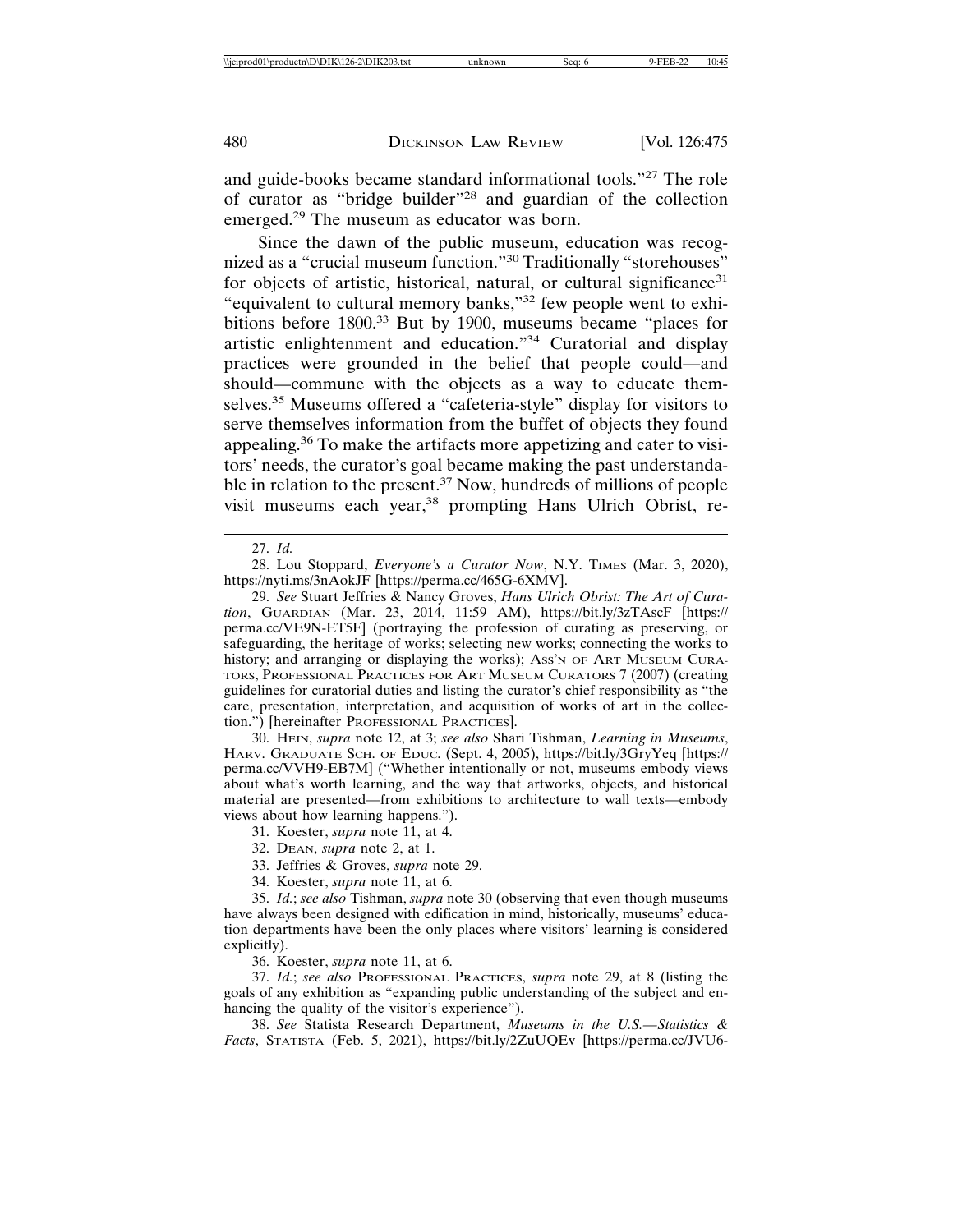nowned curator and co-director of the Serpentine Galleries in London, to ordain museum attendance "a mass medium and a ritual."<sup>39</sup>

Museums realize their full educational potential by embracing their role as storytellers.40 To create compelling narratives, curators produce both didactic and constructivist exhibitions.41 In the didactic approach, the curator has the ultimate control over the arc of the narrative, with visitors more passively absorbing the displays. Didactic exhibitions usually proceed sequentially, telling a story with a specific theme that purports to be true.<sup>42</sup> Marking a shift towards museum-goers actively engaging in learning, the newer, constructivist<sup>43</sup> approach envisions an exhibit that has many entry points, provides no specific path, presents different perspectives, and allows experiential opportunities.<sup>44</sup> But no matter the method, "[e]xhibition design is . . . [m]ost importantly, in service to the visitors."45 All exhibitions are "goods of research, organized and designed to communicate ideas<sup>346</sup> and engage the visitor in a learning experience that involves contemplating and making sense of the in-

40. POLLY MCKENNA-CRESS & JANET A. KAMIEN, CREATING EXHIBITIONS: COLLABORATION IN THE PLANNING, DEVELOPMENT, AND DESIGN OF INNOVATIVE EXPERIENCES 115 (2013).

41. Fashioning an exhibition involves big-picture decisions about purpose, content, structure, target audience, and communication approach. Then specific choices are made about storylines, media, and the actual objects. *See* MIT, MUL-TIMEDIA IN MUSEUMS, at § 1 (1995) (ebook), https://bit.ly/3mfbWOu [https:// perma.cc/4XEZ-P3ZY] [hereinafter MULTIMEDIA IN MUSEUMS].

42. HEIN, *supra* note 12, at 29.

43. Constructivism is a learning theory based on the work of child development psychologists Jean Piaget and Lev Vygotsky, positing that knowledge is best acquired through a process of reflection and active construction in the mind. In practice, constructivism is associated with a "hands-on" style of learning. *See generally* Bekki Brau, *Constructivism*, *in* THE STUDENTS' GUIDE TO LEARNING DE-SIGN AND RESEARCH (Royce Kimmons ed., 2018) (ebook), https://bit.ly/39Q2s6J [https://perma.cc/H3C6-GEV9] (providing a primer on the history and application of constructivism).

44. HEIN, *supra* note 12, at 35.

45. MCKENNA-CRESS & KAMIEN, *supra* note 40, at 133.

46. Shamsidar Ahmad, Mohamed Yusoff Abbas, Mohamed Zafrullah Mohamed Taib & Mawar Masri, *Museum Exhibition Design: Communication of Meaning and the Shaping of Knowledge*, 153 PROCEDIA—SOC. & BEHAVIORAL SCIS. 254, 255 (2014); *see also* HANS ULRICH OBRIST, WAYS OF CURATING 39 (2016) ("Collection-making . . . is a method of producing knowledge.").

UQZF] (estimating that approximately 850 million people visited museums in 2019).

<sup>39.</sup> Jeffries & Groves, *supra* note 29; *see also Quotes About Museums*, ART QUOTES, https://bit.ly/3uoDZ1B [https://perma.cc/2H9D-Z4TZ] (last visited Oct. 27, 2021) (quoting contemporary video artist Bill Viola as equating people's "experiences in art museums today [with those] that they used to have in church").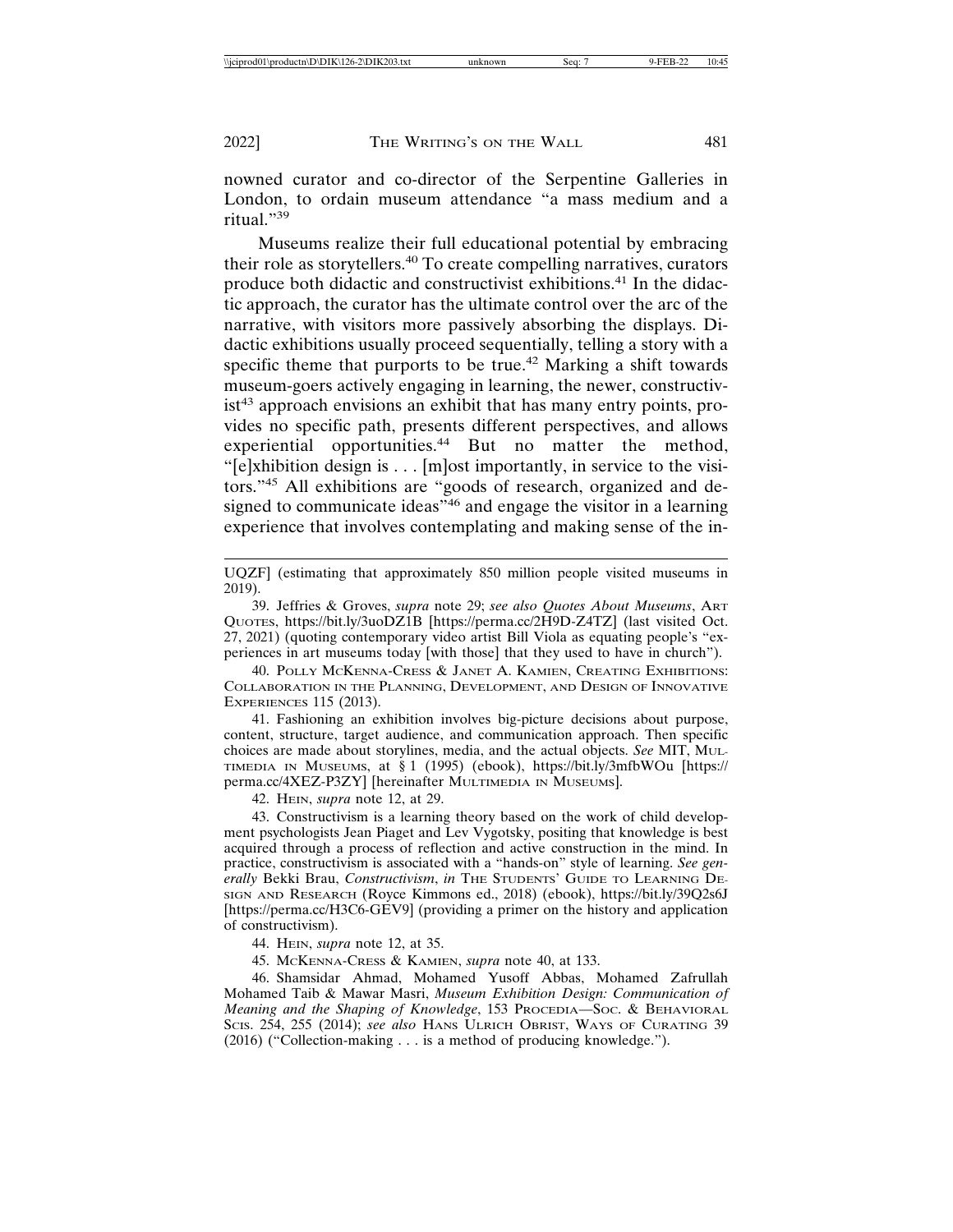formation presented.47 To do so, museums aim to foster an inclusive environment, encouraging self-directed, voluntary learning at all levels of capability, mastery, and interest.<sup>48</sup>

To further their educational mission, museums discovered that providing entertainment and enjoyment would increase audience size and generate adequate funding<sup>49</sup> to sustain themselves.<sup>50</sup> So by the 1990s, museums began shifting from focusing on objects and subject matter to emphasizing audiences.<sup>51</sup> Curators were entrusted to set up an "extraordinary experience."<sup>52</sup>

Swayed by the idea that effective learning can only occur if visitors are enjoying themselves,<sup>53</sup> museums have appropriated many innovations and techniques, including audiovisual shows and simulations, to convert the hallowed museum into a popular mode of entertainment.54 Former Secretary of the Smithsonian Institution

49. Unlike most of the world where national governments support museums, American museums keep their doors open by "cobbling together a mosaic of funding sources," chiefly through government grants, private donations, earned revenue (admission fees, programs, gift shop purchases, rentals), and investment income. The majority of museums—like most cultural institutions—are nonprofits. Ford W. Bell, *How Are Museums Supported Financially in the U.S.?*, EMBASSY OF THE UNITED STATES (2012), https://bit.ly/3kZyB1O [https://perma.cc/6Z6V-SQSP]; *see also* AM. ALL. OF MUSEUMS, *supra* note 3 (noting that museums contribute over \$50 billion to the economy each year).

50. Koester, *supra* note 11, at 6.

51. SMITHSONIAN INSTITUTION, THE MAKING OF EXHIBITIONS: PURPOSE, STRUCTURE, ROLES AND PROCESS 3 (2002); *see also* BETH HANSEN, GREAT EX-HIBITS! AN EXHIBIT PLANNING AND CONSTRUCTION HANDBOOK FOR SMALL MU-SEUMS 136 (2017) (beseeching museums to consider how the exhibit will look from the visitor's point of view).

52. Jeffries & Groves, *supra* note 29.

53. *See* Excellence and Equity, *supra* note 11, at 11 ("[E]ducation—the commitment to presenting objects and ideas in an informative and stimulating way  $\ldots$ .").

54. *See* Daniel Grant, *Pandemic Pushes Museums Deeper Into Digital Age*, WALL ST. J. (July 31, 2020, 8:00 AM), https://on.wsj.com/3F1AN0H [https:// perma.cc/85L8-CK8H] ("[M]useums increasingly are behaving almost like mediaproduction companies, seeking to tell the stories behind their collections and exhibits in ways that entertain, as well as educate."); *see also* Ahmad, Abbas, Taib & Masri, *supra* note 46, at 257 (listing different "aptitudes" and strategies museums draw from to enhance exhibition design).

<sup>47.</sup> FALK & DIERKING, *supra* note 11, at 105; *see also* G. WAYNE CLOUGH, BEST OF BOTH WORLDS: MUSEUMS, LIBRARIES, AND ARCHIVES IN A DIGITAL AGE 71 (2013) (asserting that the goal of museums should be to support learning through prolonged and meaningful visitor engagement).

<sup>48.</sup> *See* EXCELLENCE AND EQUITY, *supra* note 11, at 13–14 (urging museums to account for different levels of visitor knowledge and curiosity in devising exhibits); *see also* PROFESSIONAL PRACTICES, *supra* note 29, at 9 ("[C]urators must accept the responsibility of addressing different audiences . . . whether a scholarly audience of their peers or a broader public without specialized knowledge of their field.").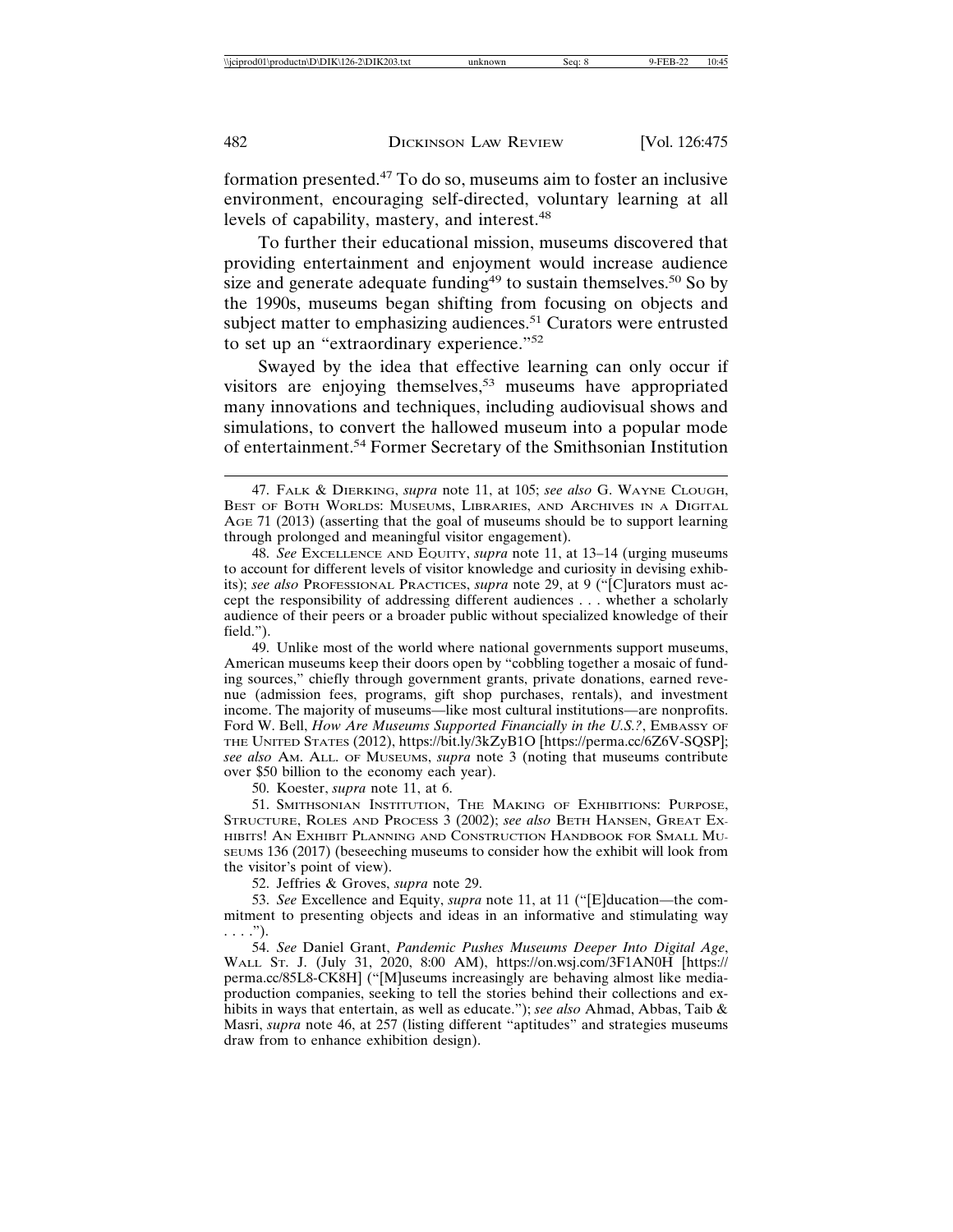G. Wayne Clough believes the "key to making this dramatic transformation work is [ ] stick[ing] to the fundamentals of good learning and education."55 Indeed, museums now use technology to highlight an object's significance by providing contextual, historical, or theoretical information, to complement—and strengthen—the visitor's experience.<sup>56</sup> Unlike schools and libraries that primarily traffic in words and two-dimensional images,<sup>57</sup> museums are leaning into their expertise—three-dimensional objects—and integrating an array of multimedia to make the entire museum-going experience three-dimensional as well.<sup>58</sup>

Media-filled exhibitions represent a strategy for "creating museum-comfort today for tomorrow's museum-going public."<sup>59</sup> Museums now can connect with visitors both within and outside their walls<sup>60</sup> through an increasingly robust and diverse set of tools—the objects themselves, the written word (banners, brochures, lots and lots of labels), and digital devices (handheld audio guides, touchscreens).<sup>61</sup> The digital revolution makes museum learning "transferable and transportable."<sup>62</sup>

Today's museums have a heavy lift: they must encompass a broad spectrum of elements and integrate them in novel ways to stimulate engagement, fulfill the audience's needs, and make the experience participatory, all while furthering the museum's mission

58. In the most literal sense, "multimedia" refers to any combination of two or more media used to present information. Museums offer inherently multimedia experiences since the visitor is confronted with several media, such as paintings, animals, informational labels, or historical artifacts, to communicate the overall message. *See* Koester, *supra* note 11, at 9, 14.

59. FALK & DIERKING, *supra* note 11, at 119.

62. Gail Dexter Lord & Barry Lord, *Foreword* to MANUAL OF DIGITAL MU-SEUM PLANNING xiii, xiii (Ali Hossaini & Ngaire Blankenberg eds., 2017).

<sup>55.</sup> CLOUGH, *supra* note 47, at 71.

<sup>56.</sup> *See* Koester, *supra* note 11, at 4 (describing various approaches museums take to better communicate with visitors); *see also* CLOUGH, *supra* note 47, at 10 (stating that technology is "at its best" when it helps us "comprehend the world"); VINCE DZIEKAN, VIRTUALITY AND THE ART OF EXHIBITION: CURATORIAL DE-SIGN FOR THE MULTIMEDIAL MUSEUM 63 (2012) (noting the shift in displays from static to dynamic).

<sup>57.</sup> FALK & DIERKING, *supra* note 11, at 112.

<sup>60.</sup> The coronavirus pandemic hastened this transformation. *See* Grant, *supra* note 54.

<sup>61.</sup> *See, e.g.*, FALK & DIERKING, *supra* note 11, at 109 (cataloguing the variety of means museums use to communicate and engage with visitors); EXCELLENCE AND EQUITY, *supra* note 11, at 13–14 (summarizing how museums interact with their audiences before, during, and after their museum encounter, including through the digitization of their collections).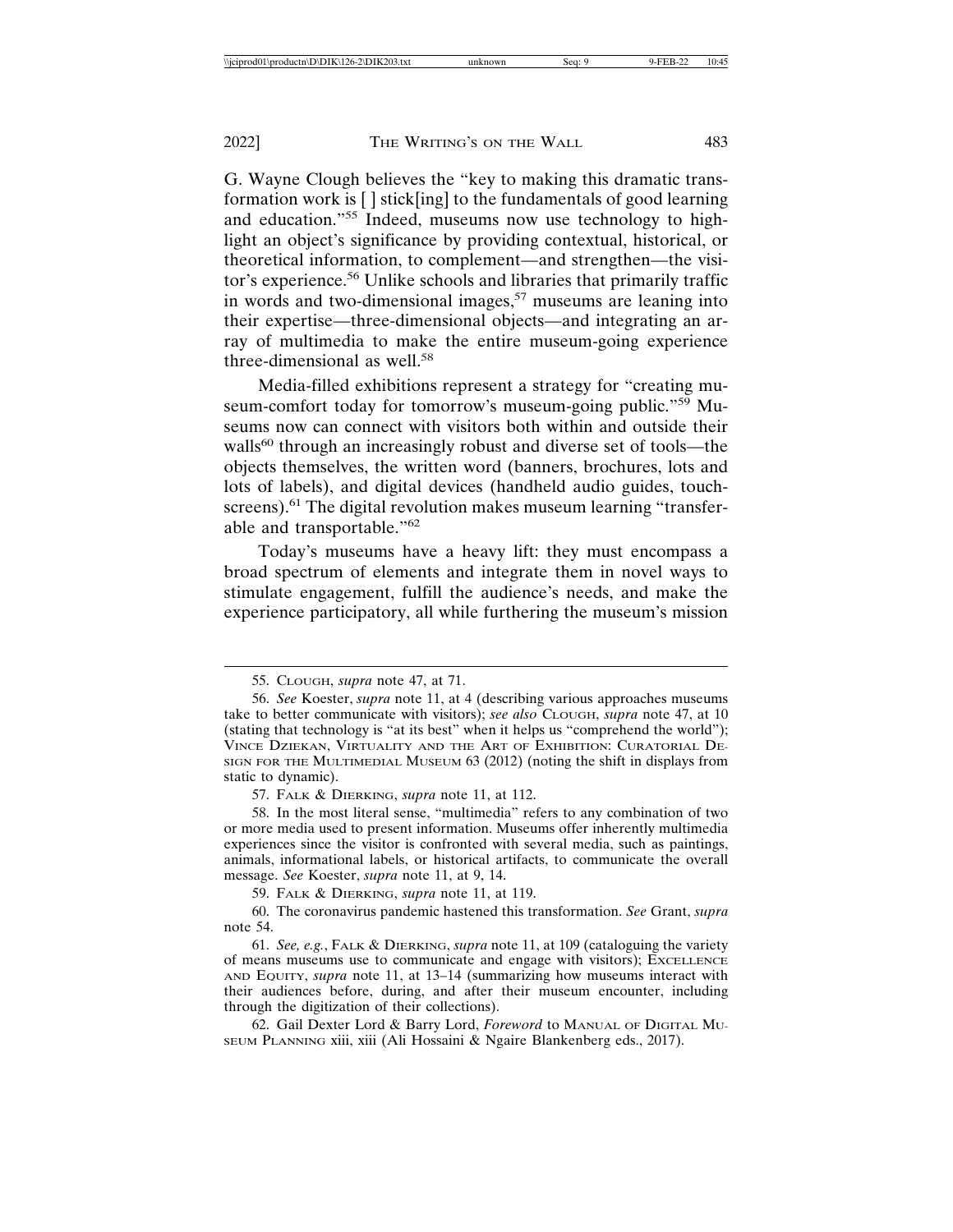to commemorate, educate, and inspire.63 Vivid, multimedia-rich exhibitions lighten the load.

#### II. LAW SCHOOL PEDAGOGY: A RELIC

"Law has been trapped in a stylistic straitjacket."64 Nearly a century and a half after Harvard Law School Dean Christopher Langdell pioneered the case method, the typical first-year doctrinal course remains a predominantly verbal domain, featuring lectures, Socratic dialogue, and final exams.<sup>65</sup> But "[s]tudies show it, professors know it: the Socratic Method is not enough."66 While other logocentric professions like journalism, medicine, and business have embraced multimedia communications,<sup>67</sup> the law "doesn't think much about [images] at all, privileging the text when the two come into conflict."<sup>68</sup>

Trial lawyers are a notable exception in recognizing that visuals are a vital tool. They have long understood that using display tech-

64. Porter, *Taking Images Seriously*, *supra* note 5, at 1690.

65. *See, e.g.*, Simon Canick, *Infusing Technology Skills into the Law School Curriculum*, 42 CAP. U. L. REV. 663, 673 (2014) (noting that classroom technology, to the extent it is used at all, appears in the form of the occasional PowerPoint deck and syllabi posted on a course management platform); Samantha A. Moppett, *Control-Alt-Incomplete? Using Technology to Assess "Digital Natives*,*"* 12 CHI.- KENT J. INTELL. PROP. 77, 79 (2013) (observing that law school assessment methods have remained static despite "fundamental differences" in today's law students); Diana R. Donohoe, *An Autobiography of a Digital Idea: From Waging War Against Laptops to Engaging Students with Laptops*, 59 J. LEGAL EDUC. 485, 487 (2010) (stating that, in most law courses, the professor controls the class through lecture and question-and-answer sessions).

66. Heather Garretson, Tonya Krause-Phelan, Jane Siegel & Kara Zech Thelen, *The Value of Variety in Teaching: A Professor's Guide*, 64 J. LEGAL EDUC. 65, 65 (2014).

67. *See* Porter, *Taking Images Seriously*, *supra* note 5, at 1699, 1711 (decrying the "[l]inear, print-based legal reasoning" that persists as the "enduring, signature style of legal practice"); *see also* Mitzi Baker, *How VR Is Revolutionizing the Way Future Doctors Are Learning About Our Bodies*, UNIV. CAL. S.F. (Sept. 18, 2017), https://bit.ly/3zXBPao [https://perma.cc/Y9NM-3R2A] (reporting that medical schools now integrate virtual reality technology into their curricula to supplement lectures and simulate treating patients in a controlled environment); Vincent R. Johnson, *Audiovisual Enhancement of Classroom Teaching: A Primer for Law Professors*, 37 J. LEGAL EDUC. 97, 98–99 (1987) (relaying that medical schools regularly use computer animations, simulations, and videos, and top business schools require their students to use the same display technology currently used in the business world).

68. Tushnet, *Worth a Thousand Words*, *supra* note 8, at 686.

<sup>63.</sup> *See* SMITHSONIAN NATIONAL AIR AND SPACE MUSEUM*,* EXHIBITION PLAN AND GUIDING PRINCIPLES 10 (2017) (articulating the aims of the Smithsonian Museum) [hereinafter EXHIBITION PLAN]; *see also* EXCELLENCE AND EQ-UITY, *supra* note 11, at 11 (proclaiming in its Report for the New Century that museums espouse the belief that they "should communicate the essence of ideas, impart knowledge, encourage curiosity, and promote esthetic sensibility").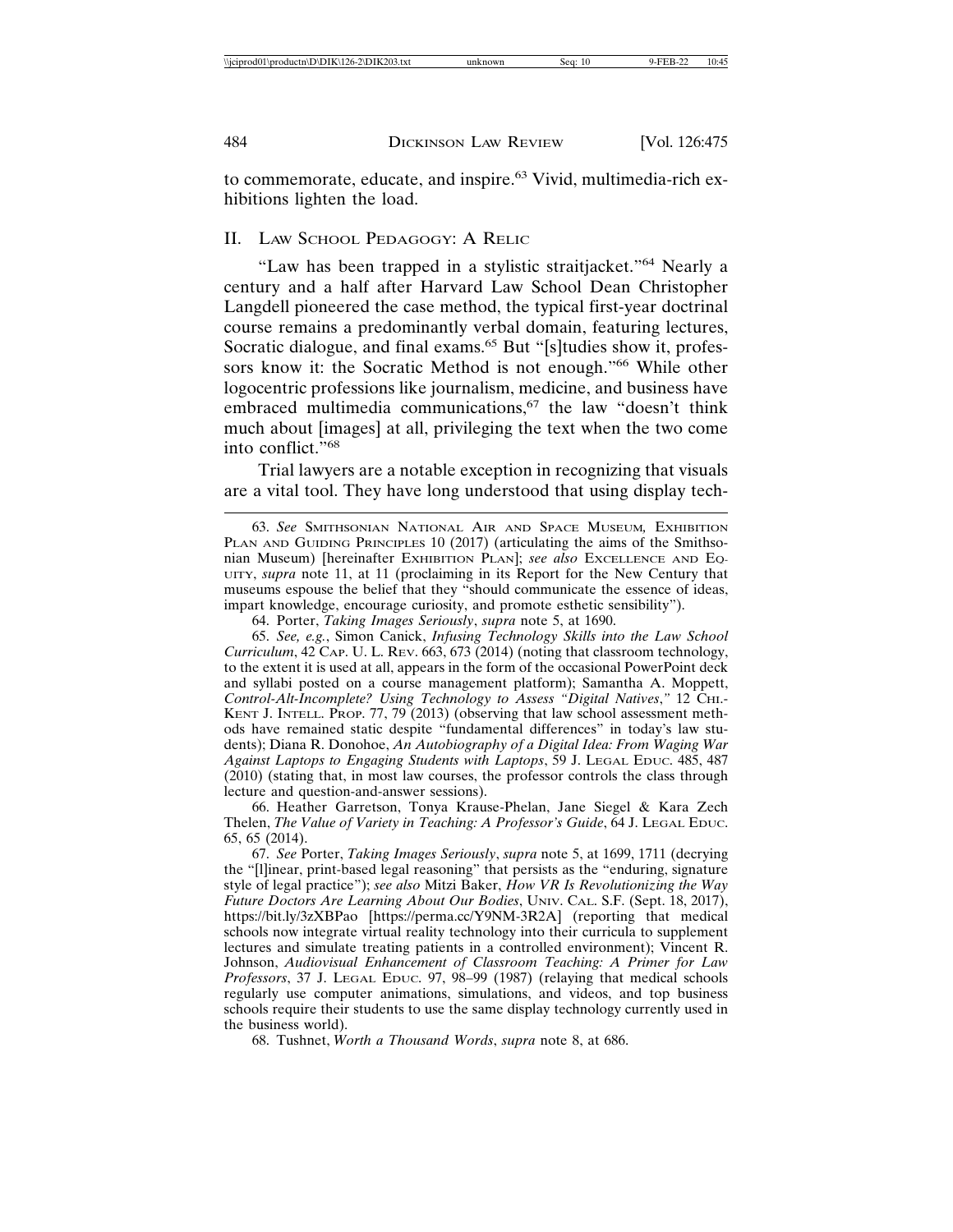nology69 helps juries make otherwise boring, complicated information more imaginable, proximate, and memorable.70 Indeed, photographs, videos, and infographics may now be defining pieces of evidence.71 Even *The Bluebook*, the venerated (and dreaded) citation how-to manual for the last 100 years, acknowledged the growing trend of incorporating photographs and illustrations into legal writing by creating a new rule for its 21st edition, released in 2020.72 But, as Professors Elizabeth G. Porter and Kathryn A. Watts lament, "[i]n almost every context outside of trial, law is a typographic, semantic field. Legal textbooks rarely contain images; statutes and regulatory codes are overwhelmingly textual; and litigation documents, legal scholarship, and judicial opinions are, almost by definition, exclusively textual."<sup>73</sup>

Why is the legal academy so beholden to the reign of words? Why do images play a "miniscule role"<sup>74</sup> in law school? Like philos-

71. *See, e.g.*, *Scott v. Harris*, 550 U.S. 372, 383–84 (2009) (finding no Fourth Amendment violation where it was "clear from the videotape that [the fleeing motorist] posed an actual and imminent threat" to others); *see also* Naomi Jewel Mezey, *Teaching Images*, 68 J. LEGAL EDUC. 74, 76–81 (2018) (teaching visual literacy in Civil Procedure using the dash cam video from *Scott v. Harris* to assess disputes of material fact in the summary judgment context).

72. *See* THE BLUEBOOK: A UNIFORM SYSTEM OF CITATION R. 18.8, at 184–85 (Columbia L. Rev. Ass'n et al. eds., 21st ed. 2020) (establishing a rule for how to cite photographs and illustrations); *see also* Porter, *Imagining Law*, *supra* note 9, at 8–9 (remarking that, "[j]ust like everything else, written law—despite a long tradition of black-and-white stodginess—is going multimedia" and advocating for the integration of visual learning and analysis into doctrinal, clinical, and writing courses).

73. Elizabeth G. Porter & Kathryn A. Watts, *Visual Rulemaking*, 91 N.Y.U. L. REV. 1183, 1197 (2016); *see also* Ellie Margolis, *Is the Medium the Message? Unleashing the Power of E-Communication in the Twenty-First Century*, 12 LEGAL COMMC'N & RHETORIC 1, 15 (2015) (declaring that despite the widespread changes technology has brought to many areas of law practice, there has been "very little innovation in the world of written law"); Richard Posner, *Effective Appellate Brief Writing*, A.B.A., https://bit.ly/2Wu9hI3 [https://perma.cc/3CPM-KFAS] (last visited Oct. 1, 2021) ("Some lawyers seem to think a word is worth a thousand pictures. The reverse, of course, is true. *Seeing* a case makes it come alive.").

74. Porter, *Taking Images Seriously*, *supra* note 5, at 1780 (observing that, except for empirical charts and occasional graphics, legal scholarship rarely capital-

<sup>69.</sup> The term "display technology" generally refers to the use of video, audio, animation, and PowerPoint presentations. Fred Galves, *Will Video Kill the Radio Star? Visual Learning and the Use of Display Technology in the Law School Classroom*, 2004 U. ILL. J. L. TECH. & POL'Y 195, 196 (2004). Throughout this Article, I use "display technology," "visuals," and "multimedia" interchangeably.

<sup>70.</sup> *See id.* at 206, 208 (describing attorneys' use of display technology at trial to explain their case theories and versions of facts to juries); *see also* Porter, *Taking Images Seriously*, supra note 5, at 1699 (commenting that "trial practice is at the forefront of digital communication," and "extensive research has proven [visuals'] capacity to efficiently and powerfully convey even complex information").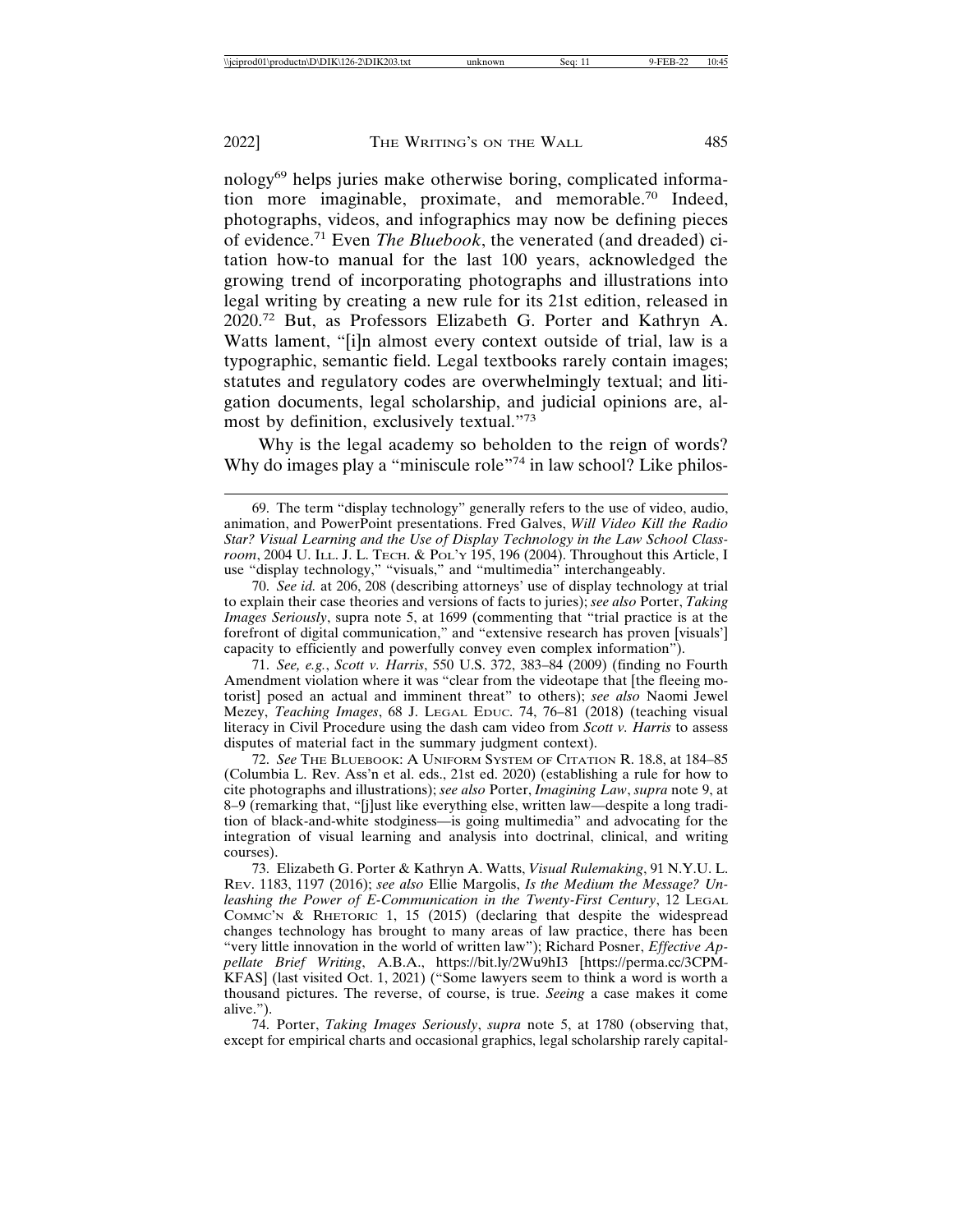opher Walter Benjamin's fear of "mechanical reproduction," there is a fear in the scholarly community that technology will somehow "cheapen" the vaunted original.75 With the greater investment in classroom technology, some faculty feel pressured to adopt a "glitzier" style of teaching that is not pedagogically warranted and does not improve the level of instruction.76 And there is a concern that multimedia presentations will entice the eye and mind away from the more rigorous, substantive legal arguments that have characterized the profession.<sup>77</sup> Some faculty accuse new methods of "dumbing down" education, dismissing PowerPoint slides, video clips, and audio files as "pandering" to a generation reared on a diet of Internet razzle-dazzle.78 Also, "[i]mages are associated with emotion and irrationality,"79 which is anathema to the cool, logical power of words.80 But as explored in Part III(A), while words are the "tools of the legal trade," words paired with images possess tremendous communicative power.<sup>81</sup>

77. *See* Porter, *Taking Images Seriously*, *supra* note 5, at 1696, 1774 (bemoaning the lack of visual literacy training or canons to provide lawyers with "rules of thumb" to combat skeptics of multimedia-based arguments); *see also* James Parry Eyster, *Lawyer as Artist: Using Significant Moments and Obtuse Objects to Enhance Advocacy*, 14 J. LEGAL WRITING INST. 87, 92 (2008) ("Lawyers are not generally fond of images. Words are their trade.").

78. *See* Deborah J. Merritt, *Legal Education in the Age of Cognitive Science and Advanced Classroom Technology*, 14 B.U. J. SCI. & TECH. L. 39, 40 (2008) (mentioning law faculty's resistance to incorporating visuals into their teaching).

79. Porter, *Taking Images Seriously*, *supra* note 5, at 1691.

80. *See* FEIGENSON & SPIESEL, *supra* note 9, at 4 ("Law, like most other disciplines or practices that aspire to rationality, has tended to identify that rationality (and hence its virtue) with texts rather than pictures . . . to the point that it is often thought that thinking in words is the only kind of thinking there is.").

81. *See, e.g.*, Lemora Ledwon, *Understanding Visual Metaphors: What Graphic Novels Can Teach Lawyers About Visual Storytelling*, 63 DRAKE L. REV. 193, 200–01 (2015) (explaining that cognitive science indicates that people are more likely to remember information featuring both words and images); Hillary Burgess, *Deepening the Discourse Using the Legal Mind's Eye: Lessons from Neuroscience and Psychology That Optimize Law School Learning*, 29 QUINNIPIAC L. REV. 1, 74 (2011) (reporting that the traditional legal curriculum tends to underuse meaningful visual learning aids contrary to educational psychologists' research showing that visual aids create "faster, deeper, and longer learning"); *see also* Juliet Huck, *Visual Aids in Court: How Fast Can You Make a Point to Jurors?*

izes on the power of images to explain and persuade); *see also id.* ("From first-year classes until graduation, law school is a black-and-white, print-based affair . . . .").

<sup>75.</sup> Maxwell L. Anderson, *Introduction* to THE WIRED MUSEUM: EMERGING TECHNOLOGY AND CHANGING PARADIGMS 11, 20 (Katherine Jones-Garmil ed., 1997).

<sup>76.</sup> *See* Canick, *supra* note 65, at 675 (noting doctrinal professors' wariness to incorporate technology into the traditional lecture-style, Socratic classroom). The coronavirus pandemic has since compelled many professors to include technology in their repertoire as courses moved online.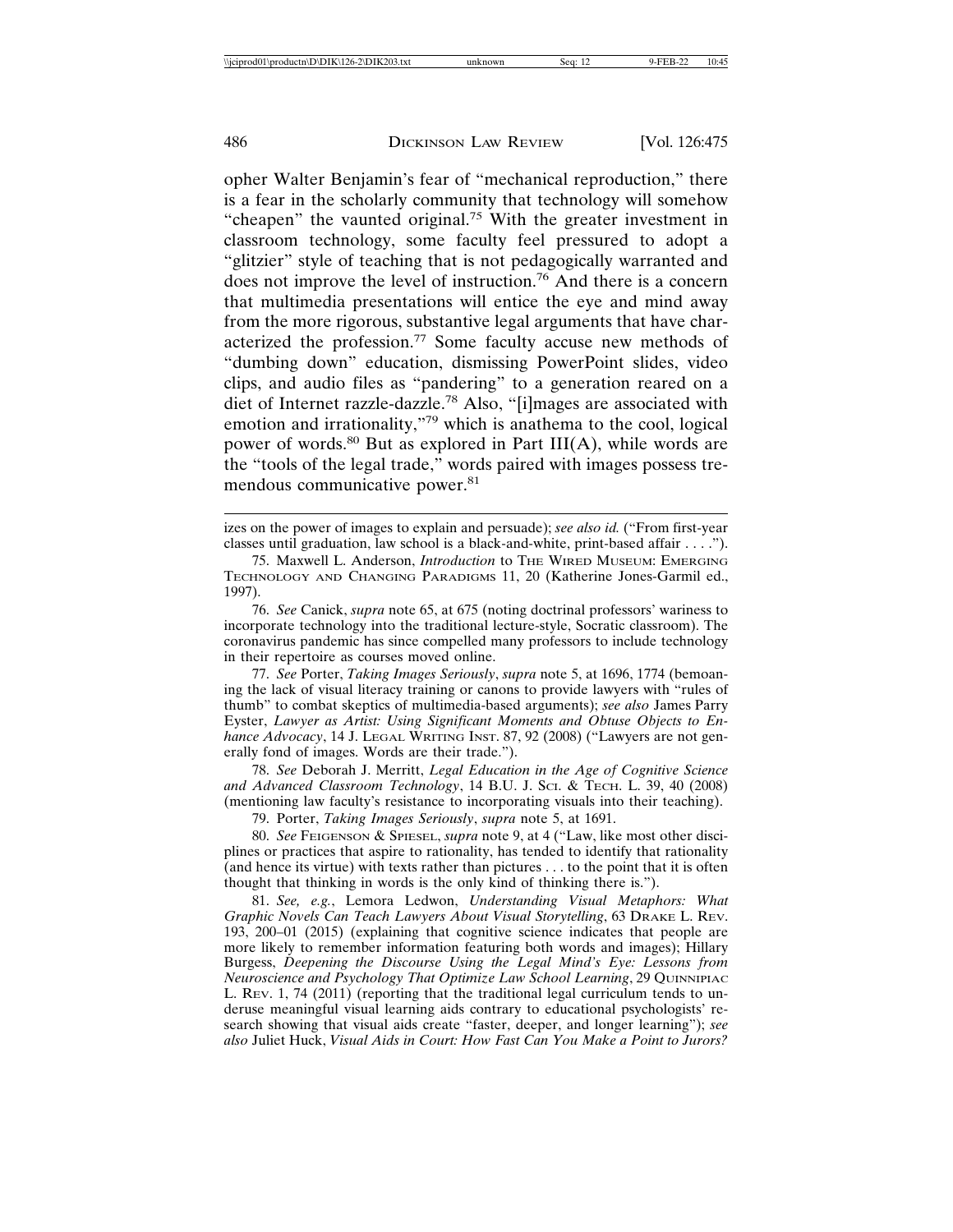As with any new technique or technology, incorporating new media has always created a tension between the scholars and practitioners who see opportunities for enhanced representational abilities and easier access and those concerned about distraction and the potential for manipulation.82 Digital visuals and multimedia just happen to be the new kids on the law block.<sup>83</sup> Delivering better presentations and creating a more technologically savvy classroom experience is not only about "making things pretty," it's about recognizing how to better communicate with students and how conscious—and oftentimes simple—presentation and design choices can help us do so.<sup>84</sup>

Because we live in a visually oriented and technology-driven society, classroom teaching should adapt to the new realities of our fast-paced culture, which present more opportunities for diversified, cooperative learning.<sup>85</sup> As addressed in Part III(B), current law students come from an interactive age flooded with visual images—the internet, television, movies, social media—and expect law schools to infuse the curriculum with familiar multimedia.<sup>86</sup>

27 LAW.'S PC 7, 7 (2009) ("Words are a lawyer's stock in trade, but the task for lawyers is not just to talk or write. The job is to communicate.").

82. *See* Christopher J. Buccafusco, *Gaining/Losing Perspective on the Law, or Keeping Visual Evidence in Perspective*, 58 U. MIAMI L. REV. 609, 617 (2004) (applying theories of Visual Cultural Studies to the interpretation of evidence); *see also* Porter, *Taking Images Seriously*, *supra* note 5, at 1752 (flagging the "genuine risks" using images in advocacy poses to the structure and content of legal decision-making because we "read" images differently than text—"more quickly, with heightened (perhaps exaggerated) confidence in our understanding and with more emotion").

83. *See* FEIGENSON & SPIESEL, *supra* note 9, at 201 (discussing how the law can best accommodate visuals and raising concerns about their potential for influence, deception, and manipulation in the courtroom).

84. *See* JONATHAN SCHWABISH, BETTER PRESENTATIONS: A GUIDE FOR SCHOLARS, RESEARCHERS, AND WONKS 22 (2017) (suggesting how to develop clearer, more sophisticated, and visually captivating presentations); Adam L. Rosman, *Visualizing the Law: Using Charts, Diagrams, and Other Images to Improve Legal Briefs*, 63 J. LEGAL EDUC. 70, 70 (2013) ("[L]aw schools would do well to incorporate instruction in visual presentation.").

85. *See, e.g.*, Newell, *supra* note 6, at 812–15 (predicting that the traditional case method of teaching "will likely have to share the stage" with multimedia pedagogical methods as the Digital Generation heads to law school); Julian Hermida, *The Use of TV Shows in the Classroom*, 2005 LAW TEACHER 6, 6 (assessing *mens rea* through viewing Seinfeld and Friends episodes depicting criminal events); William C. Bradford, *Reaching the Visual Learner: Teaching Property Through Art*, 2004 LAW TEACHER 13, 13 (using a series of paintings the author's wife created to spur a discussion of property law issues).

86. *See* Donohoe, *supra* note 65, at 513 (proposing that professors modify their pedagogy to better engage students and developing an interactive, digital coursebook, resulting in a more active, exciting, and enriching classroom experience).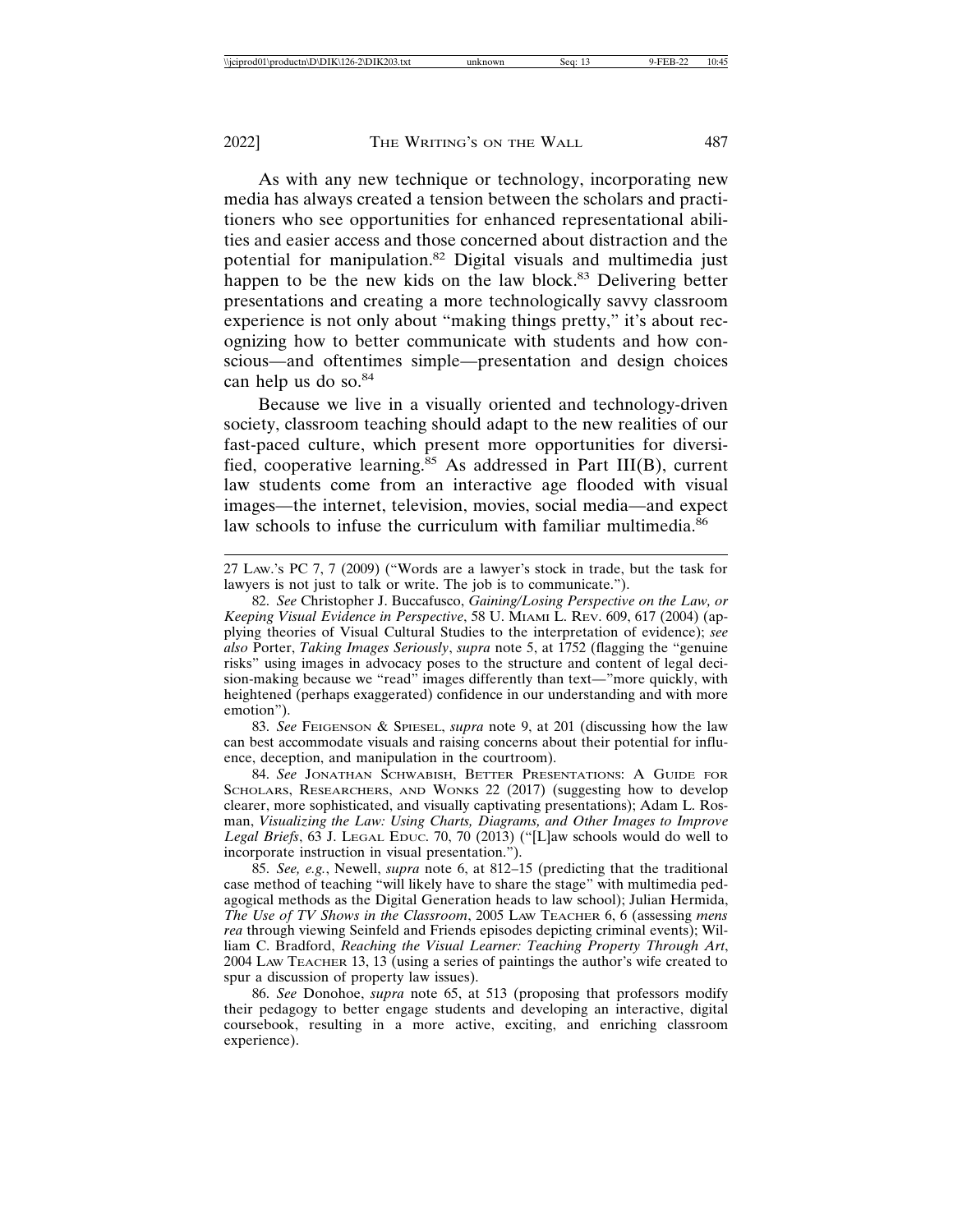The visual disconnect between legal education and legal practice does our students a disservice. First, we need to keep up with the Joneses by equipping our students to succeed by preparing them for the conditions they'll likely encounter in practice.<sup>87</sup> Students should become familiar with the increasing use of pictures, video, and audio, no matter the type of law they ultimately practice.88 Moreover, law professors share many of the same communication goals as trial attorneys—making their presentations comprehensible, digestible, and indelible.<sup>89</sup> So it is time for law professors to serve as models of the profession they are training their students to enter.

Just as a curator combines subject-matter expertise with visual flair to best connect with museum visitors, a professor's raison d'être is to impart information and ideas in a way that students can understand. Including technology and multimedia displays in the classroom can make a good teacher an even better one.<sup>90</sup>

#### III. THE CASE FOR MULTIMEDIA

Having long understood the need to appeal to a diverse audience to convey an educational message, museums are old hands at leveraging the power of multimedia to teach their visitors in an enjoyable, entertaining, equitable way. "Bringing subject matter to

<sup>87.</sup> *See, e.g.*, Moppett, *supra* note 65, at 102 (ruing that law schools have "generally failed" to appreciate the impact of technology and calling on legal educators to integrate technology into the curriculum to better prepare students to efficiently and effectively use technology in practice); Galves, *supra* note 69, at 195–96 (noting that legal educators are "generally falling behind the legal profession" in the use of display technology to "teach" effectively).

<sup>88.</sup> *See* Rebecca Tushnet, *Sight, Sound & Meaning: Teaching Intellectual Property with Audiovisual Materials*, 52 ST. LOUIS U. L.J. 891, 900 (2008) (commenting that even though intellectual property professors are particularly wellsuited to harness the power of audiovisual materials in the classroom, practitioners are "far ahead" of professors on this score) [hereinafter Tushnet, *Sight, Sound & Meaning*].

<sup>89.</sup> *See* Galves, *supra* note 69, at 207, 209 (drawing parallels between trial attorneys and professors, with both striving to promote their audience's comprehension, retention, and application of complex legal and factual information); *see also* Brian Glassman, *In the Mind's Eye: Visual Lessons for Law Students*, 23 PER-SPECTIVES 25, 27 n.26 (2014) (positing that if lawyers are using display technology at trial to educate in the courtroom, law professors also should be using images to educate in the classroom).

<sup>90.</sup> *See* Galves, *supra* note 69, at 198 (advocating for law professors to use images and text to supplement visually what the professor is saying orally in class); *see also* Tushnet, *Sight, Sound & Meaning*, *supra* note 88, at 904 (advising law professors to consider "going beyond the blackboard" given the advantages using visuals provides in other types of teaching and law practice).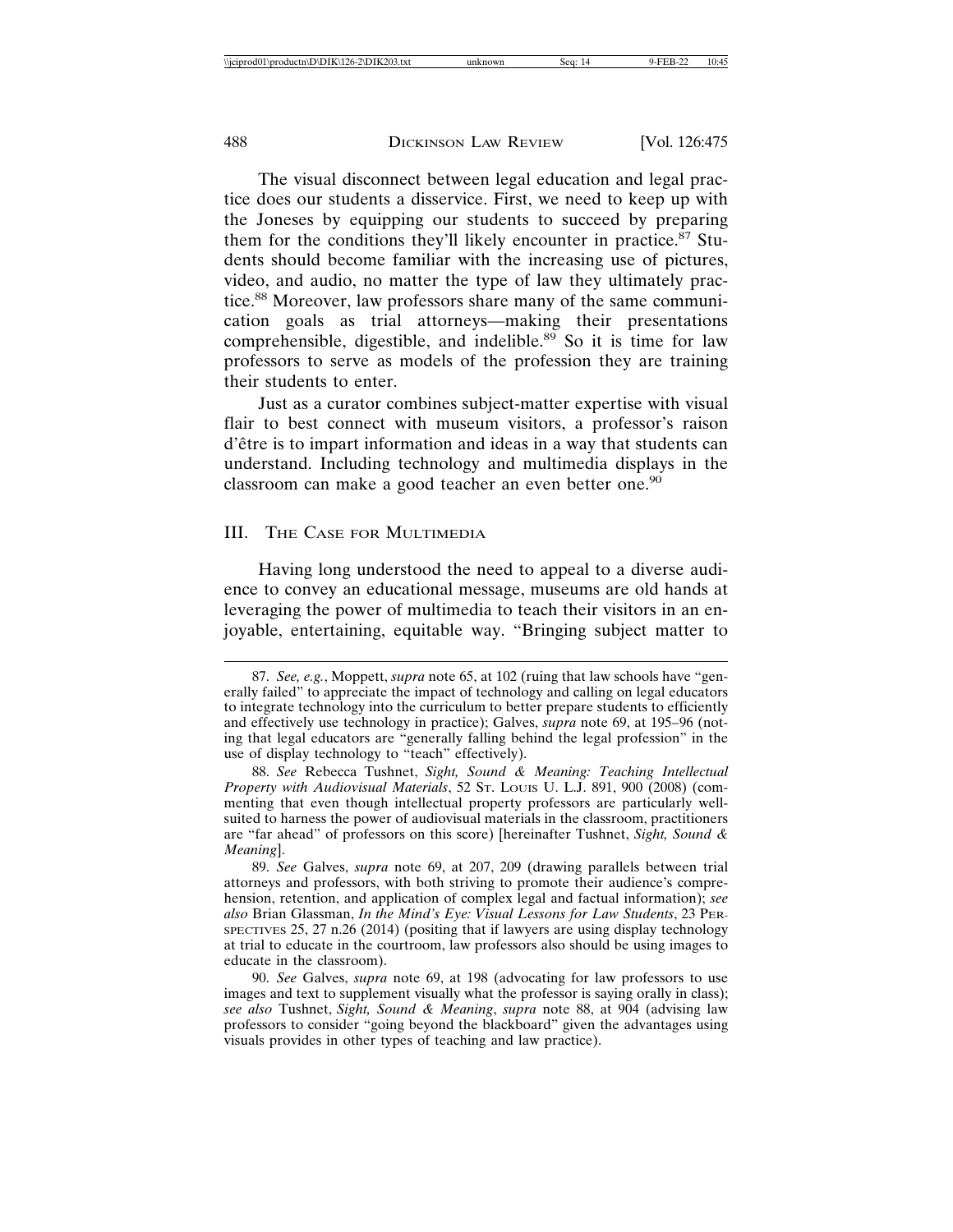life, in a tangible way, is what museum exhibitions excel at doing."<sup>91</sup> Indeed, museums inherently offer a multimedia experience, with visitors gathering information by both looking at things and reading about them.92 Museums are also particularly adept at designing visitor experiences that stimulate active learning and personal agency, two hallmarks of effective learning.<sup>93</sup> And by making information available in multiple formats, museums empower visitors to choose whatever helps them learn best.<sup>94</sup>

Law schools should emulate museums. Multimedia is really just a communication system, a way to deliver information in intuitive, interactive, multisensory ways by integrating disparate interpretive material like sound, images, videos, and text.<sup>95</sup> So instead of shying away from multimedia, professors should seize the opportunity it presents to be multimodal.<sup>96</sup>

Let's look at how museums successfully create engaging, educational exhibitions to expand the suite of techniques we use to help our students learn. And in the process, we can achieve the goal of making our content more dynamic, memorable, accessible, and inclusive.

#### *A. The Smart Choice: Cognitive Science Favors a Multimedia Approach*

The mind is like a well-endowed museum, only a small fraction of its holdings on view at any one time.

> —James Richardson, poet and Professor of English and Creative Writing at Princeton University<sup>97</sup>

Museums have long understood that visitors need a context to appreciate—and remember—the wealth of objects on display. How

92. MULTIMEDIA IN MUSEUMS, *supra* note 41.

95. *Id.* at 14; *see also* MULTIMEDIA IN MUSEUMS, *supra* note 41 (suggesting that multimedia material can provide context and enable a visitor to understand and appreciate an exhibit more fully).

96. "Multimodal instruction" refers to teaching that uses multiple means of communicating a course's learning objectives. *See* Burgess, *supra* note 81, at 46 (drawing on neuroscientific and psychological findings to create a better legal learning experience).

97. *Quotes and Sayings about Museums*, INSPIRINGQUOTES.US, https://bit.ly/ 3ustNoK [https://perma.cc/9PX2-LWZE] (last visited Oct. 27, 2021).

<sup>91.</sup> DEAN, *supra* note 2, at 6.

<sup>93.</sup> Tishman, *supra* note 30.

<sup>94.</sup> *See* Koester, *supra* note 11, at 9 (describing museums as interactive by allowing visitors to explore in a non-linear manner and choose whatever media resonates with them).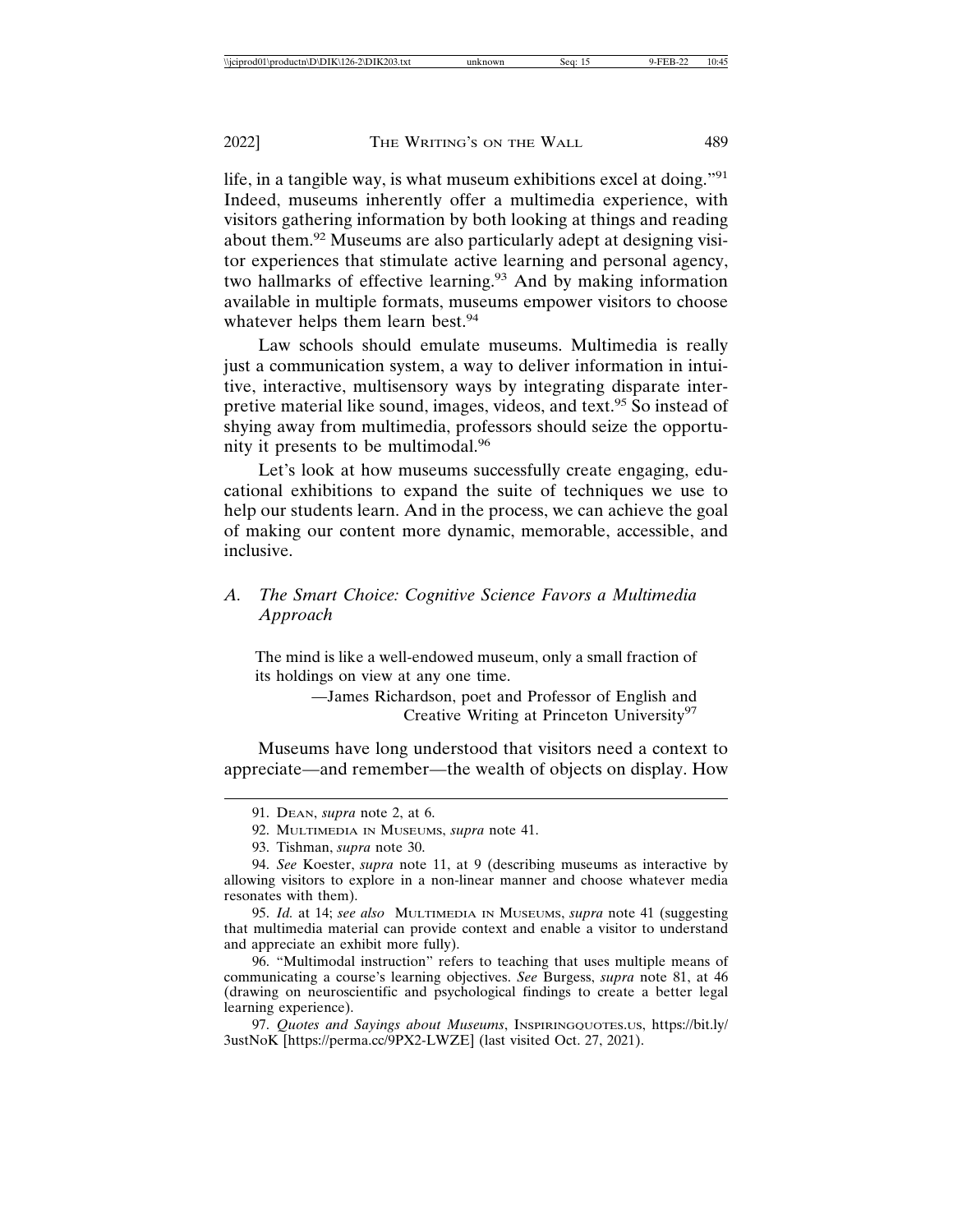information is delivered is tied to transference<sup>98</sup>—how visitors process and retain that information.99 To that end, museums are building technology into their physical spaces.100 By their nature, multimedia technologies are engaging, suggesting that visitors' extended exposure to exhibits may lead to increased knowledge.<sup>101</sup> Recognizing that images and videos capture attention more than pure text,<sup>102</sup> curators deploy visual elements to attract—and hold the visitor's attention so their educational message can be transmitted.<sup>103</sup>

Borrowing from cognitive schema theory,<sup>104</sup> museums are masters at building frameworks so that visitors' encounters with objects

99. Flora E.S. Kaplan, *Exhibitions as Communicative Media*, *in* MUSEUM, ME-DIA, MESSAGE 37, 37 (Eilean Hooper-Greenhill ed., 1995).

100. CLOUGH, *supra* note 47, at 4.

101. Hadwig Kräutler, *Observations on Semiotic Aspects in the Museum Work* of Otto Neurath: Reflections on the 'BildpädagogischeSchriften' (writings on visual *education)*, *in* MUSEUM, MEDIA, MESSAGE 59, 60 (Eilean Hooper-Greenhill ed., 1995); *see also* Eilean Hooper-Greenhill, *Museums and Communication: An Introductory Essay*, *in* MUSEUM, MEDIA, MESSAGE 1, 4 (Eilean Hooper-Greenhill ed., 1995) (commenting that interactivity gives visitors greater control and options for exploration, which translates into increased fun and learning).

102. Marco Mason, *Visitor Experience Design*, *in* MANUAL OF DIGITAL MU-SEUM PLANNING 245, 255 (Ali Hossaini & Ngaire Blankenberg eds., 2017); *see also* EDWARD TUFTE, VISUAL EXPLANATIONS: IMAGES AND QUANTITIES, EVIDENCE AND NARRATIVE 48 (1997) (emphasizing that visual appeal and "good design" focus "absolute attention on data").

103. DEAN, *supra* note 2, at 104; *see id.* at 7 ("When a person's attention is captured, study occurs."); *see also* Lea B. Vaughn, *Feeling at Home: Law, Cognitive Science, and Narrative*, 43 MCGEORGE L. REV. 999, 1003 (2012) ("Brain science suggests that the first task is to grab someone's attention because better attention always equals better learning.").

104. Cognitive schema theory focuses on the active construction of knowledge by creating structures around which information can be assimilated and stored in long-term memory. The schema should also represent the pathway by which material is retrieved from long-term memory (where the brain stores information) into working memory (where the brain uses information to complete a task). *See* Sharon J. Derry, *Cognitive Schema Theory in the Constructivist Debate*, 31 EDUC. PSYCH. 163, 167 (1996) (defining *schema* as a "general term connoting virtually any memory structure" and describing the interaction between long-term and working memory).

<sup>98.</sup> As people learn, they layer new knowledge onto their existing knowledge, which is referred to as "transference" in the education field. Transference bolsters retention of new material because "the mechanical underpinnings of long-term memory formation are deeply based on connecting pre-existing neural pathways in new ways." Shaun Archer, James Parry Eyster, James J. Kelly, Jr., Tonya Kowalski & Colleen F. Shanahan, *Reaching Backward and Stretching Forward: Teaching for Transfer in Law School Clinics,* 64 J. LEGAL EDUC. 258, 265 (2014); *see also* HOW PEOPLE LEARN: BRAIN, MIND, EXPERIENCE, AND SCHOOL: EXPANDED EDITION 51 (John D. Bransford, Ann L. Brown & Rodney R. Cocking eds., 2000) (citation omitted) (defining transfer as "the ability to extend what has been learned in one context to new contexts").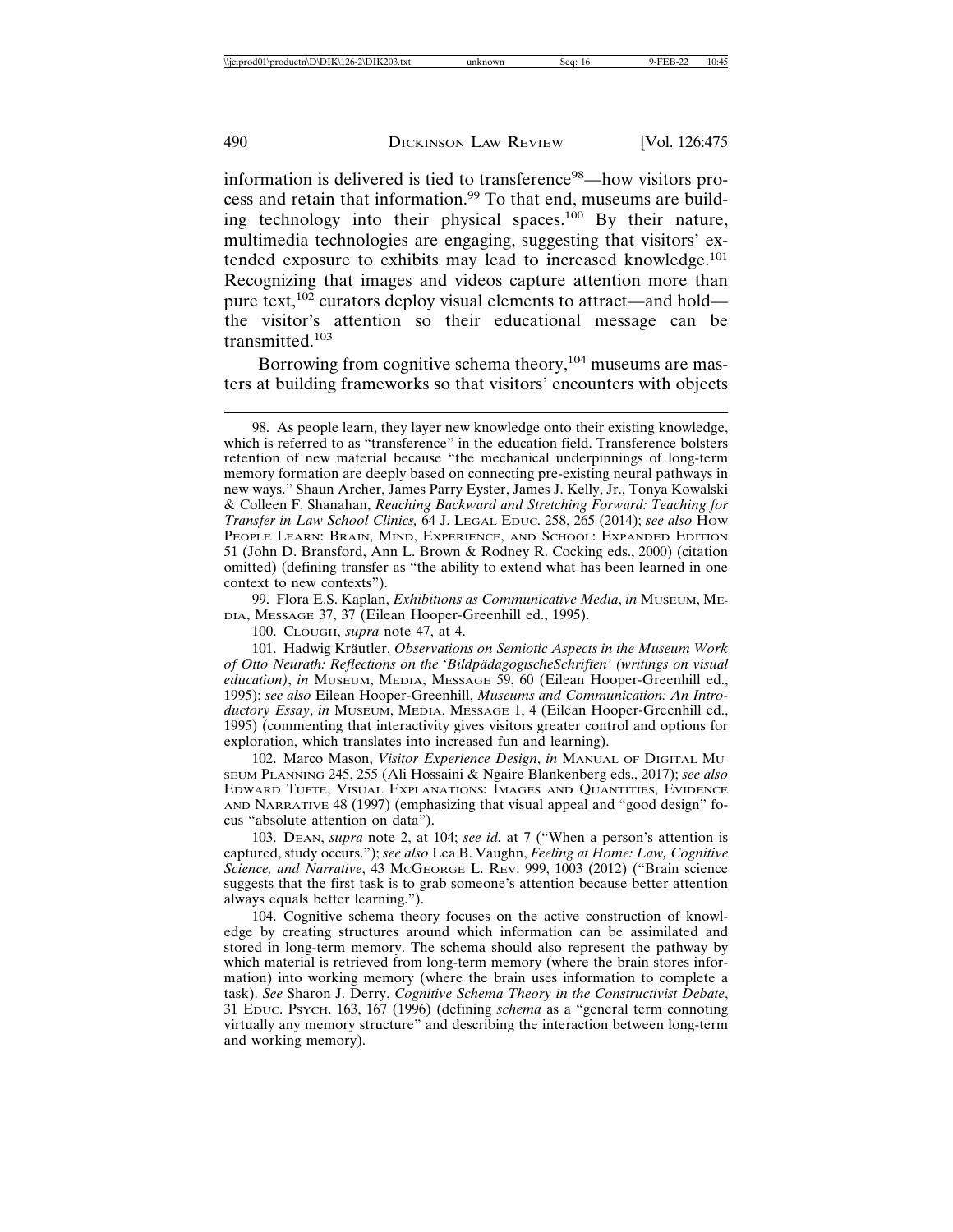form coherent, lasting impressions.105 Instead of a jumble of isolated artifacts and facts, exhibitions associate objects according to a pattern (for example, thematic or chronological) to promote both short-term understanding and long-term memory.<sup>106</sup> As cognitive psychologist Allan Pavio and educational psychologist Richard Mayer explain, people possess dual information-processing channels—the auditory/verbal and the visual/pictorial.<sup>107</sup> These separate (but interacting) channels are both used to take in sensory inputs and to process them in working memory.108 Working memory has a limited capacity; researchers believe that people can store roughly seven stimuli in the verbal function of working memory and roughly four stimuli in the visual function.109 As an example, despite relying on different senses, reading a text and listening to a lecture constitute similar modes of learning because both tax the verbal function of working memory processes.110 So if information is presented in ways that invoke both channels, we can hold more information in working memory than we otherwise could if we merely targeted the auditory/verbal channel via words spoken and written.

What's more, cognitive science indicates that if information is coded redundantly—with both words and images—people are more likely to remember that information.<sup>111</sup> People learn better when information is presented visually as well as verbally because when both pictures and words are displayed, people can maximize their working memory capacity, constructing mental models of the information in both their visual and verbal channels and building connections between them.112 The verbal and visual functions can work

110. *Id.* at 46.

111. Ledwon, *supra* note 81, at 201; *see also* Galves, *supra* note 69, at 218 ("Feeding complex information to the mind through imagery and sound is key because sight and hearing are most effective when used in tandem.").

112. *See* Johansen & Robbins, *supra* note 8, at 102 ("[V]isuals should work in tandem with the text. The visuals prime the reader, orienting her to the textual analysis and thus making that analysis clearer and more accessible."); Fred Galves, *Where the Not-So-Wild Things Are: Computers in the Courtroom, the Federal Rules of Evidence, and the Need for Institutional Reform and More Judicial Acceptance*, 13 HARV. J.L. & TECH. 161, 186 (2000) (citation omitted) ("This is true because verbal conversation is not the primary method by which human beings gather information—sight is."); *see also* William C. Costopoulos, Commentary,fcis] *Persuasion in the Courtroom*, 10 DUQ. L. REV. 384, 406 (1972)

<sup>105.</sup> DEAN, *supra* note 2, at 28; *see also* HANSEN, *supra* note 51, at 41 ("Words work better with supporting visuals and vice versa.").

<sup>106.</sup> DEAN, *supra* note 2, at 28.

<sup>107.</sup> FEIGENSON & SPIESEL, *supra* note 9, at 77.

<sup>108.</sup> *See* Merritt, *supra* note 78, at 47 (noting that the brain can expand working memory by drawing on its separate auditory and visual channels to "process information synergistically").

<sup>109.</sup> Burgess, *supra* note 81, at 29.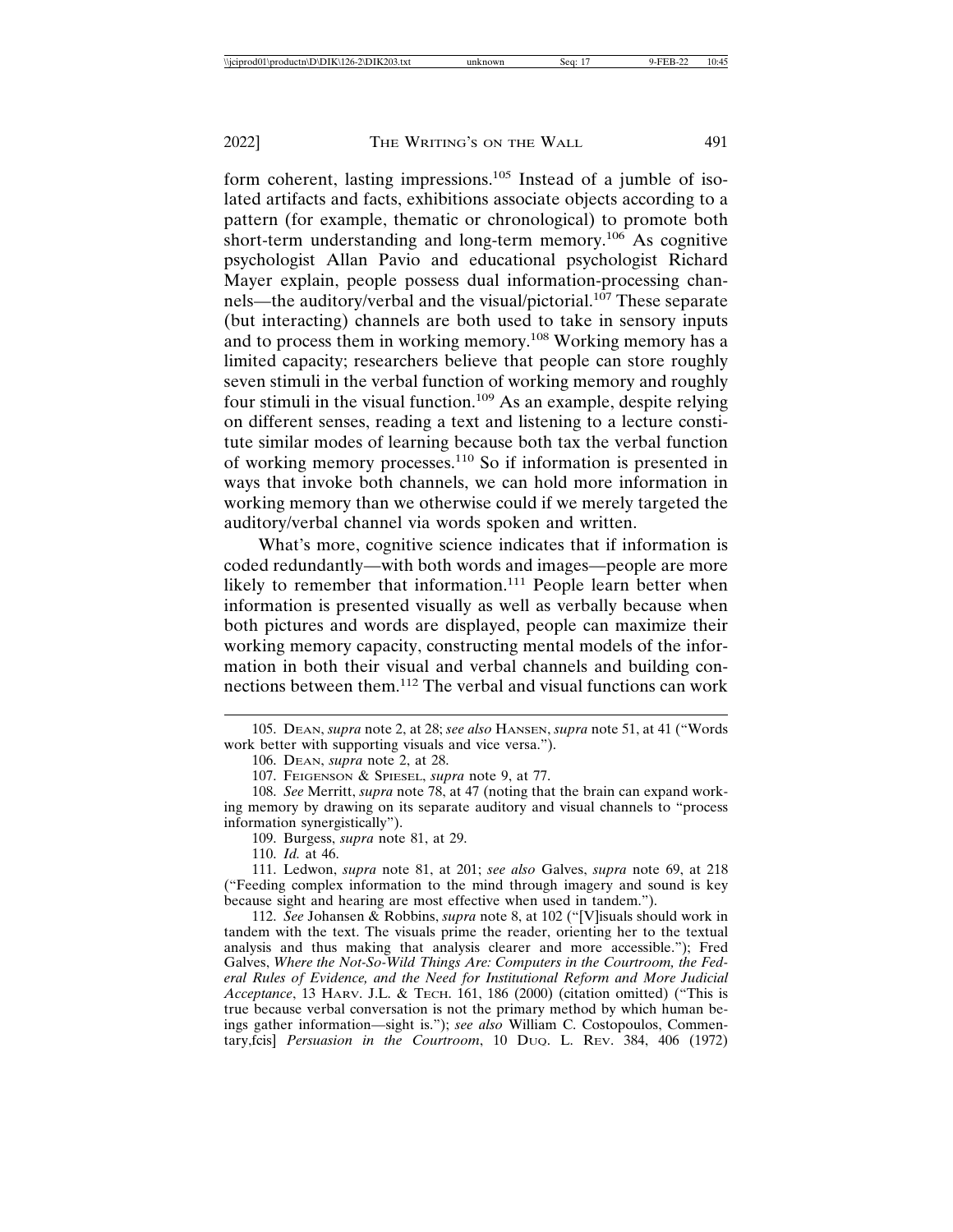in concert, allowing students to better understand a concept and retain information longer.113 Indeed, psychologist Richard Mayer, whose research lies at the intersection of cognition, instruction, and technology, dubs this phenomenon "The Multimedia Principle."<sup>114</sup> Think back to elementary school show-and-tell presentations: even children learn that clear, effective, memorable communications should tap into both the visual and verbal channels of working memory.<sup>115</sup>

Integrating visuals, then, gives professors more avenues into a student's brain. There's a good reason people say "let's sketch it out" or "picture this."116 We remember images better than text, a phenomenon known as the "picture superiority effect."<sup>117</sup> And audiences perceive visuals as inherently more "truthy" than verbal media.118 Armed with this knowledge, professors can feature a meaningful visual alongside their verbal commentary to serve as a "chunking"<sup>119</sup> technique, helping students process a large amount of information that otherwise would engulf their working memory.120 It's for this very reason that Professor Deborah J. Merritt recommends using PowerPoint slides because displaying graphics expands working memory and aids comprehension of complicated material, "advance ingl the cognitive science principles that are es-

114. SCHWABISH, *supra* note 84, at 57.

115. Galves, *supra* note 69, at 218.

116. *See* Jay A. Mitchell, *Whiteboard and Black-Letter: Visual Communication in Commercial Contracts*, 20 U. PA. J. BUS. L. 815, 822 (2018) (urging law schools to use visuals to supplement or explain text and promote understanding of complex contractual relationships).

117. Porter, *Taking Images Seriously*, *supra* note 5, at 1753.

118. *See* Michael D. Murray, *The Ethics of Visual Legal Rhetoric*, 13 LEGAL COMMC'N & RHETORIC 107, 123 (2016) (remarking that audiences see images photographs and videos, in particular—as persuading without overt appeals to rhetoric) [hereinafter Murray, *Ethics*].

119. "Chunking," a term borrowed from cognitive psychology, refers to grouping complex information into categories or schemas so that individual pieces are more easily remembered. *See* Burgess, *supra* note 81, at 29.

120. Laura P. Graham, *Generation Z Goes to Law School: Teaching and Reaching Law Students in the Post-Millennial Generation*, 41 U. ARK. LITTLE ROCK L. REV. 29, 82 (2018); *see also* Rosa Kim, *Lightening the Cognitive Load: Maximizing Learning in the Legal Writing Classroom*, 21 PERSPECTIVES 101, 101 (2013) (commending multimedia teaching because research suggests that students process complex concepts more readily if they receive information both visually and aurally).

<sup>(</sup>presenting study results finding that humans accomplish 85% of their learning through visual sight, while hearing and all other senses account for only 10% and 5%, respectively).

<sup>113.</sup> *See* Burgess, *supra* note 81, at 29 (citing studies that have shown better understanding when students need to focus on a visual to integrate it with verbal information).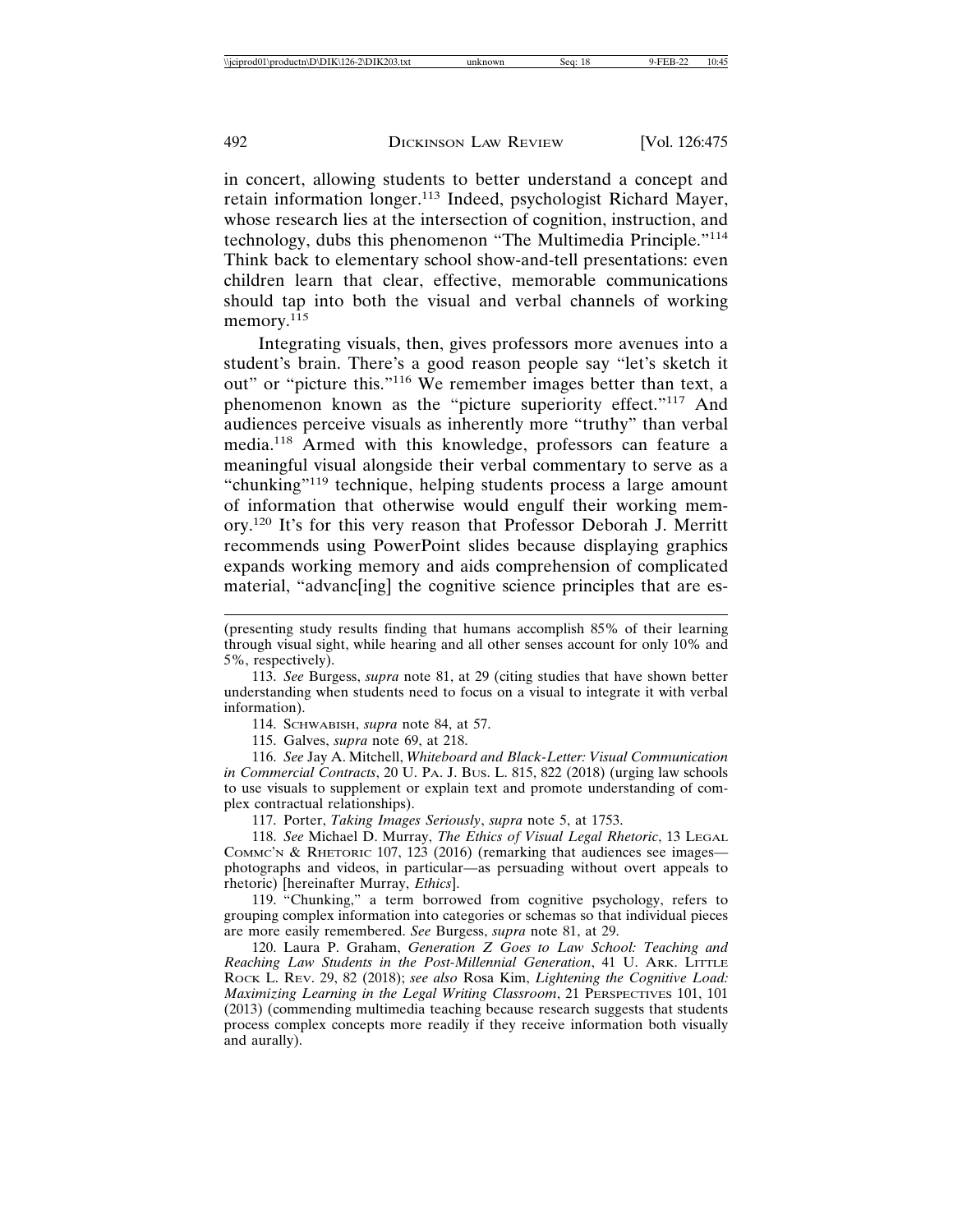sential to good learning."<sup>121</sup> So introducing images or videos can both activate the visual component and alleviate students' cognitive load while expanding the number of new legal concepts a student can concentrate on.<sup>122</sup>

Beyond the in-class concern of enlarging students' working memory to process information, teaching effectively requires professors to help boost their students' long-term recollection—for exams, for the bar, for practice. Here, too, visualization fits the bill. People learn better, or encode information more easily, when they imagine it in an interactive, visual manner.<sup>123</sup> In fact, Greek rhetoricians have long used the technique called "walk through the house," an example of the concept of *loci*. 124 One envisions a house or room and mentally explores its contents, relating details with each room.125 This form of association allows a student to recollect visually the various components of their argument.126 In a sense, strolling through a museum is the three-dimensional, real-life version of "walk[ing] through the house."

Visuals possess "near instantaneous cognitive and communicative power"<sup>127</sup>—generating a sense of immediacy and immersion,<sup>128</sup>

124. *Loci* is an ability to remember based on location. According to myth, the Greek poet Simonides invented the technique (also called the memory palace, memory theater, or mind palace) to enhance his recall. *See* Sarah Zielinski, *The Secrets of Sherlock's Mind Palace*, SMITHSONIAN MAG. (Feb. 14, 2014), https:// bit.ly/3mjvO30 [https://perma.cc/Q7BM-BRD7] (chronicling the history of *loci* to commit vast swaths of text to memory, including its current popularity in international memory competitions); *see also* Scott Fraley, *A Primer on Essential Classical Rhetoric for Practicing Attorneys*, 14 LEGAL COMMC'N & RHETORIC 99, 111 (2017) (suggesting that rhetorical practice grounded in classical techniques can enhance persuasion and reinforce information).

125. Fraley, *supra* note 124, at 111.

126. *Id.*

127. Michael D. Murray, *Visual Rhetoric: Topics of Invention and Arrangement and Tropes of Style*, 21 J. LEGAL WRITING INST. 185, 185 (2016); *see also* Porter, *Imagining Law*, *supra* note 9, at 9 (lauding visuals as an "efficient and effective" tool to teach law students because "[p]eople grasp images much more quickly than they grasp text").

128. *See* Buccafusco, *supra* note 82, at 630 (referencing new media scholars Jay David Bolter and Richard Grusin's concept of "transparent immediacy," a style of visual representation where the goal is to make the viewer forget the presence of the medium itself).

<sup>121.</sup> Merritt, *supra* note 78, at 51.

<sup>122.</sup> Burgess, *supra* note 81, at 27.

<sup>123.</sup> *See* Glassman, *supra* note 89, at 26 (observing that since humans take in most information visually, instruction should capitalize on this method of learning).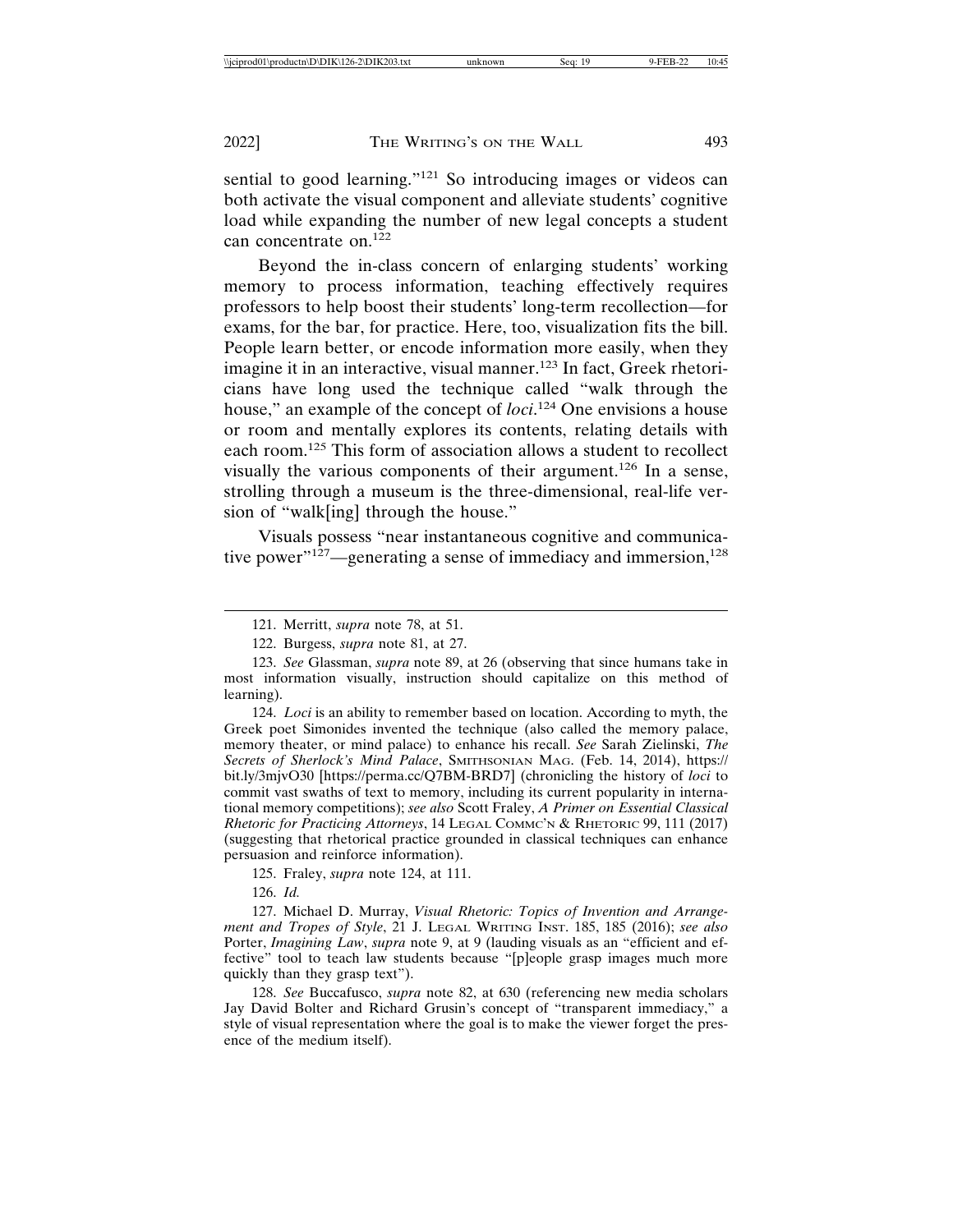speeding comprehension and retention.129 Based on cognitive science, adding them to the law school classroom is a no-brainer.

#### *B. The Customer Is Always Right: Audiences Expect and Enjoy Multimedia*

As educational institutions, museums cannot exhibit in a vacuum; rather, they must attend and adapt to the ways visitors engage with and absorb content.<sup>130</sup> So, in fashioning an exhibition, curators need to understand their audience and then select the appropriate media and mode of communication.<sup>131</sup>

Depending on their goals, museums rely on, and mix, four didactic modes: contemplation, comprehension, discovery, and interaction.132 Most common in art museums, contemplation centers on the individual perception of specific works accompanied by openended graphics on the walls and audio guides to prompt reflection and provide greater depth.133 Often found in archaeology and ethnographic museums, comprehension prizes relationships between objects in context; images join words on the wall to promote visitors' thematic understanding.134 Discovery, generally used in natural history and science museums, allows visitors to explore objects at their own pace, consulting full catalogue entries on a computer screen or laminated card should they desire additional information.135 Lastly, interaction, typically used in children's museums, offers visitors hands-on experiences by pushing a button to illuminate a map or lifting a panel to find the answer to a question.<sup>136</sup>

Multimedia is the common thread. Including multimedia enables visitors to examine carefully, compare critically, proceed systematically, and participate directly.<sup>137</sup> In fact, multimedia can

- 132. Ahmad, Abbas, Taib & Masri, *supra* note 46, at 257–58.
- 133. *Id.* at 257.
- 134. *Id.* at 257–58.
- 135. *Id.* at 258.

136. *Id.*

137. *See* Howard Besser, *The Transformation of the Museum and the Way It's Perceived*, *in* THE WIRED MUSEUM: EMERGING TECH. & CHANGING PARADIGMS

<sup>129.</sup> Michael D. Murray, *The Sharpest Tool in the Toolbox*, 68 J. LEGAL EDUC. 64, 65 (2018) (citing Stephen M. Kosslyn, Thomas M. Ball & Brian J. Reiser, *Visual Images Preserve Metric Spatial Information: Evidence from Studies of Image Scanning*, 4 J. EXPERIMENTAL PSYCH. 47, 57–59 (1978)) [hereinafter Murray, *The Sharpest Tool*].

<sup>130.</sup> EXHIBITION PLAN, *supra* note 63, at 10; *see also* David Vuillaume, *What About the Need for New Media Technologies in Museums*, *in* THE MUSEUM IN THE DIGITAL AGE: NEW MEDIA AND NOVEL METHODS OF MEDIATION 65, 70 (Régine Bonnefoit & Melissa Rérat eds., 2017) ("[A curator] needs to consider the range of visitors' possible information needs.").

<sup>131.</sup> Kaplan, *supra* note 99, at 37.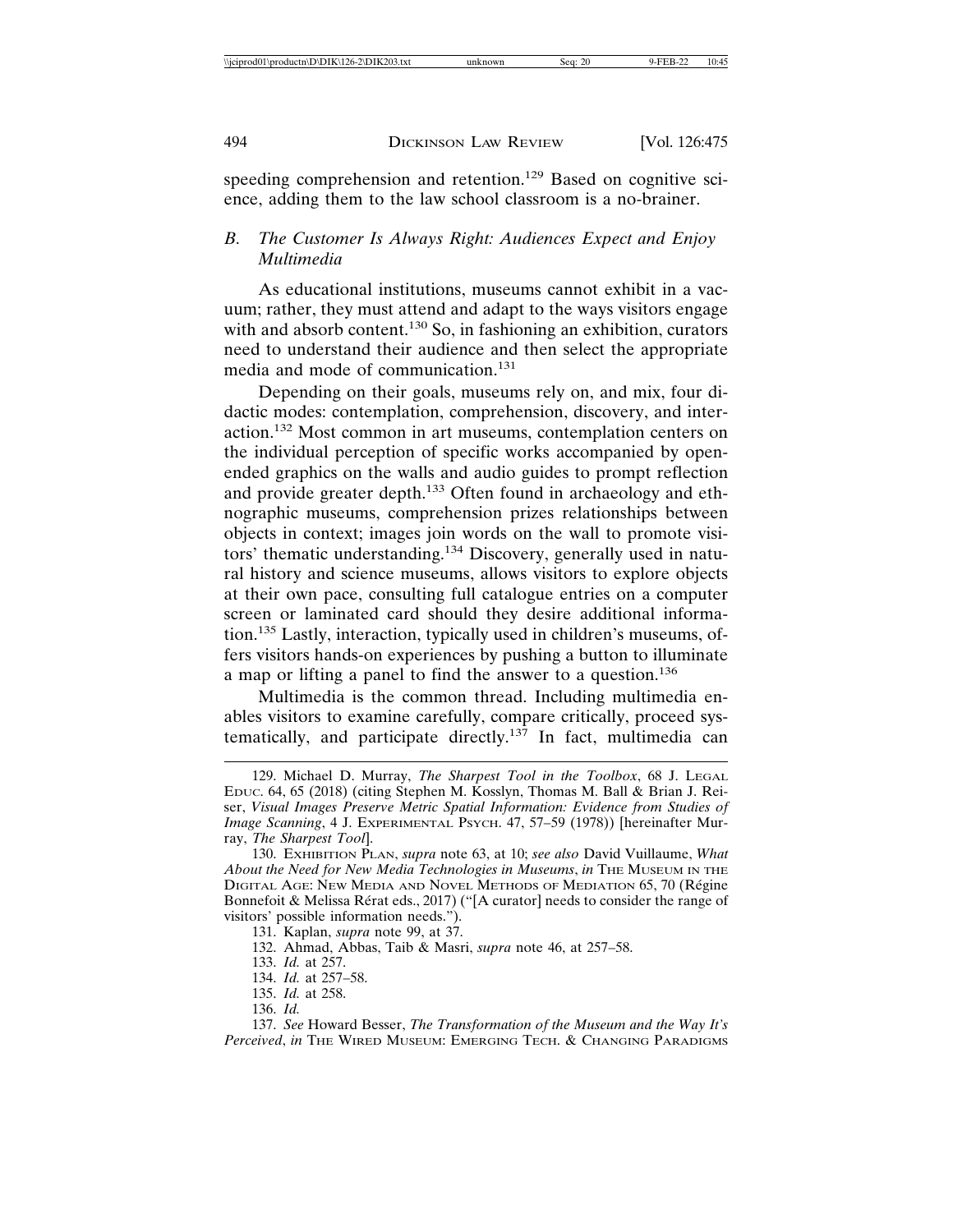allow visitors to control the sequence, pace, and presentation of information,138 personalizing the exhibition. Shari Tishman, Lecturer at the Harvard Graduate School of Education and a Senior Research Associate at Harvard's Project Zero, hails the "discretionary quality of experience . . . a signature feature of learning in museums."<sup>139</sup> And increasing the number of media in an exhibition translates into more ways to display—and receive—content, expanding its communicative reach.<sup>140</sup>

Successful displays also call on visitors to be actively involved.141 As philosopher Karl Popper rhapsodized, "our minds are not buckets which become filled with sensory data as we passively acquire knowledge from the outside world, rather they are search lights seeking out meaning in the things we observe and experience."142 Interactive media's presence in the museum transforms learning from "a passive, read the book, or listen to the lecture approach, to a much more active, learner-paced and discovery-based

139. Tishman, *supra* note 30.

140. Vuillaume, *supra* note 130, at 70; *see also* Rosemary Flanders, *Early Museums and Nineteenth-Century Media*, *in* MUSEUM, MEDIA, MESSAGE 72, 74 (Eilean Hooper-Greenhill ed., 1995) (observing that technology, with its ability for customization and capacity to provide greater amounts of information, complements an exhibition's objects by enhancing their interpretive and educational potential); JEANETTE HAUCK BOOTH, GERALD H. KROCKOVER & PAULA R. WOODS, CREATIVE MUSEUM METHODS AND EDUCATIONAL TECHNIQUES 44 (1982) (reflecting that media devices "add a new dimension" to interpreting objects in museums by making it easier to explain a complicated premise).

141. *See* DEAN, *supra* note 2, at 118 ("Ask or tell the reader to do or look for something. People prefer to be involved."); Mihaly Csikszentmihalyi & Kim Hermanson, *Intrinsic Motivation in Museums: Why Does One Want to Learn?, in* PUBLIC INSTITUTIONS FOR PERSONAL LEARNING 67, 74 (1995) (citation omitted) ("Successful displays tend to be those that ask visitors to commit themselves to make guesses, to evaluate, to respond—and then provide information by which the visitors can compare their responses to some other standard.").

142. Koester, *supra* note 11, at 16.

<sup>153, 166 (</sup>Katherine Jones-Garmil ed., 1997) (touting multimedia for giving visitors agency and adding a new dimension to otherwise static exhibitions).

<sup>138.</sup> MULTIMEDIA IN MUSEUMS, *supra* note 41; *see also* Silvia Filippini-Fantoni & Jonathan P. Bowen, *Mobile Multimedia: Reflections from Ten Years of Practice*, *in* DIGITAL TECHNOLOGIES AND THE MUSEUM EXPERIENCE: HANDHELD GUIDES AND OTHER MEDIA 79, 81 (Loïc Tallon & Kevin Walker eds., 2008) (collecting essays about how handheld technologies can create a more in-depth, varied experience for the viewer) [hereinafter DIGITAL TECHNOLOGIES]; FALK & DIERK-ING, *supra* note 11, at 119 (recognizing that the addition of media and technology into museums has created opportunities both for varying degrees of depth of information and options that facilitate individual flexibility and choice); Tishman, *supra* note 30 ("In museums, visitors are free to move about at their own pace and to set their own agendas.").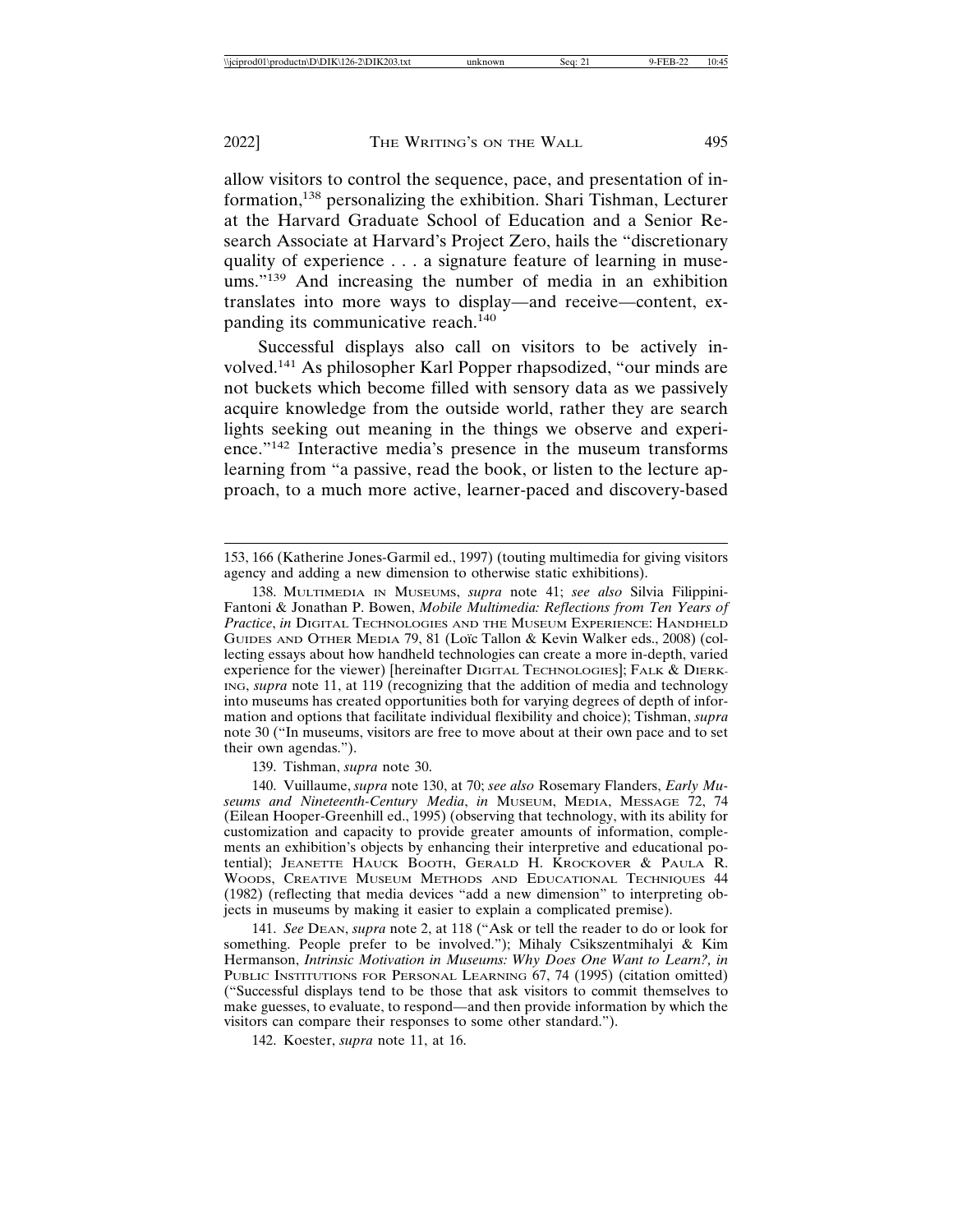educational experience."143 The visitor, in effect, becomes both performer and observer.<sup>144</sup>

To best incorporate multimedia displays into the museum experience, they should be integrated seamlessly and organically, echoing how people use technology in their lives.<sup>145</sup> The pervasiveness of visual communication has changed our expectations about what information looks like and how quickly we should be able to get it.146 Indeed, because people are so accustomed to the blitz of visual, aural, and written information bombarding them daily through television, print, and the internet, they anticipate—and accept—a multimedia, visual approach to presenting information.<sup>147</sup> Participants in museum association interviews confirm that visitors increasingly expect multimedia in every environment they encounter.<sup>148</sup>

Law school is no different. While professors have always grappled with commanding the attention of distracted, multitasking students, they now must contend with the "digital" or "on demand" generation,<sup>149</sup> whose attention spans hover around 90 seconds.<sup>150</sup> Growing up plugged into technology in virtually all facets of their lives, today's law students are comfortable with multimedia

145. Besides paying careful attention to creating a physically inviting space through lighting, color, placement of objects, and readability of text, curators also aim to acknowledge the diverse personal and sociocultural backgrounds and interests visitors bring. *See* Lisa Wright, *New Frontiers in the Visitor Experience*, *in* MANUAL OF DIGITAL MUSEUM PLANNING 109, 109 (Ali Hossaini & Ngaire Blankenberg eds., 2017); FALK & DIERKING, *supra* note 11, at 31.

146. FEIGENSON & SPIESEL, *supra* note 9, at 2; *see also* Donohoe, *supra* note 65, at 491 (dubbing current students the "instant information generation" given the immediate availability of on-demand television and the internet).

147. Koester, *supra* note 11, at 12.

148. *Id.*

149. While there is no universal definition, the literature generally agrees that the "Digital Generation" comprises students born after 1980. *See, e.g.*, John Sonsteng, Samuel Heacox, Hannah Holloran & Cara Moulton, *Teaching the Art of Effective Advocacy in the 21st Century: A Paradigm Shift*, 44 MITCHELL HAMLINE L. REV. 163, 174–76 (2018) (characterizing the "digital" or "on demand" generation as those born after 1980); Graham, *supra* note 120, at 37, 49 (citation omitted) (classifying members of Gen Z as students born between 1995 and 2010, the first to enter adolescence with access to smartphones); Newell, *supra* note 6, at 795 (declaring that a hallmark of the Digital Generation is having incorporated various media into class projects and presentations since grade school).

150. Huck, *supra* note 81; *see also* Graham, *supra* note 120, at 52 (citing research suggesting that attention spans are even shorter—roughly eight seconds).

<sup>143.</sup> *Id.* at 22.

<sup>144.</sup> OBRIST, *supra* note 46, at 17; *see also* FALK & DIERKING, *supra* note 11, at 123 ("[T]he greatest promise of digital technologies is not how they 'deliver' information but their capacity to place the visitor increasingly in control of his own visit experience.").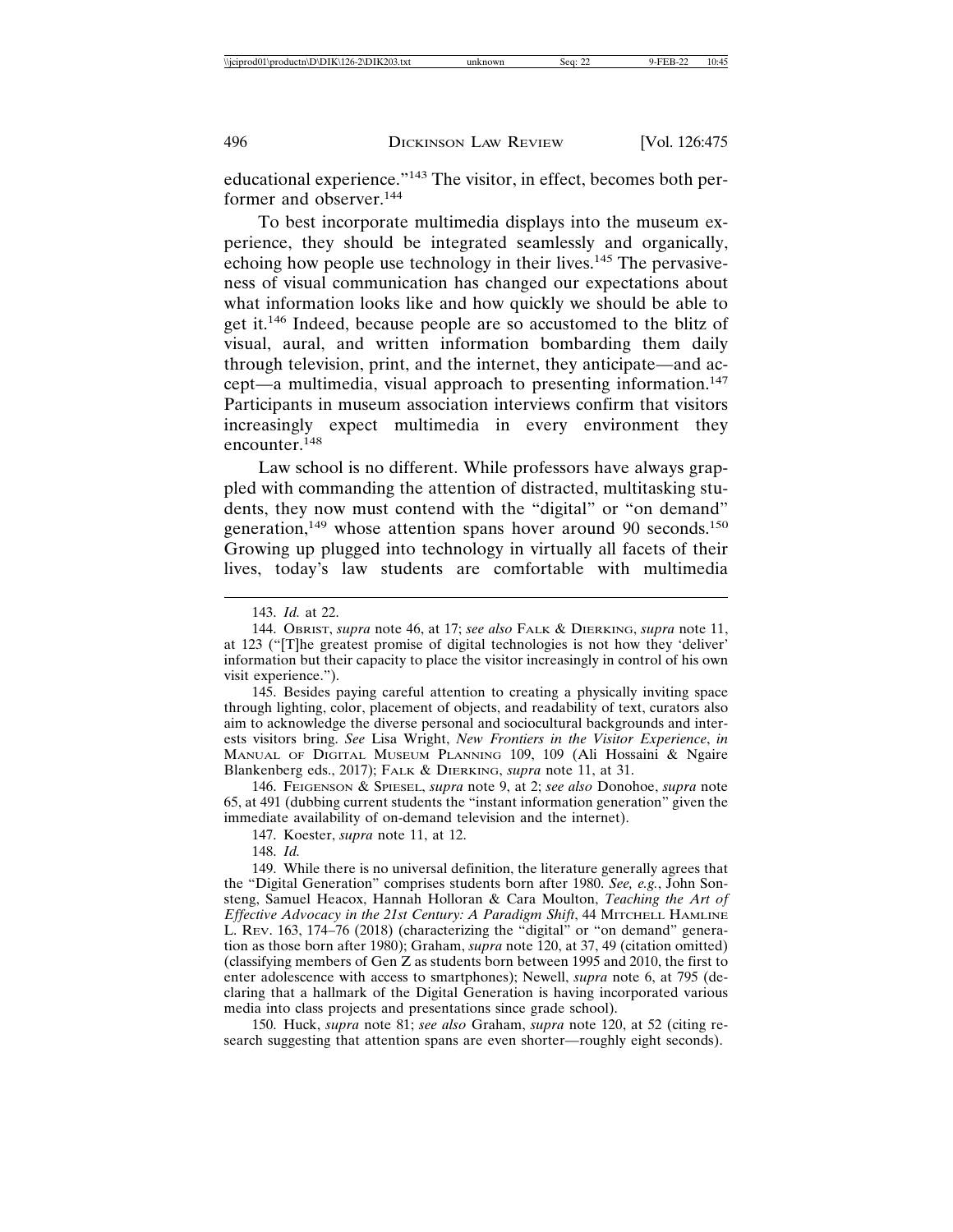presentations.151 But beyond familiarity, these students want their professors to understand their backgrounds and learning ethos.<sup>152</sup>

To this cohort acculturated to multimedia displays, "images are the vernacular of modern communication."153 Indeed, students who express a visual learning preference<sup>154</sup> are a growing percentage of the student population.<sup>155</sup> So instead of business as usual, professors should adjust by delivering information that resonates with our technologically and visually fluent students.

Akin to the evolution of the museum from purely educational enterprise to place of enjoyment, education is linked to entertainment for today's students. "They experienced education from the vantage point of a consumer and [feel] entitled to an educational experience that [speaks] to them in accessible, even entertaining ways."156 But more than pure amusement, students benefit from a

152. *See* Galves, *supra* note 69, at 202 ("Modern students will expect their educators to understand the environment from which the students come.").

153. Porter, *Taking Images Seriously*, *supra* note 5, at 1693; *see also* FEIGEN-SON & SPIESEL, *supra* note 9, at 2 ("Digital visuals have become a kind of vernacular which everyone can understand.").

154. Students often come to law school believing they have a particular "learning style" keyed to the VARK sensory modalities for learning. *See* NEIL FLEMING & CHARLES BONWELL, HOW DO I LEARN BEST? A STUDENT'S GUIDE TO IMPROVED LEARNING 1–2 (2019) (administering a questionnaire to determine whether a student's learning style is visual, aural, read/write, or kinesthetic). In fact, 90 percent of a group surveyed in 2017 by the Center for American Progress believed in learning styles. Greg Toppo, "'Neuromyth' or Helpful Model?" INSIDE HIGHER ED (Jan. 9, 2019), https://bit.ly/3GwmjH9 [https://perma.cc/4HBC-6P43]. But within the cognitive psychology community, the notion of students having specific learning styles is an example of a "neuromythology"—an enduring idea despite little evidence supporting it. *Id.* Instead, we—and our students—should more properly characterize these inclinations as "expressed learning preferences." *See* Olga Khazan, *The Myth of "Learning Styles*,*"* ATL. (Apr. 11, 2018), https://bit.ly/ 2WAq5wT [https://perma.cc/3DA8-UQEQ] (debunking the theory of learning styles and instead calling them "preferences"). And, consistent with the recommendations made throughout this Article, learning luminary Howard Gardner, the Harvard Graduate School of Education professor who popularized the idea of multiple intelligences in the 1980s, encourages educators to individualize instruction as much as possible and present important materials in several ways. Toppo, *supra*.

155. *See* Glassman, *supra* note 89, at 27 (using paintings to better engage visually oriented learners and impart legal writing lessons such as the importance of structure, craftsmanship, and simplicity); *see also* Newell, *supra* note 6, at 823 (noting that today's law students are accustomed to getting information quickly and prefer that information to come in the form of graphics instead of text).

156. Dalton, *supra* note 151, at 175.

<sup>151.</sup> *See* Moppett, *supra* note 65, at 99–100 (observing that twenty-first century students "grow[ ] up digital"); Kari Mercer Dalton, *Bridging the Digital Divide and Guiding the Millennial Generation's Research and Analysis*, 18 BARRY L. REV. 167, 168–69 (2012) (remarking that current students have an "aptitude for technology because it is a natural language for them.").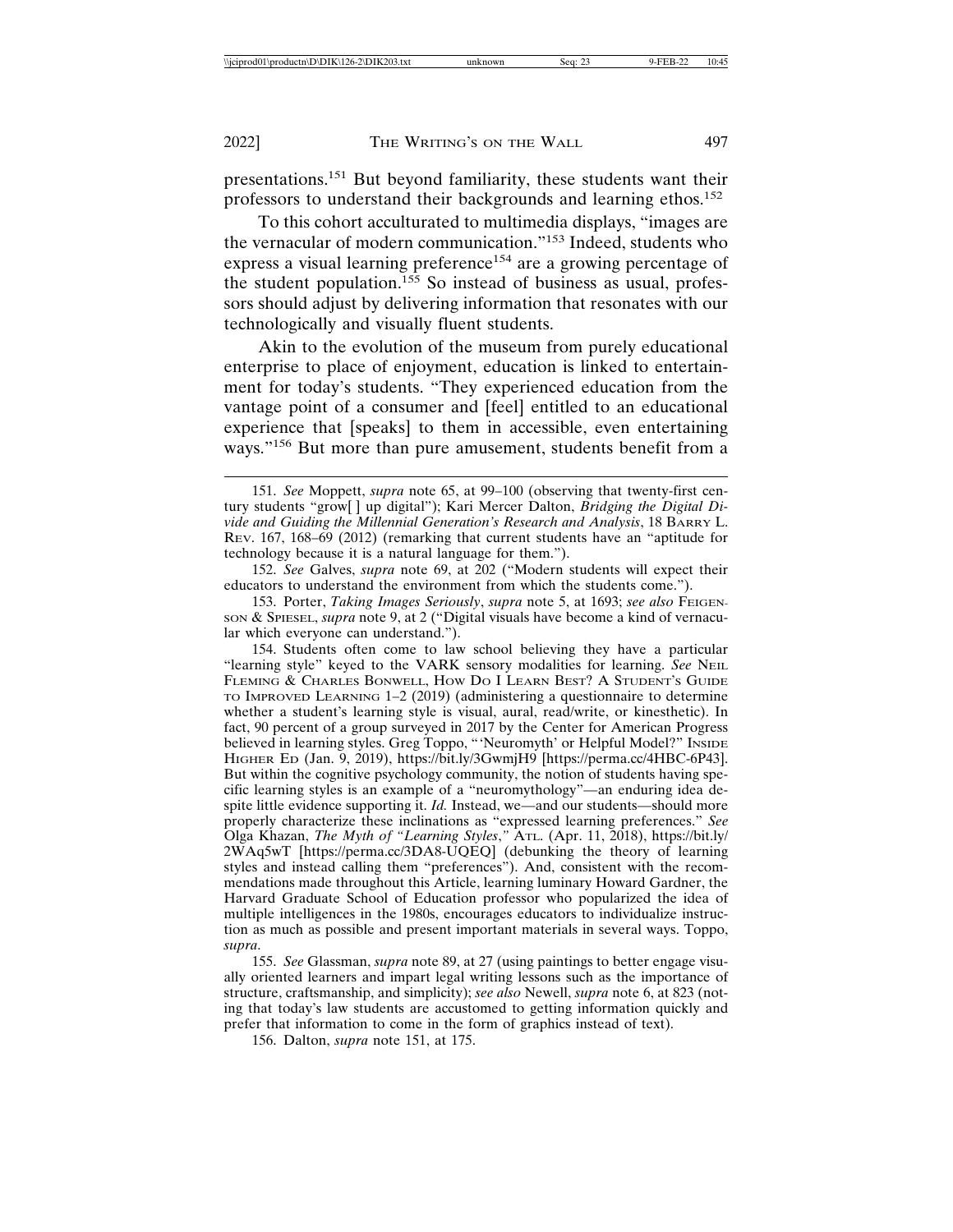pleasurable approach to the material. By simulating the entertaining, educational methods in students' daily lives and pre-law studies, less class time can be spent on information transfer.157 There's also a sense of camaraderie. When pictures and words are projected onto a single screen for the whole class to see, the students share a common visual focus, participating in the visual activity much as they might take in a movie.<sup>158</sup>

Interactive multimedia presentations also appeal to current students because they give them agency. Just as multimedia in the museum setting affords visitors control over their experience, offering a menu of multimedia options for students to choose from allows them to customize "what, when, and how they learn."<sup>159</sup> "Research demonstrates that when people have some degree of personal agency—some range of choice about the shape and direction of their own learning activities—learning tends to be more meaningful and robust."160 Besides putting students in charge of their own learning, posting a podcast,<sup>161</sup> videos, or other images,

160. Tishman, *supra* note 30.

161. The term "podcast," a portmanteau of "iPod" and "broadcast," refers to a digital media file that can be listened on a portable media player, computer, or tablet. Podcasts have now become the mechanism of choice for distributing audio content and commentary. *See* Kathleen Elliott Vinson, *What's on Your Playlist? The Power of Podcasts as a Pedagogical Tool*, 2009 U. ILL. J.L. TECH. & POL'Y 405, 409, 413 (2009) (commending podcasts as promoting student-centered learning by allowing students to listen when they are ready to learn, as many times as needed, and at their own pace); *see also* Carrie Ryan, *Why Are Podcasts Gaining in Popularity?*, FORBES (Oct. 12, 2018, 1:53 PM), https://bit.ly/3A79df4 [https:// perma.cc/6TX3-ZYD7] (remarking that the format of podcasts allows a "deeper dive" into many subjects in a "very accessible medium"); Marcia L. McCormick, *From Podcasts to Treasure Hunts—Using Technology to Promote Student Engagement*, 58 ST. LOUIS U. L.J. 127, 134 (2013) (observing that the "beauty of an audio podcast" is that students can listen to them at their leisure, such as while exercising or commuting, to reinforce learning); James B. Levy, *Escape to Alcatraz: What Self-Guided Museum Tours Can Show Us About Teaching Legal Research*, 44 N.Y.L. SCH. L. REV. 387, 400, 428 (2001) (suggesting using a pre-recorded, selfguided audio tour inspired by a visit to Alcatraz to inject excitement into legal research instruction and allow students to familiarize themselves with the law library at their own pace).

<sup>157.</sup> *See* Galves, *supra* note 69, at 198 (praising a pedagogical approach that combines visual and verbal communication to promote transfer and free up time to teach students how to better conduct a legal analysis); *see also* Burgess, *supra* note 81, at 4–5 ("[B]y incorporating visual aids . . . law professors can cover more topics at a deeper level such that law students can better retain their learning and transfer their learning to novel situations."); Merritt, *supra* note 78, at 46 (citation omitted) (illustrating a legal concept with jokes, anecdotes, videos, and images can improve learning when directly related to the point being taught).

<sup>158.</sup> FEIGENSON & SPIESEL, *supra* note 9, at 79.

<sup>159.</sup> Donohoe, *supra* note 65, at 488–89; Tishman, *supra* note 30.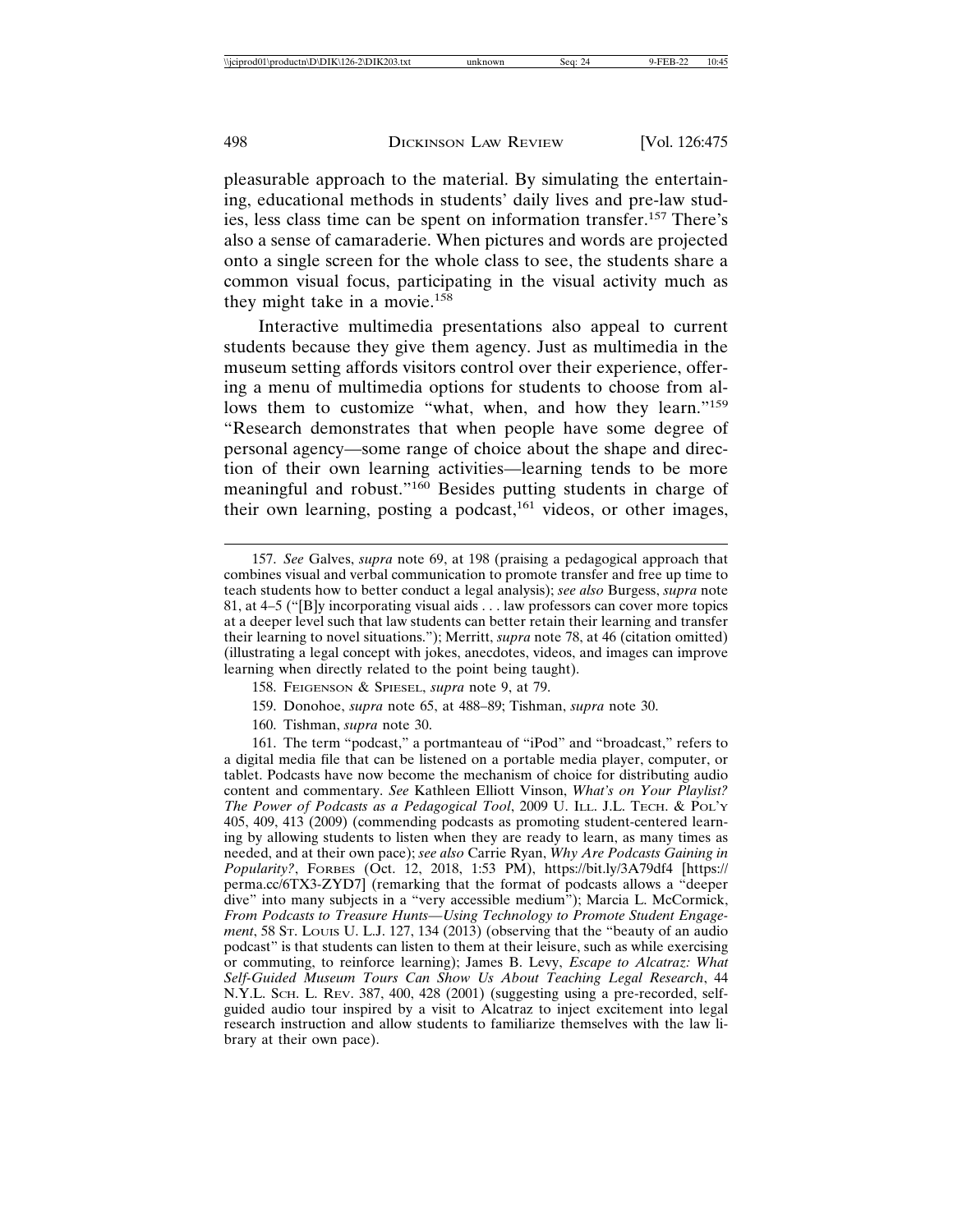where students encounter and review material on their own terms, fosters reflection and encourages deeper learning.<sup>162</sup>

Beyond traditional classroom applications, multimedia helps maximize learning in the remote environment. With the greater struggle to forge connections online, using audio files, videos, and images can elicit emotional responses from students, leading to greater retention of and engagement with the material.<sup>163</sup> In fact, as Professor Katherine Franke attests, she relies on multimedia to "break up the 'heads in boxes,'" resulting in more dynamic discussion.164 Projected visuals also "stem the erosion of interest that occurs when students are fixed to one spot for [50] minutes or more."<sup>165</sup> And especially in the Zoomverse, multimedia displays shift students' focus away from the professor by relegating them to a postage stamp on the screen, making them a true "guide on the side" instead of the all-knowing "sage on the stage."

All in all, students crave visually oriented, multimedia presentations to create a more exciting, entertaining, enriching experience. Fortunately, "[l]aw school classrooms, and law school students, are stuffed with multimedia potential. We can and should unlock it."<sup>166</sup>

163. See Renée Nicole Allen, Jennifer Baum, Catherine Baylin Duryea, Robert Ruescher, Courtney Selby, Eric Shannon, Jeff Sovern & Rachel Smith, *Recommendations for Online Teaching* 6, 15, 22 (St. John's Sch. L. Legal Stud., Working Paper No. 20-0012, 2020) (recommending the use of visuals, videos, and audio files to engage students in large-format, legal writing, and upper-level classes); *see also* Porter & Watts, *supra* note 73, at 1190 (endorsing visuals because they "instantly" and memorably convey emotion, from pathos to humor.").

164. *Socratic Zooming: Faculty Weigh in on Teaching Remotely*, COLUM. L. SCH. (Apr. 27, 2020), https://bit.ly/3offp2h [https://perma.cc/X8FJ-5TRF]; *see also* Allen, Baum, Duryea, Ruescher, Selby, Shannon, Sovern & Smith, *supra* note 163, at 6 ("Giving students something to look at besides a talking head may help.").

165. Craig T. Smith, *Synergy and Synthesis: Teaming "Socratic Method" with Computers and Data Projectors to Teach Synthesis to Beginning Law Students*, 7 J. LEGAL WRITING INST. 113, 124 (2001) (citation omitted); *see also* Allen, Baum, Duryea, Ruescher, Selby, Shannon, Sovern & Smith, *supra* note 163, at 8 (advising professors to toggle between different visual tools or activities to maintain engagement, particularly in the remote world where professors lack sensory clues for when students' attention is drifting).

166. Porter, *Imagining Law*, *supra* note 9, at 14.

<sup>162.</sup> *See, e.g.*, Zahr K. Said & Jessica Silbey, *Narrative Topoi in the Digital Age*, 68 J. LEGAL EDUC. 103, 105 (2018) ("[T]he ability for audiences to control consumption and engage for hours, if not days, with the story and characters is an intensely immersive and private experience."); FEIGENSON & SPIESEL, *supra* note 9, at 84 (noting that, in the trial context, using diagrams or reviewing photographs "allows the audience to proceed through the explanation at its own pace, even to go back and examine an earlier step more closely").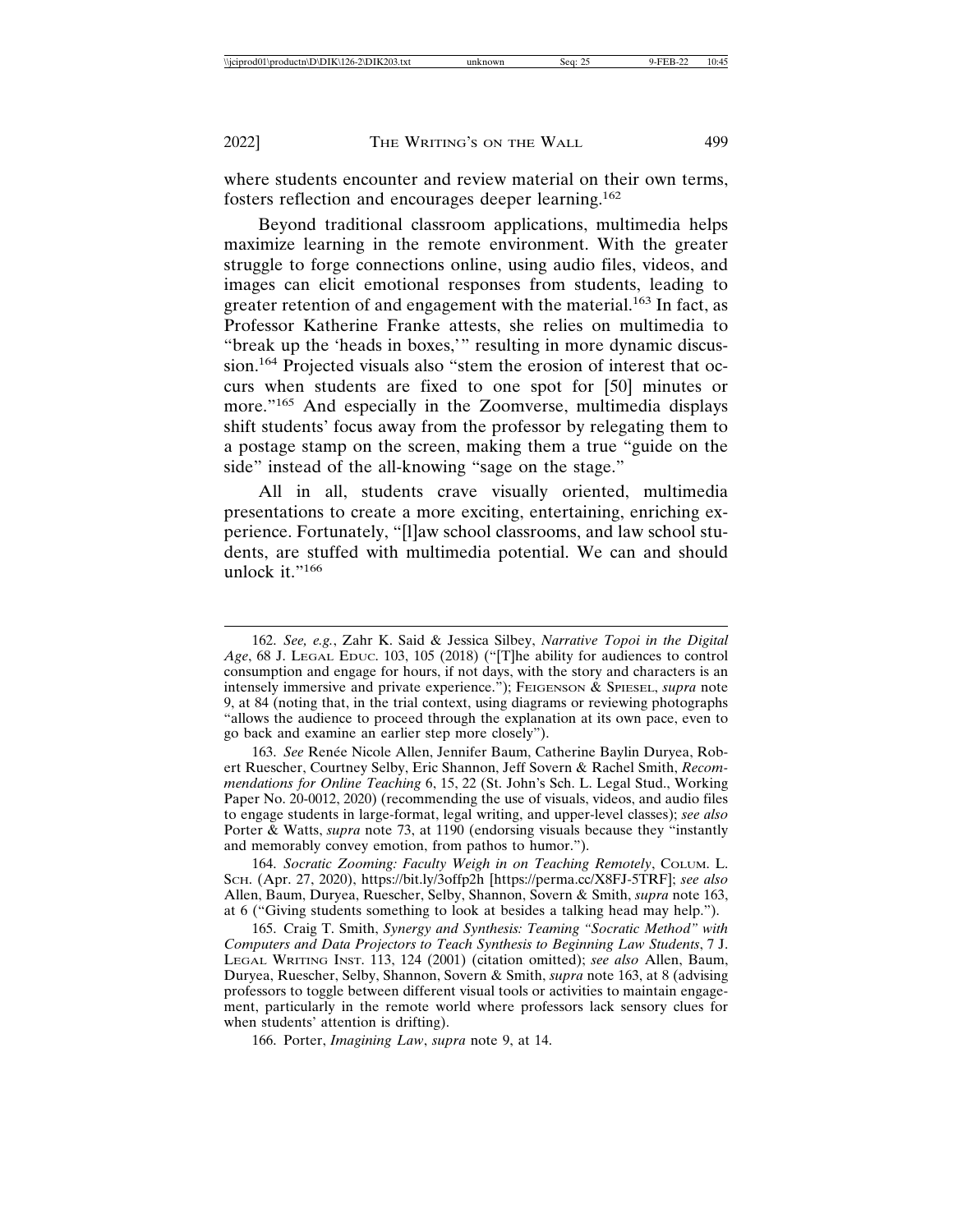#### *C. One Size Does Not Fit All: Accessibility Promotes Inclusivity*

While every museum cannot be all things to all people, museums, consistent with their missions, must ensure that they are accessible to include everyone.167 The "key is variety—people learn in different ways and come with different levels of knowledge and diverse backgrounds."168 Indeed, the goal of technology and multimedia is to give more points of access to appeal to—and involve the general population.169 So to accomplish this worthy objective, museums "enable meaning making via diverse communication tools." $170$ 

A multimedia strategy also accounts for cultural differences and preferences for learning. As an example, according to Leslie Bedford, former director of the acclaimed Bank Street College museum leadership program, Western cultures are "ocular-centric," prizing sight and the visual, while Arab cultures tend to be audiocentric, sharing knowledge through oral story traditions.171 Information can be presented through images, text, video, audio guide, or a combination of means, giving viewers a choice that best suits their cultural predilections and educational needs.172 Multimedia is the great equalizer.

In the law school arena, using multimedia can empower a wider assortment of stakeholders and activate more platforms to engage all voices, not merely those few privileged students who are well-equipped to traverse the logocentric terrain of law. Given our image-saturated world, adding visuals "feels natural—easy, straightforward, accessible."<sup>173</sup> But just including visuals is not

171. BEDFORD, *supra* note 4, at 112; *see also id.* at 29 ("[A] constructivist approach to teaching, including through the medium of exhibitions, requires employing different strategies for different learners . . . .").

172. Koester, *supra* note 11, at 62.

173. Porter, *Imagining Law*, *supra* note 9, at 11; *see also* Johansen & Robbins, *supra* note 8, at 60 ("Research in neuroscience reveals what we already knew intuitively: visual or graphic representations resonate with readers."); Porter, *Taking Images Seriously*, *supra* note 5, at 1694 ("Images are efficient, accessible, and mem-

<sup>167.</sup> EXCELLENCE AND EQUITY, *supra* note 11, at 10.

<sup>168.</sup> EXHIBITION PLAN, *supra* note 63, at 9.

<sup>169.</sup> *See* Steve Lohr, *Museums Morph Digitally*, N.Y. TIMES (Oct. 23, 2014), https://nyti.ms/3A67XIY [https://perma.cc/9R63-RQEY] (chronicling museums' efforts to incorporate and take advantage of technology).

<sup>170.</sup> Ngaire Blankenberg, *Museum Learning in the Digital Age*, *in* MANUAL OF DIGITAL MUSEUM PLANNING 77, 81 (Ali Hossaini & Ngaire Blankenberg, eds., 2017); *see also* BEDFORD, *supra* note 4, at 12 ("[T]he existence of explicit strategies [ ] can help visitors inhabit a foreign culture."); EXHIBITION PLAN, *supra* note 63, at 9 (prescribing a variety of presentation formats—text, visual, audio, tactile—to accommodate a broad range of learning styles and "engage as many senses as possible").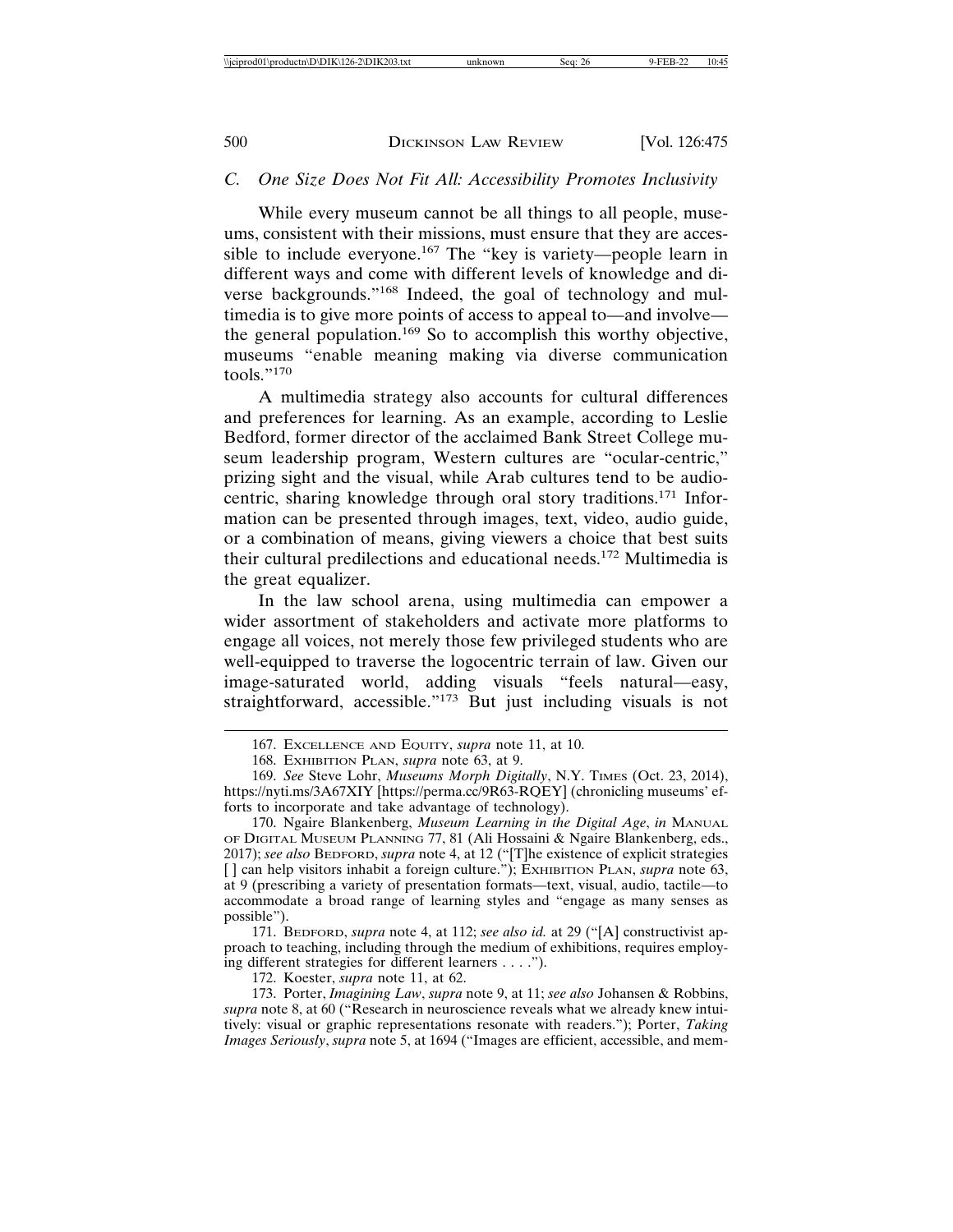enough. Rather, to fulfill our pedagogical goal of making legally complex concepts more approachable, we should use a potpourri of teaching practices, which is "the most effective way to enhance lawschool learning." $174$  By presenting information in a range of formats to reach a broader audience, we acknowledge—and can energize our heterogeneous student population.

Besides varying teaching delivery methods to cater to different students' expressed learning preferences, a more pressing reason to embrace multimedia presentations is to avoid alienating students with learning disabilities.<sup>175</sup> While not mandated by the Americans with Disabilities Act,<sup>176</sup> many professors' lack of adaptation to the disparate needs of incoming law students may thwart a student's learning potential, resulting in a disadvantage.<sup>177</sup>

But these changes are about more than just accommodating students with disabilities; it's about supporting diversity and ensuring access for all.178 Indeed, this concept, known as "universal de-

175. *See* LaToya Jones Burrell, *So What's Next? Life After the Americans with Disabilities Amendment Act of 2008 for the Learning Disabled Law Student*, 41 S.U. L. REV. 59, 81–82 (2013) (encouraging law professors to incorporate different teaching mechanisms into their course pedagogy so as not to create barriers for learning disabled students); M.H. Sam Jacobson, *Learning Styles and Lawyering: Using Learning Theory to Organize Thinking and Writing*, 2 J. Ass'n LEGAL WRIT-ING DIRECTORS 27, 71 (2004) ("The most significant gain . . . from incorporating all modes of absorbing information into one's teaching . . . is that no learner is ex $cluded \ldots$ ").

176. 42 U.S.C. § 12101, *et seq.*

177. Burrell, *supra* note 175, at 81.

178. *P*aul Harpur & Michael Ashley Stein, *Universities as Disability Rights Change Agents*, 10 NE. U. L. REV. 542, 554 (2018). While accessibility, universal design, and differentiated instruction are related, often overlapping concepts, they are not identical, interchangeable terms. Accessibility requires that systems be developed or augmented so that a person with a disability is "afforded the same opportunity to acquire the same information, engage in the same interactions, and enjoy the same services as a person without a disability in an equally effective and equally integrated manner, with substantially equivalent ease of use." *Resolution Agreement*, U.S. DEP'T OF EDUC.: OFF. FOR CIV. RTS. (Feb. 28, 2013), https://bit.ly/ 3ouMCa8 [https://perma.cc/PL54-AXGW]. In the teaching context, universal design means creating flexible instructional materials to reduce learning barriers from the outset by including alternatives to minister not only to students with disabilities, but those with different abilities and capabilities. Differentiated instruction is a pedagogical approach that modifies content and processes to address each student's varying needs, readiness, and interest. But despite these distinctions, all

orable, . . . They also engage readers, particularly [21st] century readers, to whom legal writing is a vast black-and-white desert.").

<sup>174.</sup> Garretson, Krause-Phelan, Siegel & Thelen, *supra* note 66, at 65 (recommending introducing exercises based on songs, videos, PowerPoint slides, and images to invigorate students and inject variety into the classroom); *see also* Bradford, *supra* note 85, at 13 (warning that students who find traditional law school teaching methods "unsatisfactory" not only learn less but may suffer motivational problems more than peers).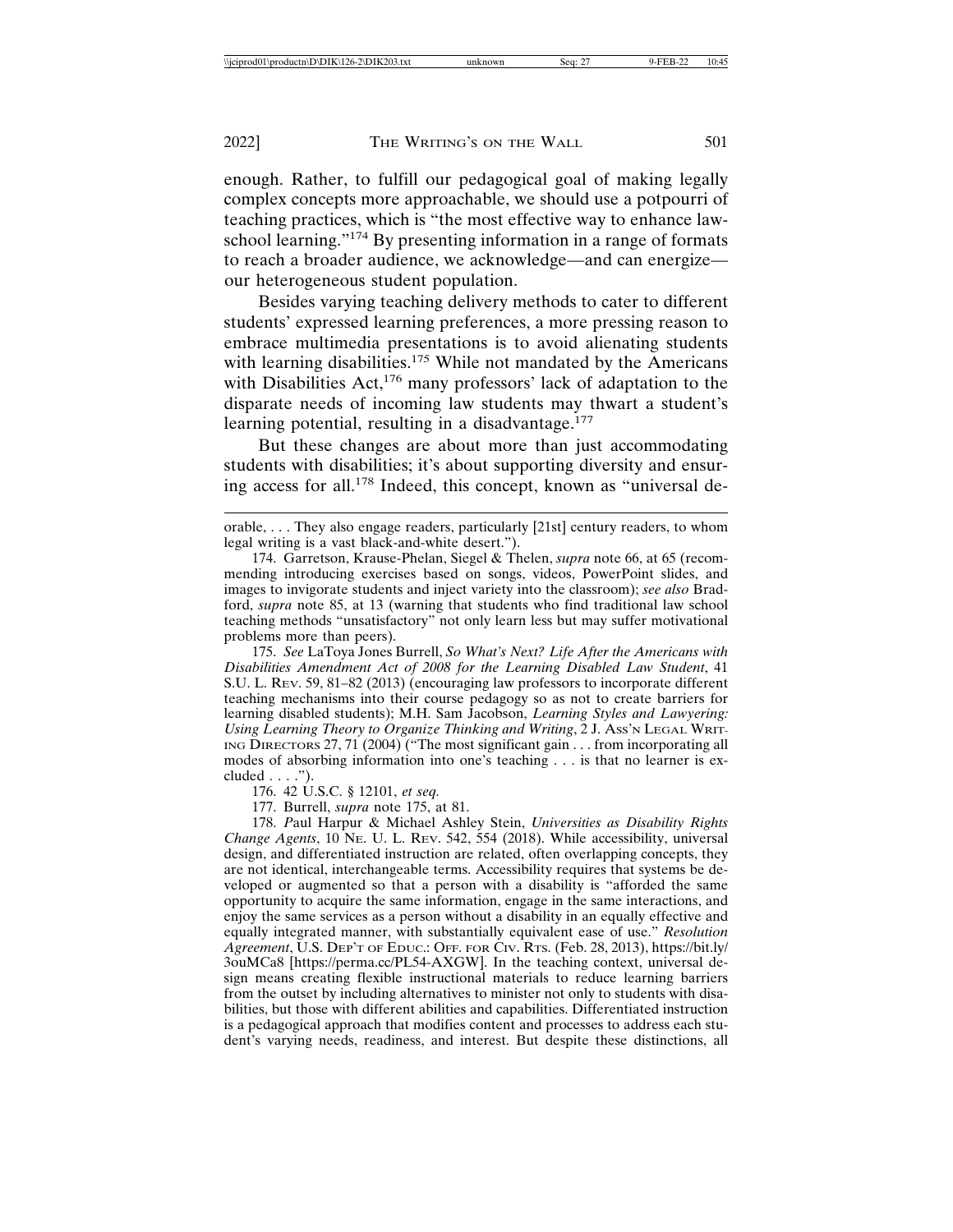sign," is premised on the idea that environments (virtual or physical) can be conceived from the outset to suit all comers so that any impairments are no longer impediments.179 Content should be presented in different ways so that it can be read aloud, enlarged, or adjusted to meet the needs and preferences of different users.<sup>180</sup> For example, while subtitles on videos accommodate hearing-impaired students, they also can help students with no hearing difficulties view content in a noisy location or without disturbing those around them.181 Good design and good processes not only enhance effectiveness by improving accessibility but also "strengthen . . . the legal system as a whole"<sup>182</sup> by sending the message that we are committed to everyone understanding the content of our communications. We should strive to remove the barriers to entry long associated with hidebound, text-based law. A multimedia approach can begin to make the walls come tumbling down.

IV. FROM THE MUSEUM TO THE CLASSROOM: FIVE SPECIFIC STRATEGIES FOR CURATING EFFECTIVE LEARNING **EXPERIENCES** 

Having commended the educational benefits of taking the multimedia, visually oriented tack championed—and exemplified—by museums, this Article now offers five high-impact, low-friction ways to improve the law school classroom through layered modalities, advance organizers, storytelling, labels, and color.

#### *A. Layering Modalities*

The surest way to make a law school course more rewarding is to express information in different formats to both reach and ap-

share a common goal: helping students learn and achieve the most they can by calibrating instruction instead of forcing students to fit into the mold of a single, rigid curriculum. *See* Areej Alsalamah, *Differences Between Differentiated Instruction and Universal Design for Learning*, 6 INT'L J. FOR RSCH. EDUC. 8, 10 (2017).

<sup>179.</sup> *See* Susan David deMaine, *From Disability to Usability in Online Instruction*, 106 LAW LIBR. J. 531, 546 (2014) (considering accessibility in the online world and applying the principles of universal design).

<sup>180.</sup> *Accessibility Principles*, W3C WEB ACCESSIBILITY INITIATIVE, https:// bit.ly/3otNfk5 [https://perma.cc/8XX3-8H75] (May 10, 2019) (advising pairing text with images, videos, and audio files and describing data represented on charts, diagrams, and illustrations to ensure an equivalent user experience).

<sup>181.</sup> *See* deMaine, *supra* note 179, at 546 (noting that settings guided by universal-design tenets ensure that environments are "so usable that everyone benefits").

<sup>182.</sup> Berger-Walliser, Barton & Haapio, *supra* note 7, at 352 (adhering to the precepts of design thinking to create "user-centered" documents and examining the use of images in business documents and in statutes, rather than in advocacy).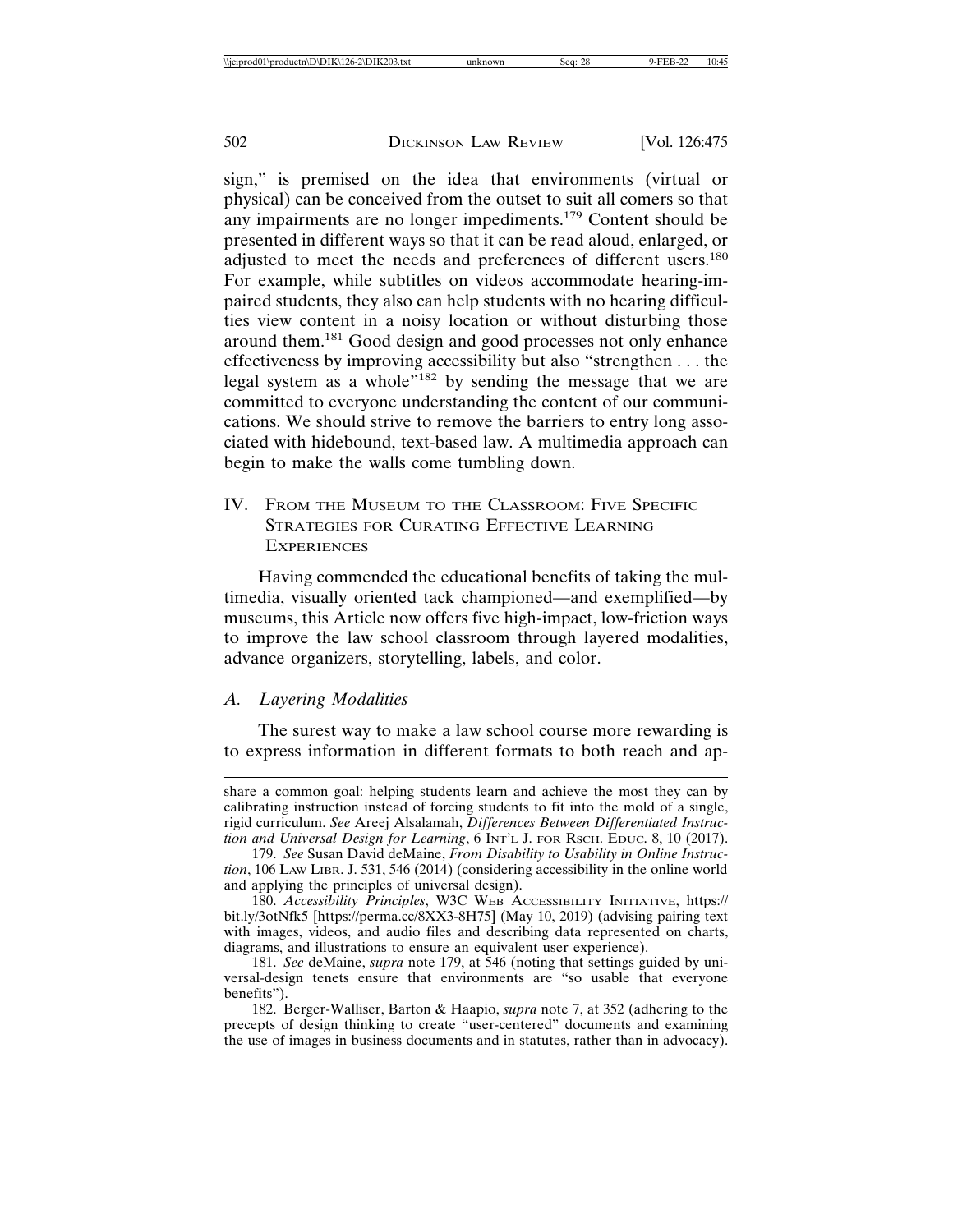peal to more students.183 Giving the audience at least two options for understanding a presentation helps hammer home the message.<sup>184</sup> Recognizing that we generally remember 25 percent of what we see, 40 percent of what we see and hear, and 75 percent of what we see, hear, and do, the benefits of interactive, multisensory presentations are apparent.185 Multimedia communication reinforces the message, leading to more extensive learning experiences and a deeper level of understanding and critical thinking.186 So, just as museums do, we should activate all the senses to communicate meaningfully with our students.<sup>187</sup>

Everyone learns better when material is absorbed in more than one modality and provided multiple times because when stronger pathways to the information are created, the more efficient the recall.188 As famed data visualization expert Edward Tufte counsels: "Magicians rarely perform the same trick twice in front of the same audience because they are aware that repetition helps people learn, remember, and understand. Unlike magicians, you should give your

184. TUFTE, *supra* note 102, at 69; *see also* Lisa T. McElroy & Christine N. Coughlin, *The Other Side of the Story: Using Graphic Organizers to Counter the Counter-Analysis Quandary*, 39 BALT. L. REV. 227, 239 (2010) (recommending the use of several different teaching methods to reach students with different strengths on a deeper level); Donohoe, *supra* note 65, at 504 ("Students can pick and choose strategies that speak to them; if they do not understand the video content, [they can read about it.]").

185. Koester, *supra* note 11, at 23; *see also* Blankenberg, *supra* note 170, at 89 (extolling the virtues of interactive, multimedia exhibitions because they support embodied learning, using the human body in the cognitive process, resulting in longer-lasting memory and better knowledge retention); Tishman, *supra* note 30 (noting that research shows active learning promotes deeper engagement and retention of knowledge); Anne Fahy, *New Technologies for Museum Communication*, *in* MUSEUM, MEDIA, MESSAGE 82, 89 (Eilean Hooper-Greenhill ed., 1995) ("Interactive devices enhance experience to promote deeper learning.").

186. *See* DIGITAL TECHNOLOGIES, *supra* note 138, at 82 (citing a study finding that incorporating multimedia helps viewers retain about three times as much information than relying on just one channel or mode); *see also* Koester, *supra* note 11, at 22 (confirming that "multimedia provides the opportunity to absorb information through a number of media, where each stimulus can fortify the same message").

187. See BOOTH, KROCKOVER & WOODS, *supra* note 140, at 108 (suggesting that museums "broaden the sensory palate" to engage with visitors); *see also* DEAN, *supra* note 2, at 134 ("The combination of graphic representation, verbal information, and interactive response stimulates participation and generates interest.").

188. Burgess, *supra* note 81, at 38; Jacobson, *supra* note 175, at 37.

<sup>183.</sup> *See generally supra* Part III; *see also* Berger-Walliser, Barton & Haapio, *supra* note 7, at 374 ("Layering responds to differing needs of different users . . . . It also can express information in different formats—for example, graphic images, words, [sounds, and shapes]—that appeal to different learning styles, or that accommodate users with disabilities.").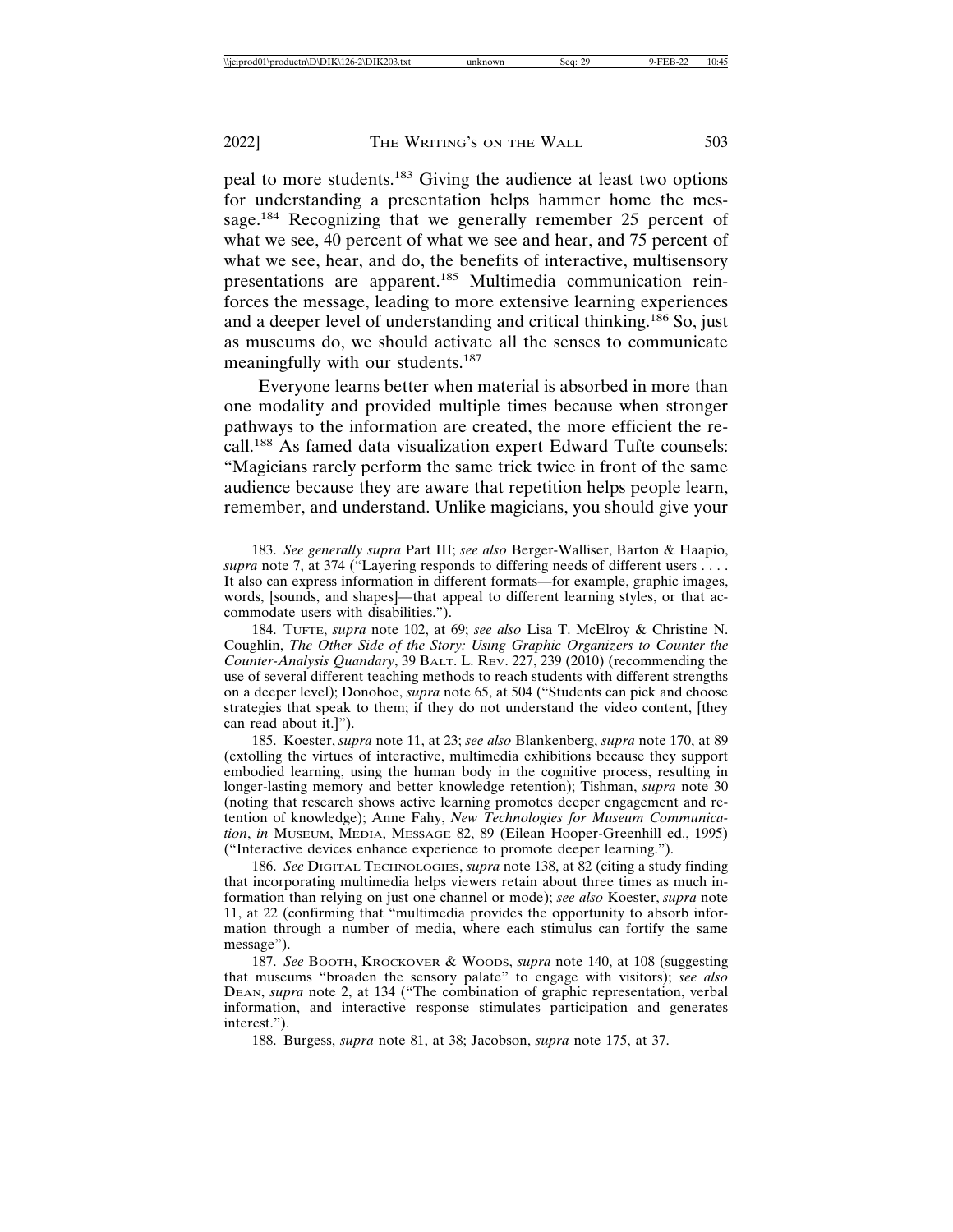audience a second chance . . . . Repeated variations on the same theme will often clarify and develop an idea."189 It should come as no surprise, then, that several studies showed an 89 percent improvement in learning when pictures were paired with text compared with text alone.<sup>190</sup> Another study even found a whopping 98 percent of students increased their learning by marrying text and visuals instead of relying purely on words.191 It's no wonder many successful students' study outlines assume a multimedia stance, replete with colorful graphics and flowcharts to complement textual explanations.

But some restraint is warranted. We need to exercise moderation; the classroom should not become a multimedia free-for-all. Otherwise, in attempting to make our classrooms more media rich, we run the risk of undermining our own efforts by having each element vie with others for the students' attention.192 "More is not always better: [students] can get overwhelmed by content heavy media."193 Rather, visual aids should be deployed with the same care and precision as words to convey a sense of credibility.<sup>194</sup>

Multimedia should be used purposefully and pointedly so that it does not inadvertently detract from the quality of the presentation or overwhelm the audience. Professors should assess the gestalt of their class plan to integrate apt visuals at appropriate points to assist students in understanding the content.<sup>195</sup> Multimedia that does not support the students' "perception, reception, and cognition of the message" is gratuitous at best, distracting at worst.<sup>196</sup> Visuals should complement, not duplicate, the verbal component of

<sup>189.</sup> TUFTE, *supra* note 102, at 68.

<sup>190.</sup> SCHWABISH, *supra* note 84, at 57.

<sup>191.</sup> Burgess, *supra* note 81, at 47 (citation omitted).

<sup>192.</sup> *See* FALK & DIERKING, *supra* note 11, at 128 (warning that while incorporating new media provides greater levels of choice, it also poses a greater challenge by "creating even more noise in an already noisy environment").

<sup>193.</sup> Mason, *supra* note 102, at 255.

<sup>194.</sup> Rosman, *supra* note 84, at 80; *see also* FALK & DIERKING, *supra* note 11, at 272 (reminding that multimedia is not a "panacea and is effective only when its use is well thought out and the integrity of the content is maintained").

<sup>195.</sup> *See* Sherwin, Feigenson & Spiesel, *supra* note 10, at 235 (advising advocates to think through their theories of the case to deploy visuals at the right spots during their presentations).

<sup>196.</sup> Murray, *The Sharpest Tool*, *supra* note 129, at 67; *see also* DIGITAL TECHNOLOGIES, *supra* note 138, at 88–89 (noting that, in the museum context, the main concerns with multimedia are cognitive load impeding comprehension and the "lure of the screen" distracting from the core content, the objects).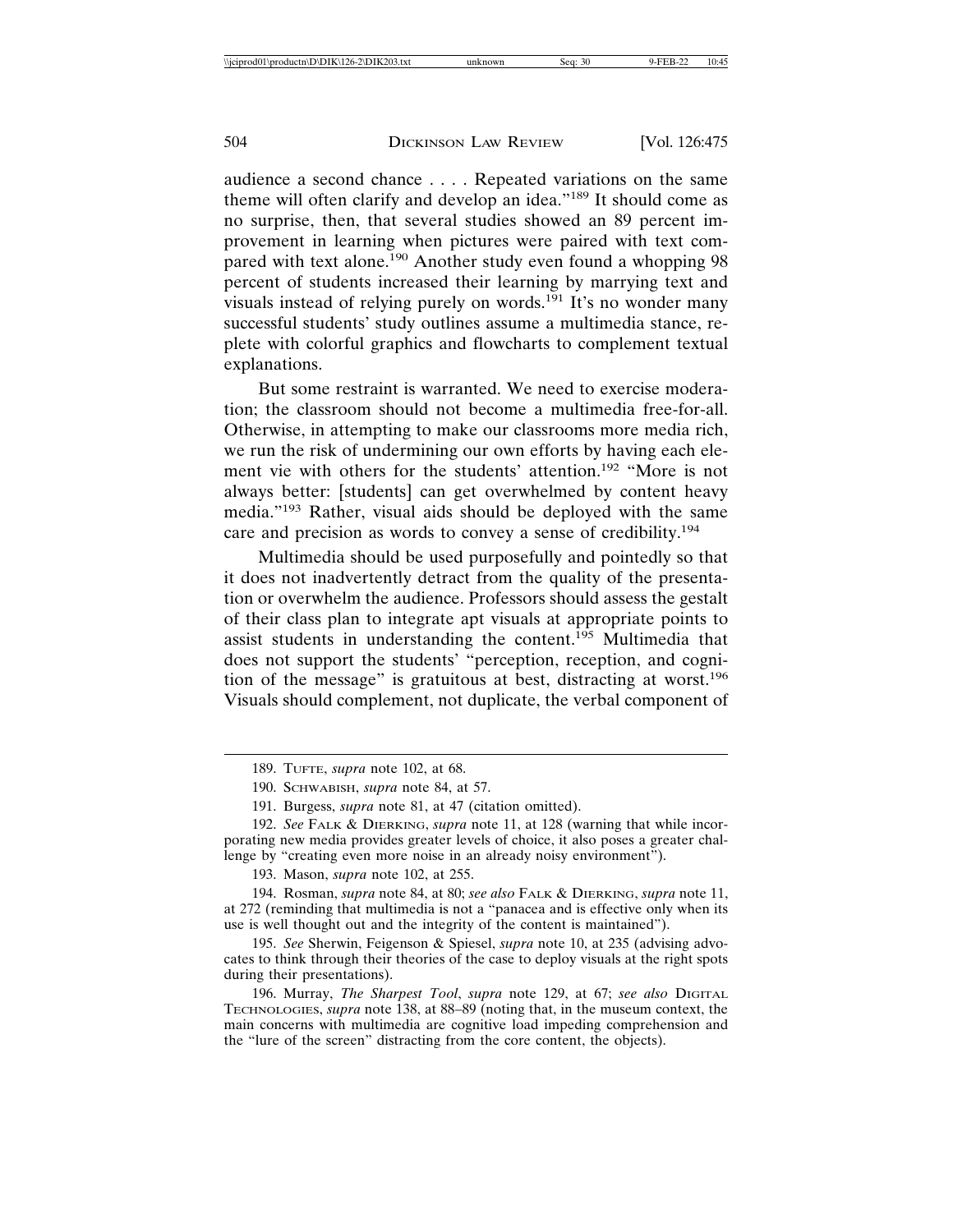a class because a visual that merely repeats the text or lecture increases cognitive load with redundant information.<sup>197</sup>

Visuals should make a point "more concrete, coherent, comprehensible, or memorable" than reading the text or listening to the class discussion alone would be for the student.<sup>198</sup> As Abstract Expressionist painter Ab Reinhardt quipped, "As for a picture, if it isn't worth a thousand words, the hell with it."<sup>199</sup> Whiz-bang graphics that do not serve a legitimate pedagogical purpose by relating to the theme of the class or a specific topic being taught belong in auxiliary material or should be cut completely.<sup>200</sup>

So, while this Article sings the praises of a multimedia approach relying heavily on visuals, include only those elements that help the audience follow, understand, and recall the core pedagogical message.201 Because, at bottom, multimedia does not fundamentally alter education; it just improves the professor's ability to accomplish a particular objective and enriches the students' experience.

#### *B. Advance Organizers*

Another strategy to borrow from the museum playbook is to create a conceptual framework through advance organizers—using text, graphics, video, or audio at the beginning of a class or new unit of study. This pedagogical practice makes the structure of a lesson explicit, with the goal of relating what we already know to the new content being presented.202 Much like a good movie trailer, an ad-

199. TUFTE, *supra* note 102, at 119.

200. *See, e.g.*, HANSEN, *supra* note 51, at 50 (instructing that any idea that does not directly relate to the "big idea" be placed in supplemental material); Galves, *supra* note 69, at 247 (suggesting that professors ask whether everything displayed "will help make individuals better students and better future lawyers" and, if not, relegate that information to assigned reading or omit it altogether); TUFTE, *supra* note 102, at 49 ("[I]nformation displays should serve the analytic purposes at hand.").

201. *See* NANCY DUARTE, RESONATE: PRESENT VISUAL STORIES THAT TRANSFORM AUDIENCES 179 (2010) (providing guidance on how to give more dynamic presentations); *see also* Smith, *supra* note 165, at 123 (counseling that carefully selected images can provide a visual focus and context for Socratic questioning, allowing students to follow the dialogue more easily).

202. *See generally* David Ausubel, *The Use of Advance Organizers in the Learning and Retention of Meaningful Verbal Material*, 51 J. EDUC. PSYCH. 267–72

<sup>197.</sup> Burgess, *supra* note 81, at 54–55; *see also* Johansen & Robbins, *supra* note 8, at 91 ("[I]mages are at their best when they supplement a text, to distill or reinforce legal analysis.").

<sup>198.</sup> Burgess, *supra* note 81, at 54; *see also* CLOUGH, *supra* note 47, at 137 ("Digital technology should first and foremost enhance and reinforce the in-person [ ] experience.").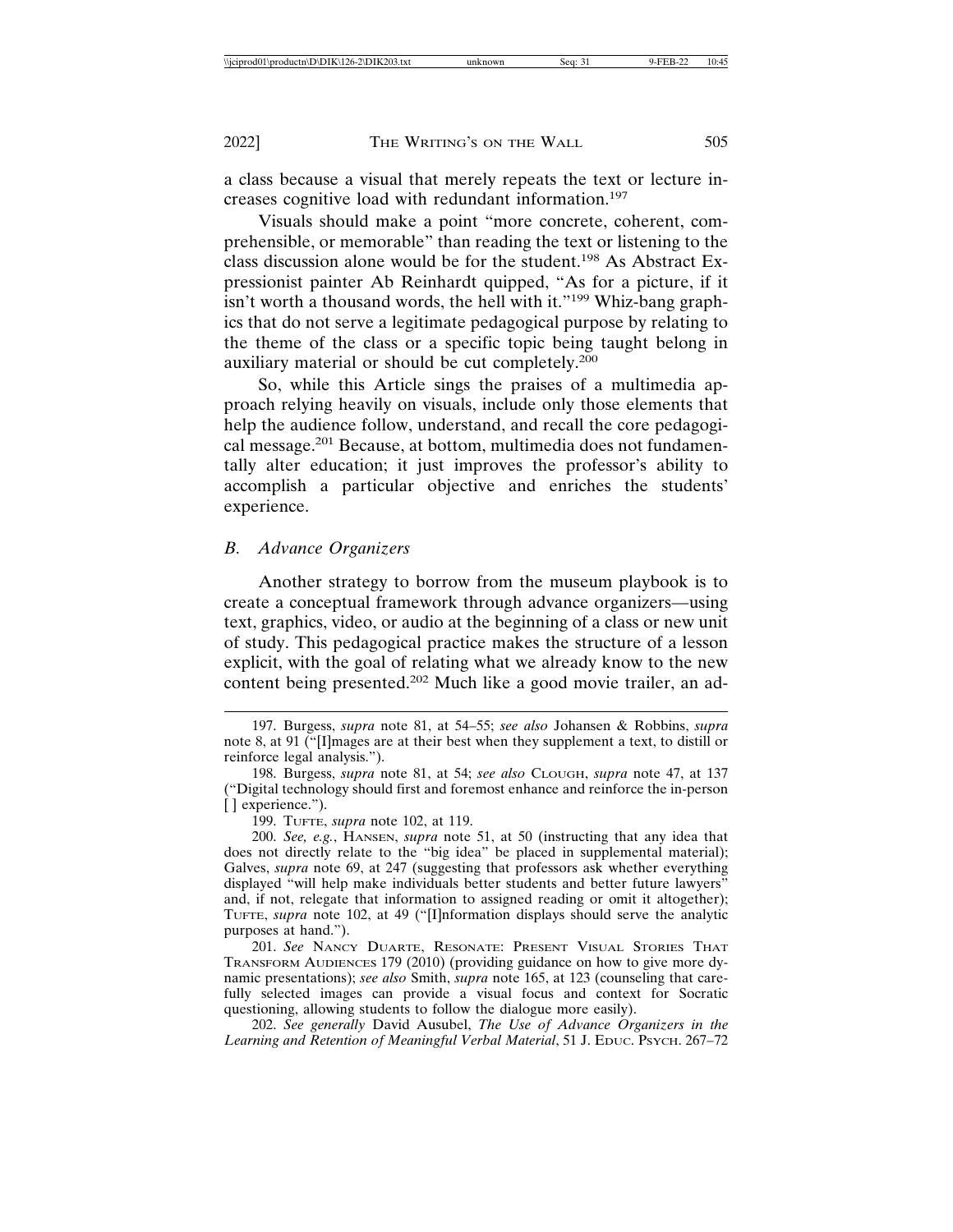vance organizer previews what's to come and interests the audience in seeing more.

Advance organizers like an overview sign or introductory panel at the entrance of an exhibition erect an intellectual structure. Because a conceptual framework facilitates information integration, a good exhibition situates visitors by informing them what they are going to see and what the exhibition's intention is.<sup>203</sup> When visitors are more comfortable with an exhibition's organization, they are better equipped to engage with it, and therefore, better able to learn.<sup>204</sup>

Besides providing organizational cues, advance organizers present and associate objects to form a larger picture.<sup>205</sup> Broader-level themes help visitors conceptualize related material by unifying a group of objects.206 Indeed, the "task of curating is to make junctions,"207 drawing logical connections to help visitors better understand the objects and transcend their individual, specific characteristics.<sup>208</sup>

In the classroom setting, advance organizers prime students' learning by tying what they already know to what they're about to learn. By bridging students' prior knowledge with the new information being presented, advance organizers provide contextual and organizational support;209 they "become the Velcro on which the new material can stick."210 Primary and secondary school teachers

204. HEIN, *supra* note 12, at 139; *see also* MULTIMEDIA IN MUSEUMS, *supra* note 41 (finding that providing a "clear conceptual frame of reference" improves visitors' capacity to enjoy and understand the exhibition).

205. DIGITAL TECHNOLOGIES, *supra* note 138, at 102; *see also* DZIEKAN, *supra* note 56, at 100 (remarking that the spatial arrangement of objects "propel[s] the curatorial narrative forward").

206. DEAN, *supra* note 2, at 111.

207. OBRIST, *supra* note 46, at 1.

208. *See* FALK & DIERKING, *supra* note 11, at 120 (recognizing the importance of placing objects in their appropriate historical or cultural context to enhance visitor understanding).

209. *See* Jacobson, *supra* note 175, at 47 (observing that, for adult learners, experiences need to be placed in context and connected with prior experiences).

210. *Id.* at 49.

<sup>(1960) (</sup>advancing a theory that, to learn meaningfully, students need to be able to relate new knowledge to old information).

<sup>203.</sup> *See supra* Part III(A); *see also* 12 John H. Falk & Martin Storksdieck, Learning Science from Museums, 12 HISTORIA, CIÊNCIAS, SAUDE—MANGUINHOS 117, 124–25 (2005) (commenting that since visitors "assume that the designers of the museum were trying to communicate something to them[,] they appreciate knowing 'what is expected of them'" so that they can more easily "construct meaning").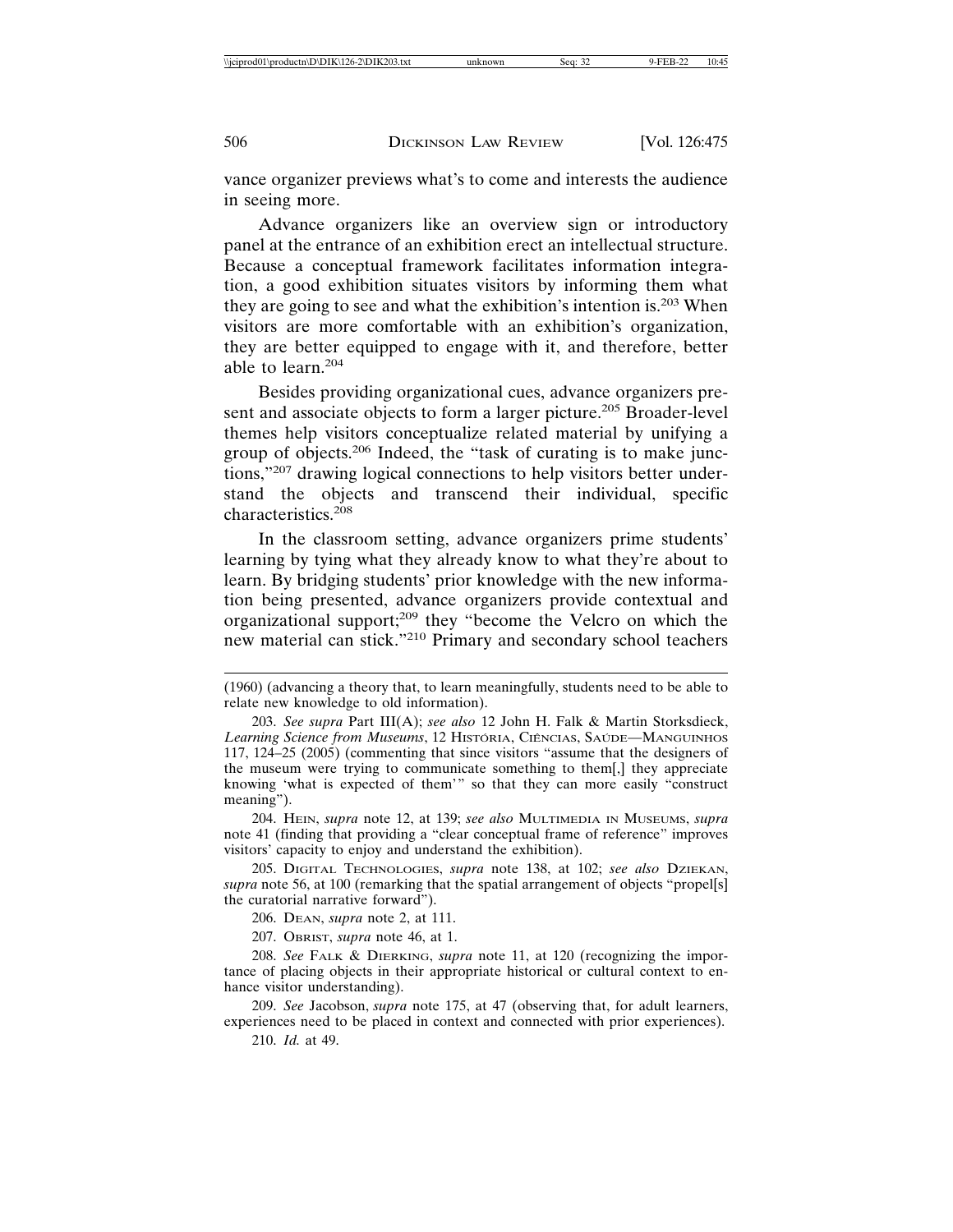have long used advance organizers and visual mnemonic devices as multisensory techniques to improve recall.<sup>211</sup>

Advance organizers also can help orient students by serving as a roadmap.212 The audience should know beforehand what you're going to cover so that they have a frame of reference and know what to expect.<sup>213</sup> As legal typographer Matthew Butterick reminds, "You may know your argument inside out, but no one else does."214 Bad headings aren't signposts—they're roadblocks. In fact, my own students are quite familiar with my mantra, "context before details," a well-worn refrain I invoke both to organize my own class materials and remind them to provide a framework for their audience before supplying specifics. Breaking syllabi into discrete modules, plotting a course's progression visually, including a roadmap slide in a presentation, or jotting down an agenda on the blackboard can guide students through the day's learning.

Lastly, advance organizers can elucidate a complex mass of material. In particular, graphic organizers, where symbols illustrate the relationships between concepts, allow students to visualize how seemingly disparate facts or ideas are connected.<sup>215</sup> Indeed, visualization studies show that the "most reliable methods" for improving students' grasp of complicated legal concepts are "adjunct aids" like advance organizers.216 They allow students to "develop a holistic understanding that words cannot convey . . . clarify[ing] concepts into a simple meaningful display . . . promot[ing] recall and retention of learning through synthesis and analysis."217 By diagramming these linkages, students can then develop alternative structures for

214. MATTHEW BUTTERICK, TYPOGRAPHY FOR LAWYERS: ESSENTIAL TOOLS FOR POLISHED AND PERSUASIVE DOCUMENTS 90–91 (2d ed. 2015).

216. Berger-Walliser, Barton & Haapio, *supra* note 7, at 373. 217. *Id.*

<sup>211.</sup> William Wesley Patton, *Opening Students' Eyes: Visual Learning Theory in the Socratic Classroom*, 15 LAW & PSYCH. REV. 1, 4 (1991).

<sup>212.</sup> *See* Rory D. Cosgrove, *Effect of Digital Technology on Reading and Writing Appellate Briefs*, CARNEY BADLEY SPELLMAN (Feb. 16, 2018), https:// bit.ly/3lmXEMr [https://perma.cc/XSE6-9JB7] (advocating using headings and subheadings in briefs to remind the reader of their place in a document).

<sup>213.</sup> *See* TUFTE, *supra* note 102, at 68 (suggesting that presenters should tell the audience at the beginning what the problem is, why it's important, and what the solution is); *see also* SCHWABISH, *supra* note 84, at 136 ("The more prepared your audience is for how you are going to deliver your message, the better they will follow along.").

<sup>215.</sup> *See* Burgess, *supra* note 81, at 32, 44 (recommending graphic organizers to scaffold students' learning by relating new information to the whole topic through "graphical overviews or explicit visual connections"); *see also* Mitchell, *supra* note 116, at 824 (calling for the use of visuals in contracts because lawyers are tasked with describing complex commercial relationships and busy businesspeople are tasked with comprehending them).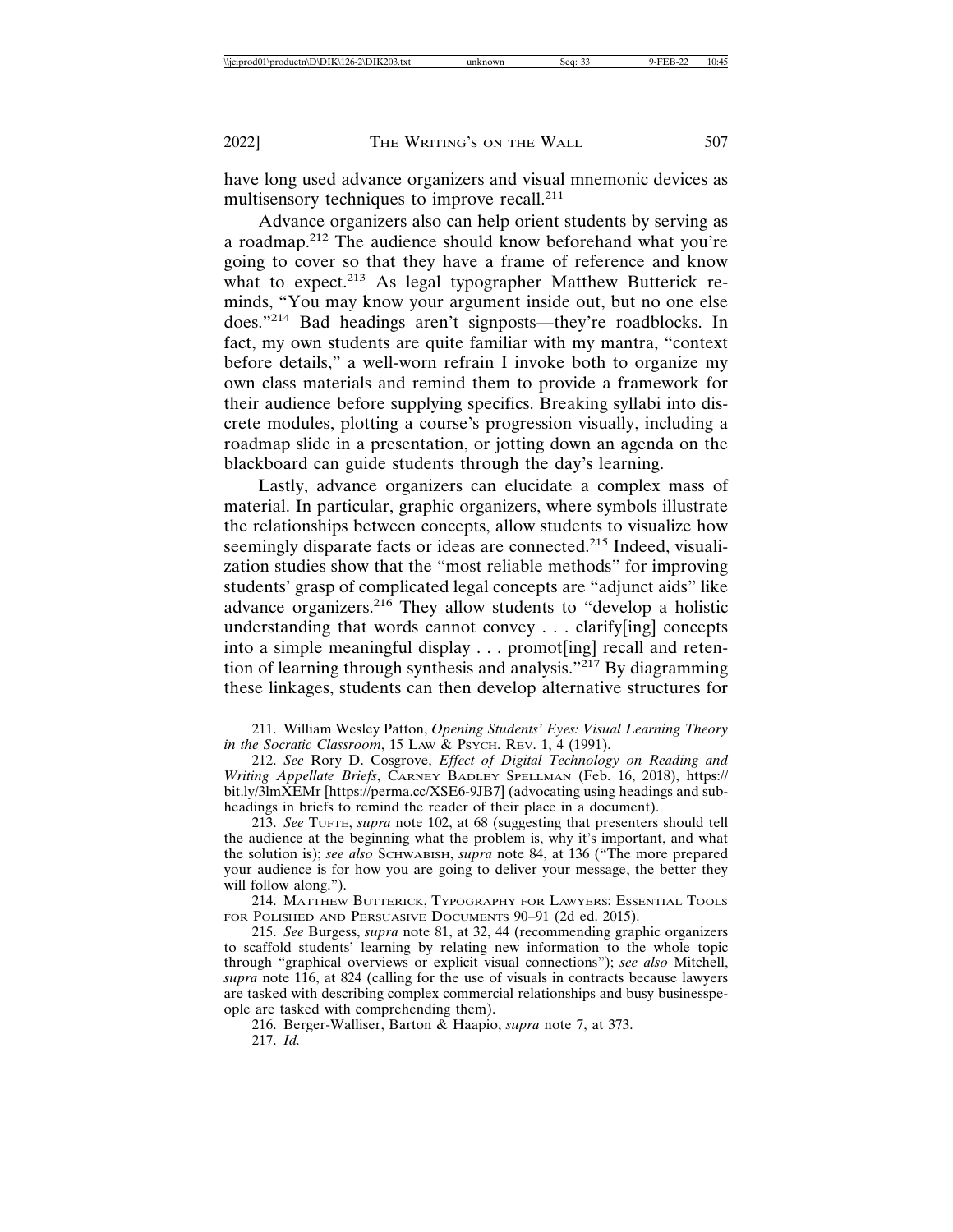identifying—and understanding—how the units of a course fit into the doctrine as a whole.<sup>218</sup>

#### *C. Storytelling*

Weaving stories into the law school classroom is another museum-proven approach.219 More than just places that safeguard and interpret objects, museums are places that collate and share human experiences. Indeed, "[e]xhibitions are about storytelling."220 The value of the curator, then, lies in "how well the stories can be told."221 Multimedia helps the cause.

As with advance organizers, a narrative provides a thematic, cohesive way of organizing information.222 Research shows that information received in story form is more easily absorbed and recollected;223 "stories will stick with people."224 In fact, we're "hardwired to listen to and process stories."<sup>225</sup> Because stories create anticipation and can trigger emotions, they increase the audience's attention, making it easier for them to relate to you and remember your content.<sup>226</sup>

219. *See, e.g.*, RUTH ANNE ROBBINS, STEVE JOHANSEN & KEN CHESTEK, YOUR CLIENT'S STORY: PERSUASIVE LEGAL WRITING 3 (2d ed. 2019) (teaching law students that stories are effective means for communicating and advocating on behalf of clients). This Article acknowledges the deep contributions to the topic of storytelling from legal, psychological, and neurobiological circles and does not attempt to swim in the applied legal storytelling sea.

220. Wright, *supra* note 145, at 109; *see also* DZIEKAN, *supra* note 56, at 96 (characterizing exhibitions as "unfolding narrative[s]").

221. DZIEKAN, *supra* note 56, at 53 (citation omitted).

222. *See* Kaplan, *supra* note 99, at 37 (encouraging using a storyline for context and as a means of storing information in an organized manner); *see also* BED-FORD, *supra* note 4, at 58 ("Because narrative provides a sense of causation, it also contributes to a feeling of order in an essentially chaotic universe.").

223. BEDFORD, *supra* note 4, at 60, 62, 64.

224. SCHWABISH, *supra* note 84, at 22.

225. Michael D. Murray, Mise en Scène and the Decisive Moment of Visual *Legal Rhetoric*, 68 KAN. L. REV. 241, 257 (2019); *see also* Murray, *Ethics*, *supra* note 118, at 126 (commenting that people receive, process, and make sense of information better when it is delivered in the form of a story).

226. SCHWABISH, *supra* note 84, at 22; *see also* BEDFORD, *supra* note 4, at 13 ("[S]torytelling [is an] obvious way to engage people in the kind of internal conversation that  $\dots$  ha[s] to occur for an exhibit to even begin to matter to the visitor."); GRAHAM BLACK, TRANSFORMING MUSEUMS IN THE TWENTY-FIRST CENTURY 91

<sup>218.</sup> *See, e.g.*, McElroy & Coughlin, *supra* note 184, at 239 (citation omitted) (praising graphic organizers because they allow students to "'visualize relationships, steps, or chronology by showing the spatial relationship between the ideas'"); Benjamin V. Madison, III, *The Elephant in Law School Classrooms: Overuse of the Socratic Method as an Obstacle to Teaching Modern Law Students*, 85 U. DET. MERCY L. REV. 293, 312 (2008) (stressing the importance of using organizational structures to help students assess how material fits into the greater context of a course to enhance macro-understanding).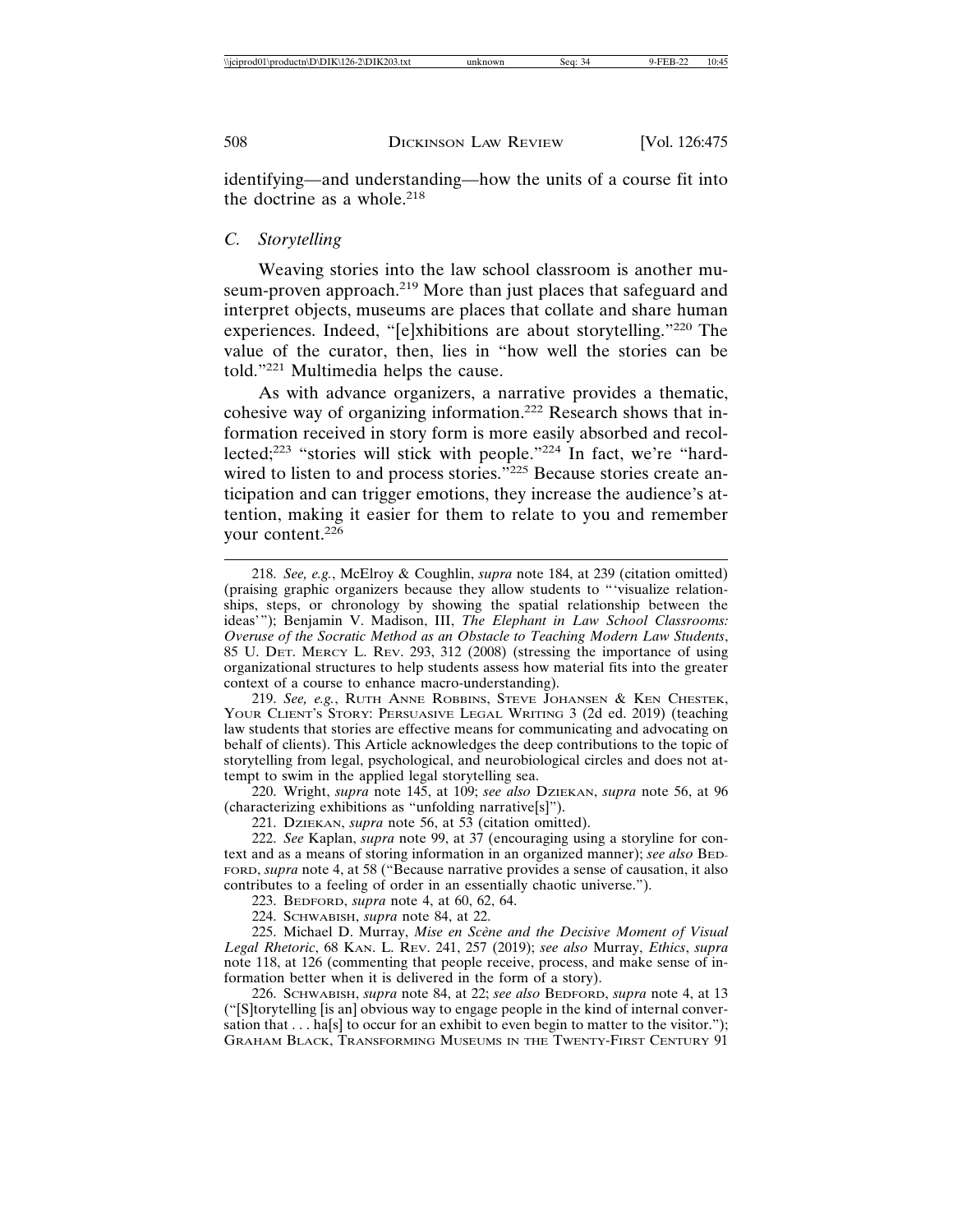Stories are opportunities to create empathy, helping us imagine what someone else thinks or feels. Not surprisingly, the most memorable exhibitions are those that strike a human chord, resonating with what we believe and feel to be true.<sup>227</sup> For example, at "Remember the Children: Daniel's Story," the primary exhibition geared to children and families at the United States Holocaust Memorial Museum in Washington, D.C., visitors experience how the Holocaust unfolded in Nazi Germany from Daniel's perspective.<sup>228</sup> Visitors read diary entries, listen to radio announcements, see photographs from the family album, and touch Daniel's teddy bear.<sup>229</sup> Through this multimedia, multisensory display, visitors are immersed in Daniel's world and can better grasp the atrocities of the Holocaust.

The law is filled with stories—the litigants', the framers', Congress's, judges', our own as professors, to name a few. While the emphasis is (rightly) on teaching students how to extract rules from individual cases and synthesize them to form an understanding of the legal landscape, we should take care not to gloss over the human side of the law. As seasoned attorneys know, legal analysis is much more about evaluating how law applies in different factual scenarios and then tying those stories to the client's situation.<sup>230</sup> Also, the stories illustrated by the facts of each case $^{231}$  or the history of how the legislature passed a statute not only captivate students but are powerful interpretive tools, allowing students to

227. BEDFORD, *supra* note 4, at 127.

228. *Remember the Children: Daniel's Story*, U.S. HOLOCAUST MEM'L MU-SEUM, https://bit.ly/3AWqvMU [https://perma.cc/9YBP-6X32] (last visited Jan. 9, 2021).

229. *Id.*

230. ROBBINS, JOHANSEN & CHESTEK, *supra* note 219, at 54–56.

231. For example, who were Mildred and Richard Loving, and how did they come to be involved in *Loving v. Virginia*, 388 U.S. 1 (1967), the litigation that struck down laws prohibiting interracial marriage? Why was the little pink house in *Kelo v. City of New London*, 545 U.S. 469 (2005), disassembled and relocated if the state won the right to tear it down as part of its economic development plan? In law school, nearly everything taught comes from the Court's opinions. But there is a lot of fascinating fodder for discussion outside the record, from the stories of the participants (how did they get involved? where are they now?) to how the media covered the cases before and after the decision. *See* Dr. JoAnne Sweeny & Dan Canon, *The Language of Love v. Beshear*: *Telling a Client's Story While Creating a Civil Rights Narrative*, 17 LEGAL COMMC'N & RHETORIC 129, 136–41 (2020) (introducing the various same-sex plaintiffs and telling their disparate stories in the marriage equality cases that ultimately culminated in *Obergefell v. Hodges*, 576 U.S.  $644$   $(2015)$ ).

<sup>(2012) (</sup>recommending a story or "content hook" to resonate with visitors' experiences to ensure they are engaged and interested in the exhibition).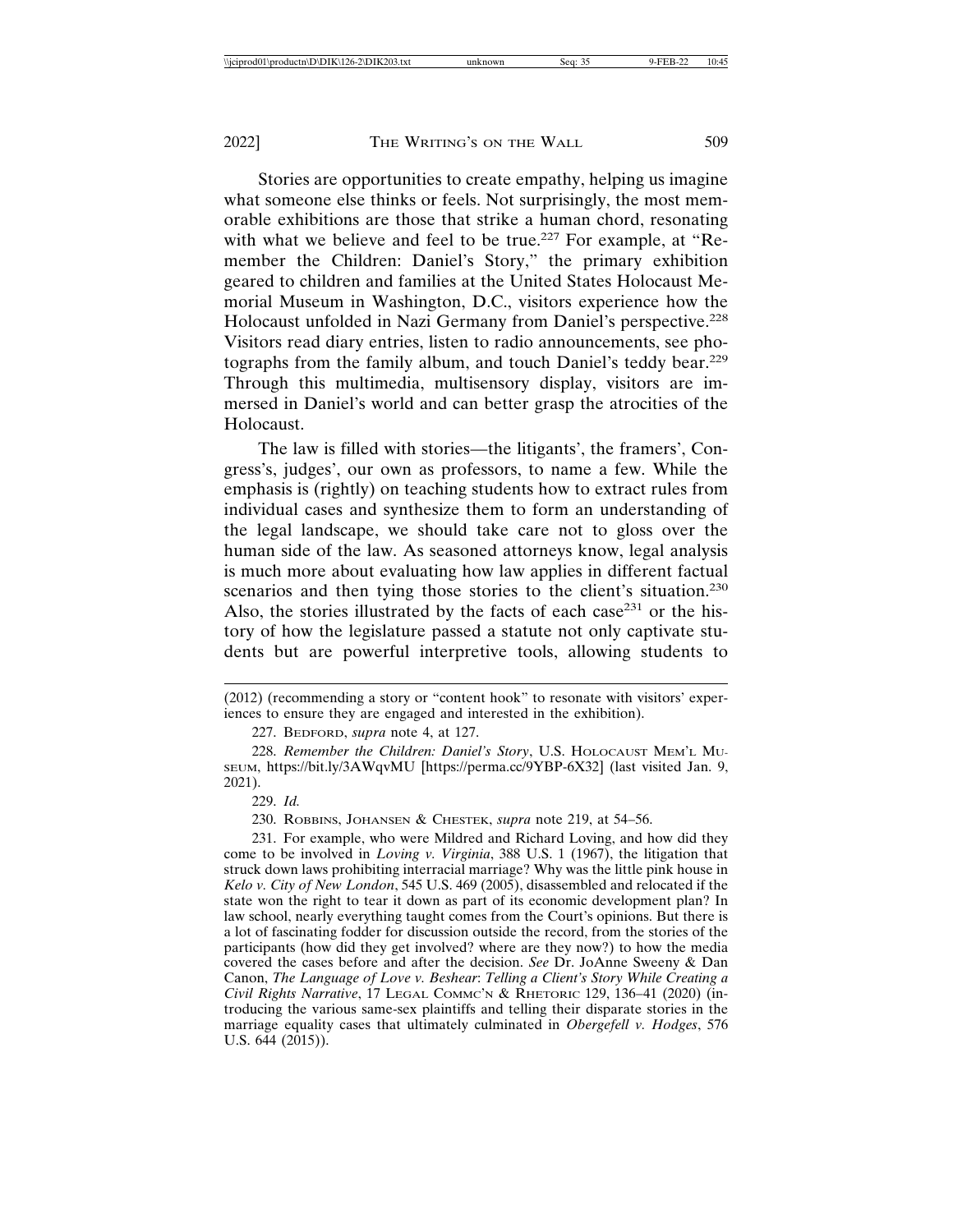better compare to a hypothetical set of facts or parse the legislature's language.

Multimedia makes legal stories multidimensional. For instance, Professor Rebecca Tushnet regularly incorporates images, videos, and sound clips into her intellectual property classes both to engage her students and allow them to benefit from seeing, watching, and hearing the subjects of the cases they studied.232 And Professors Stephen E. Henderson and Joseph Thai display dash cam videos, play cell phone footage, and show movie and TV clips to inject humor and the human into discussions of race in their criminal law classrooms.233 So instead of skipping over or merely describing the relevant facts, professors should add another museum staple—spinning multimedia stories—to encourage empathy and better connect with students.

#### *D. Labels*

Another effective way to infuse the law school classroom with some museum-inspired oomph is through the effective use of eyecatching labels and headings. In museums, labels are a visually attractive way of quickly communicating basic information, thematically orienting the viewer.<sup>234</sup> The text serves the narrow purpose of accompanying the visuals; anything more should be conveyed in another way such as through a brochure or handout.<sup>235</sup>

Because labels "are identifiers and specifiers,"236 they are a powerful tool for professors to improve students' ability to remember information and focus their attention. In the classroom, professors should use text—on PowerPoint slides and even the blackboard—along with visuals to explain and "chunk" related ideas,237 improving recall by linking ideas with key words and reinforcing the important points through repetition.<sup>238</sup>

236. *Id.* at 110.

237. Joe Fore, *Encourage Students to Eliminate the Brown M&Ms from Their Legal Writing*, 25 PERSPECTIVES 18, 21 (2016).

238. *See* Jacobson, *supra* note 175, at 62 (favoring including labels and headings to provide visual cues for improved learning).

<sup>232.</sup> Tushnet, *Sight, Sound & Meaning*, *supra* note 88, at 891–92.

<sup>233.</sup> Stephen E. Henderson & Joseph Thai, *Teaching Criminal Procedure: Why Socrates Would Use YouTube*, 60 ST. LOUIS U. L.J. 413, 445–62 (2016).

<sup>234.</sup> DEAN, *supra* note 2, at 114; *see also* EXHIBITION PLAN, *supra* note 63, at 8, 10 (describing labels as a component in providing a "minimum takeaway" for the visitor).

<sup>235.</sup> *See* Dean, *supra* note 2, at 115 (recommending distributional materials such as brochures, pamphlets, or catalogues for the placement of text that does not elucidate the object being emphasized in the exhibition).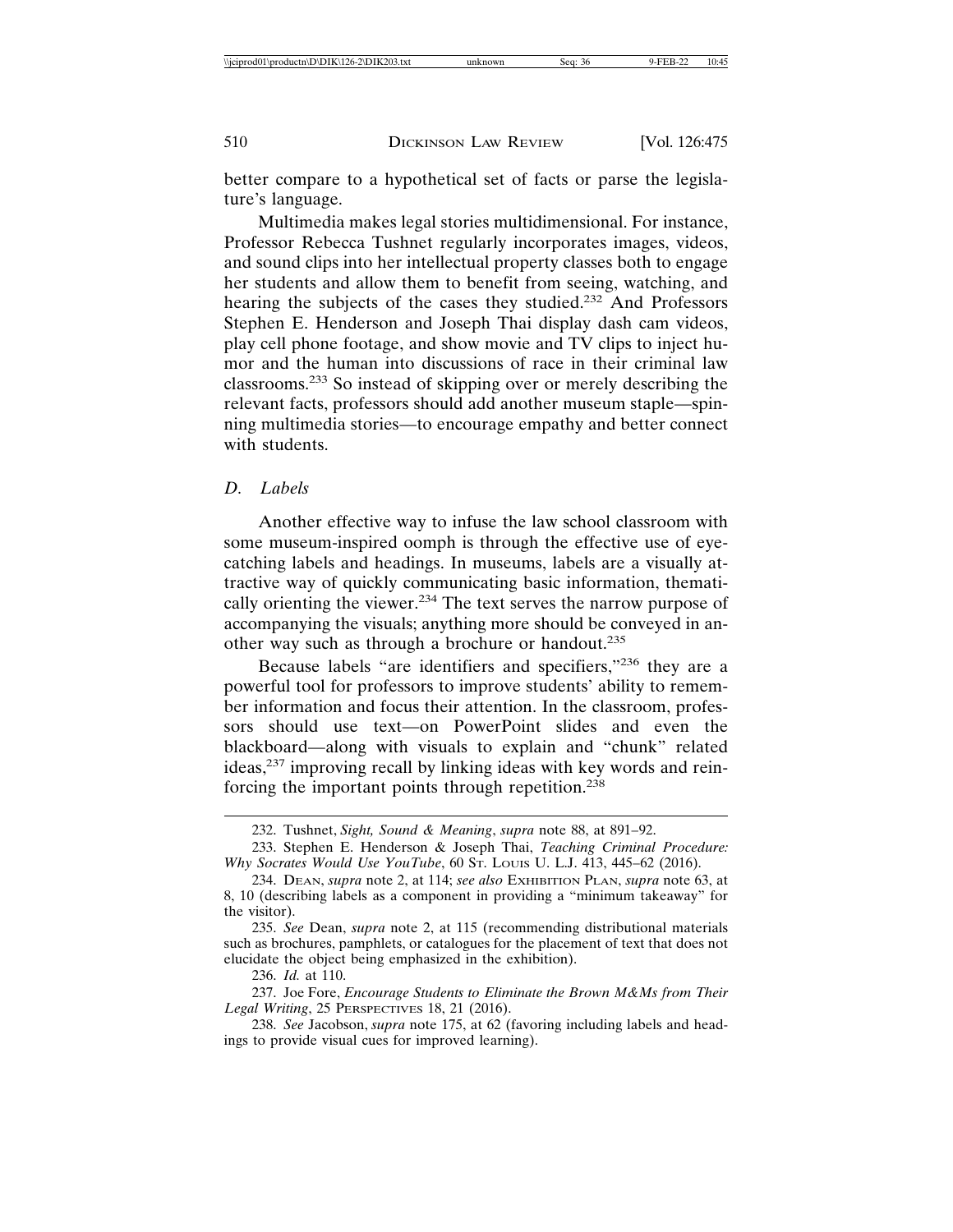In both the museum and scholastic context, labels should be crafted with the audience in mind—text copy should be crisp and concise, not written "as a forum for the verbal virtuosity of the staff."<sup>239</sup> To accomplish this goal, labels should be "specific, memorable, concise, 'Twitter-like' headlines"240 to capture the audience's attention because, according to type experts Erik Spiekermann and E.M. Ginger, "[a]nyone looking at a printed message will be influenced within a split second of making eye contact."241 Labels should strike a conversational tone and use vivid language to create images in the audience's mind;<sup>242</sup> the goal is to "make verbs visible."243 Well done, labels and visuals have a symbiotic relationship, clarifying and reinforcing concepts for both museum-goers and students.

#### *E. Color*

Finally, professors can enhance the quality of the classroom experience through the purposeful use of color. "Color is a great equalizer. Everyone knows color. Everyone has experienced color. Everyone feels comfortable with color. Color is simultaneously simple and complex; children learn to identify color and interact with it at a very early age."<sup>244</sup>

Museums have long understood that carefully chosen colors help set the tone and theme of an exhibition, affecting mood, perception, and time logged.245 In fact, a study by Professor Jan L. Plass, the Paulette Goddard chair in Digital Media and Learning Sciences at NYU's Steinhardt School of Culture, Education, and

243. TUFTE, *supra* note 102, at 55.

<sup>239.</sup> DEAN, *supra* note 2, at 110.

<sup>240.</sup> SCHWABISH, *supra* note 84, at 17.

<sup>241.</sup> *Id.* at 51.

<sup>242.</sup> *See, e.g.*, BEDFORD, *supra* note 4, at 105 (endorsing colorful phrasing to capture visitors' attention); MCKENNA-CRESS & KAMIEN, *supra* note 40, at 127 (encouraging using active voice, strong verbs, and short, manageable segments of text in labels).

<sup>244.</sup> Jonathan Ratliff, The Exploration of Color Theory in Museum Education Using Works Found in the J.B. Speed Museum's Collection 1 (May 2009) (M.A. thesis, University of Louisville) (ThinkIR) (showing how a museum educator can use color to engage diverse audiences through a tour of the J.B. Speed Museum).

<sup>245.</sup> *See, e.g.*, Amy Elizabeth Gorton, Is Wall Color Significant to Museum Visitors? Exploring the Impact Wall Color in an Exhibit Has on the Visitor Experience 15 (2017) (M.A. thesis, University of Washington) (ResearchWorks) (noting that vibrancy, which includes the atmospheric element of color, was the "greatest factor" affecting cognitive engagement in museum visitors, including how much time they spent in the galleries and how intrigued they were); *id.* at 6 ("[W]all color is not a secondary thought when designing an exhibit.").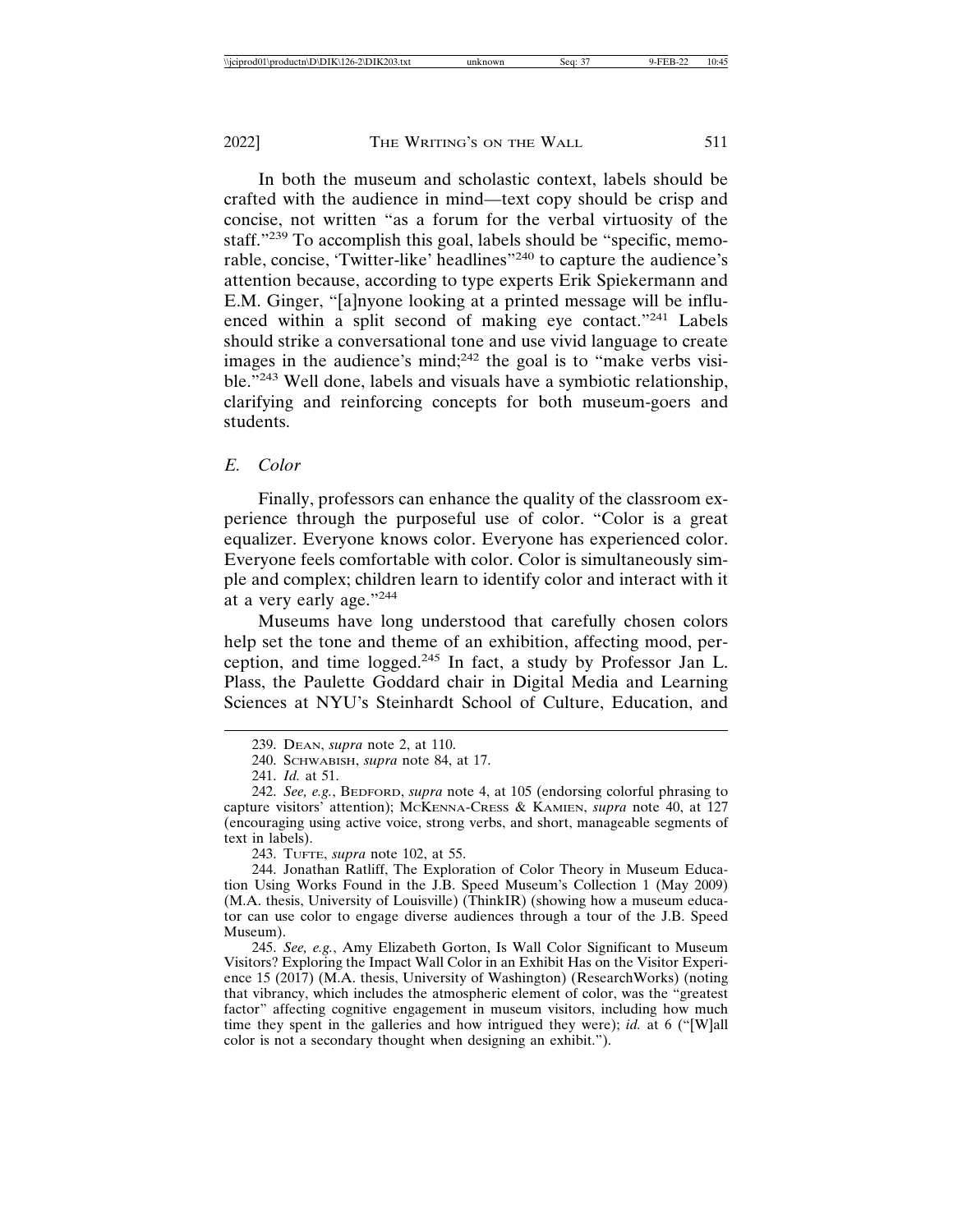Human Development, showed that an attractive visual design through layout, colors, and imagery—can help evoke positive emotions and foster learning.246 Echoing this observation, Maureen Stone, a pioneer in the area of color research and author of *A Field Guide to Digital Color*, highlights color's ability to, when "used well[,]... enhance and clarify a presentation. Color used poorly can obscure, muddle, and confuse."<sup>247</sup>

Consistency in color also creates visual coherence and reduces cognitive overload.248 It affects the way we see and process information; color can improve our ability to remember words and pictures, especially in adult learners.<sup>249</sup> Particularly for students with a visual learning preference, color can help organize or categorize concepts.250 So, inspired by the color wheel, colors should be combined in a visually appealing, intentional, cohesive way: either monochromatic (shades of the same hue), complementary (opposite hues on the color wheel, such as yellow and violet), analogous (the three colors directly next to one another on the color wheel, like red, red-orange, and orange), or achromatic (white, black, or grey).251 And to ensure the presentation is accessible and comprehensible to all, avoid colorblind-unfriendly combinations like redgreen, green-brown, green-blue, blue-grey, blue-purple, green-grey,

<sup>246.</sup> SCHWABISH, *supra* note 84, at 29; *see also* DEAN, *supra* note 2, at 31, 111 (prescribing bright colors and high contrast for exhibitions).

<sup>247.</sup> SCHWABISH, *supra* note 84, at 29.

<sup>248.</sup> *See* deMaine, *supra* note 179, at 555 (stressing that the use of color needs to "carry through all materials" to ensure consistent design); *see also* Merritt, *supra* note 78, at 56 (recommending that professors use a small number of complementary colors to reduce visual distractions and prevent cognitive overload).

<sup>249.</sup> *See* Oluwakemi Olurinola & Omoniyi Tayo, *Colour in Learning: Its Effect on the Retention Rate of Graduate Students*, 6 J. EDUC. & PRAC. 1, 2, 4–5  $(2015)$  (emphasizing that color allows learners to have a "richer learning") experience").

<sup>250.</sup> *See, e.g.*, Joseph Regalia, *An Eye for Legal Writing: Five Ways Visuals Can Transform Your Briefs and Motions,* LAW PROFESSOR BLOGS NETWORK: APP. ADVOC. BLOG (May 25, 2019, 6:07:15 AM), https://bit.ly/3ibUVno [https:// perma.cc/KG5P-BSNR] (advocating using color to group information based on similarities and contrasts); Jacobson, *supra* note 175, at 34–35 (suggesting that color can help students identify parts of a brief or document and code similar ideas).

<sup>251.</sup> SCHWABISH, *supra* note 84, at 42–44.